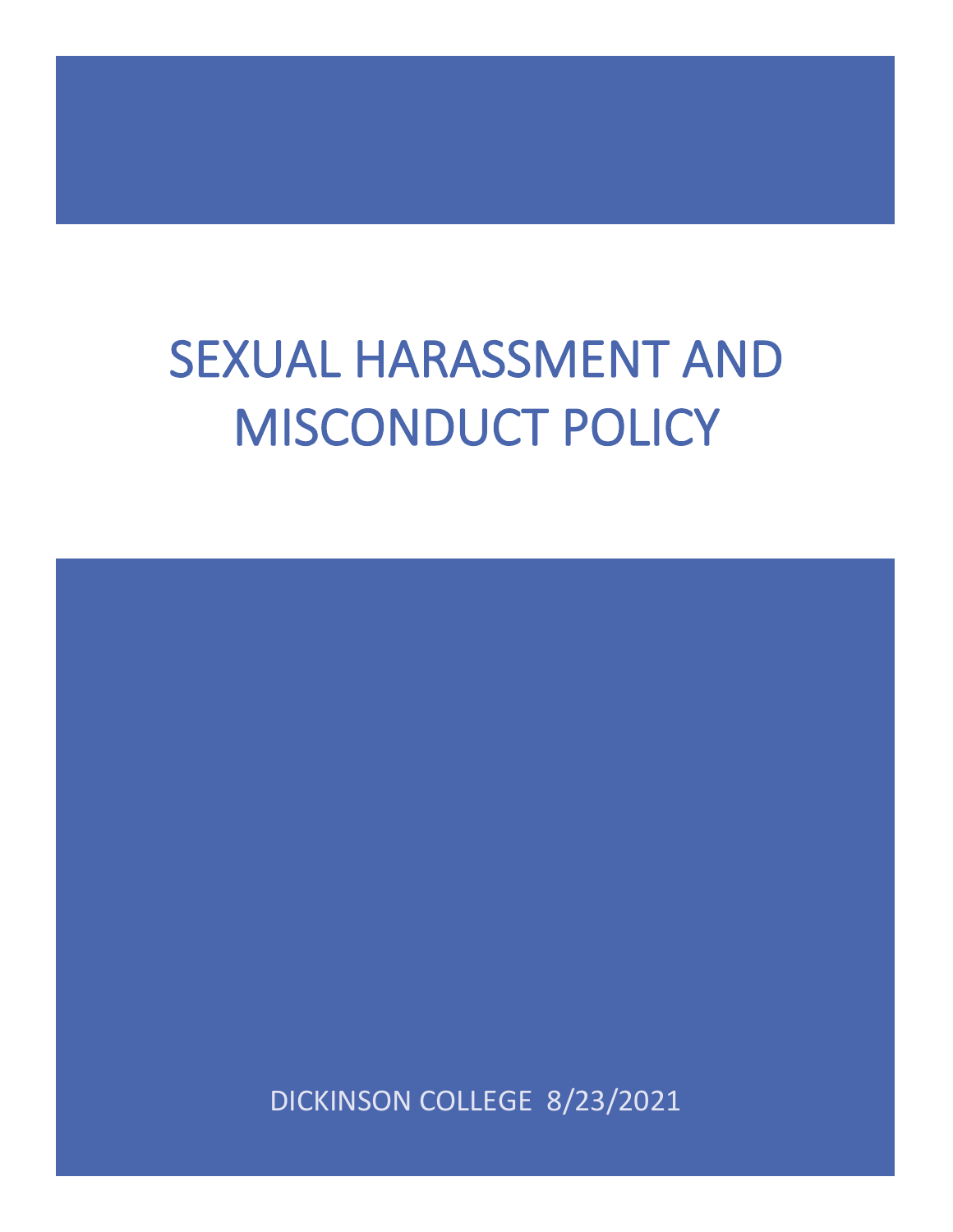# **Table of Contents**

| Important Related Information - Consent, Force, Incapacitation, Coercion  10              |  |
|-------------------------------------------------------------------------------------------|--|
|                                                                                           |  |
|                                                                                           |  |
|                                                                                           |  |
|                                                                                           |  |
|                                                                                           |  |
| Title IX and Sexual Respect Office - A Central Resource for Understanding Your Options 12 |  |
|                                                                                           |  |
|                                                                                           |  |
|                                                                                           |  |
|                                                                                           |  |
| College Employees are Strongly Encouraged to Refer Information to the TIX Coordinator  16 |  |
|                                                                                           |  |
|                                                                                           |  |
|                                                                                           |  |
|                                                                                           |  |
|                                                                                           |  |
|                                                                                           |  |
|                                                                                           |  |
|                                                                                           |  |
|                                                                                           |  |
|                                                                                           |  |
|                                                                                           |  |
|                                                                                           |  |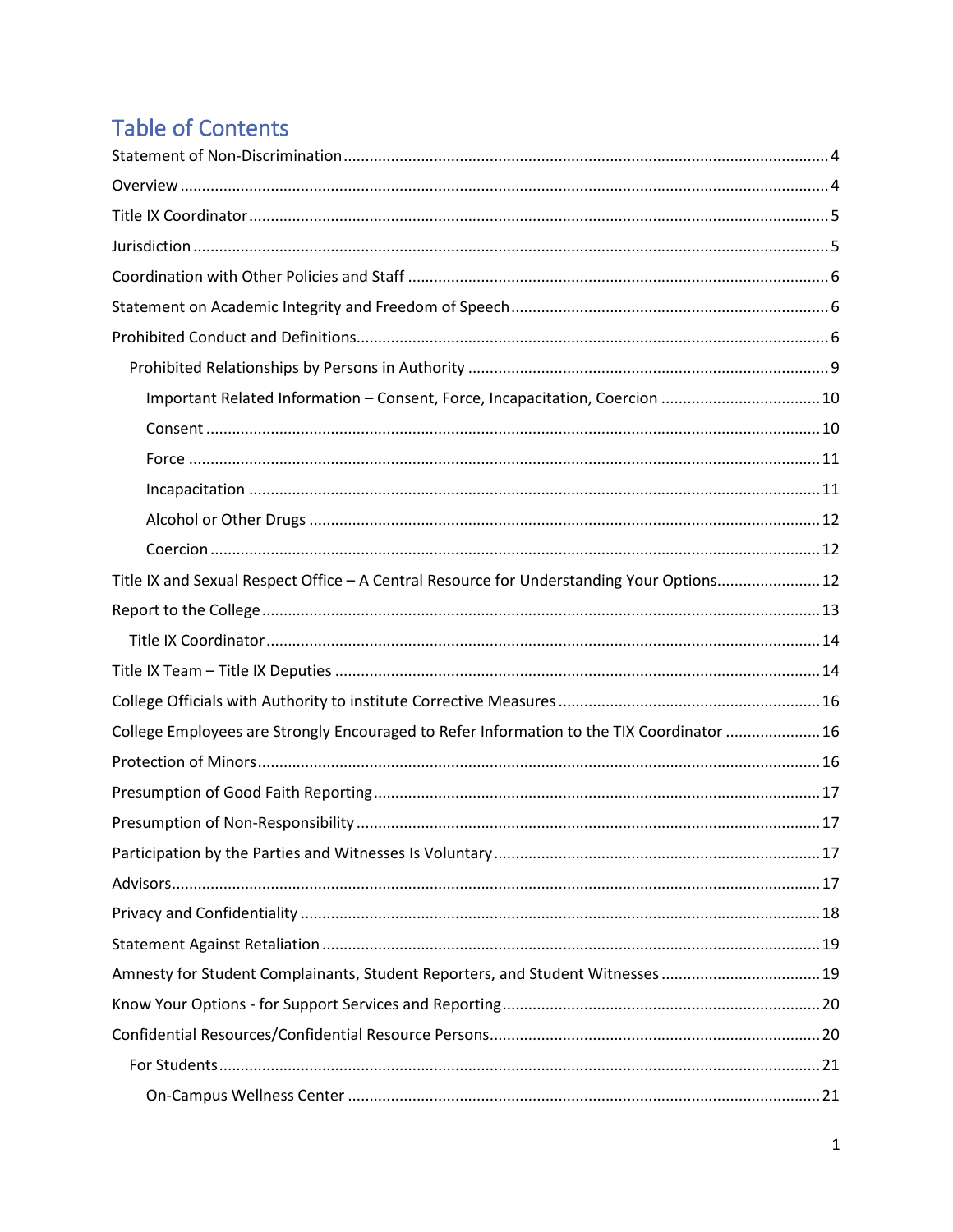| Initial Options after an Incident of Sexual Assault, Fondling, Dating Violence, Domestic Violence or |  |
|------------------------------------------------------------------------------------------------------|--|
|                                                                                                      |  |
|                                                                                                      |  |
|                                                                                                      |  |
|                                                                                                      |  |
|                                                                                                      |  |
|                                                                                                      |  |
|                                                                                                      |  |
|                                                                                                      |  |
|                                                                                                      |  |
|                                                                                                      |  |
|                                                                                                      |  |
|                                                                                                      |  |
|                                                                                                      |  |
|                                                                                                      |  |
|                                                                                                      |  |
|                                                                                                      |  |
|                                                                                                      |  |
|                                                                                                      |  |
|                                                                                                      |  |
|                                                                                                      |  |
|                                                                                                      |  |
|                                                                                                      |  |
|                                                                                                      |  |
|                                                                                                      |  |
|                                                                                                      |  |
|                                                                                                      |  |
|                                                                                                      |  |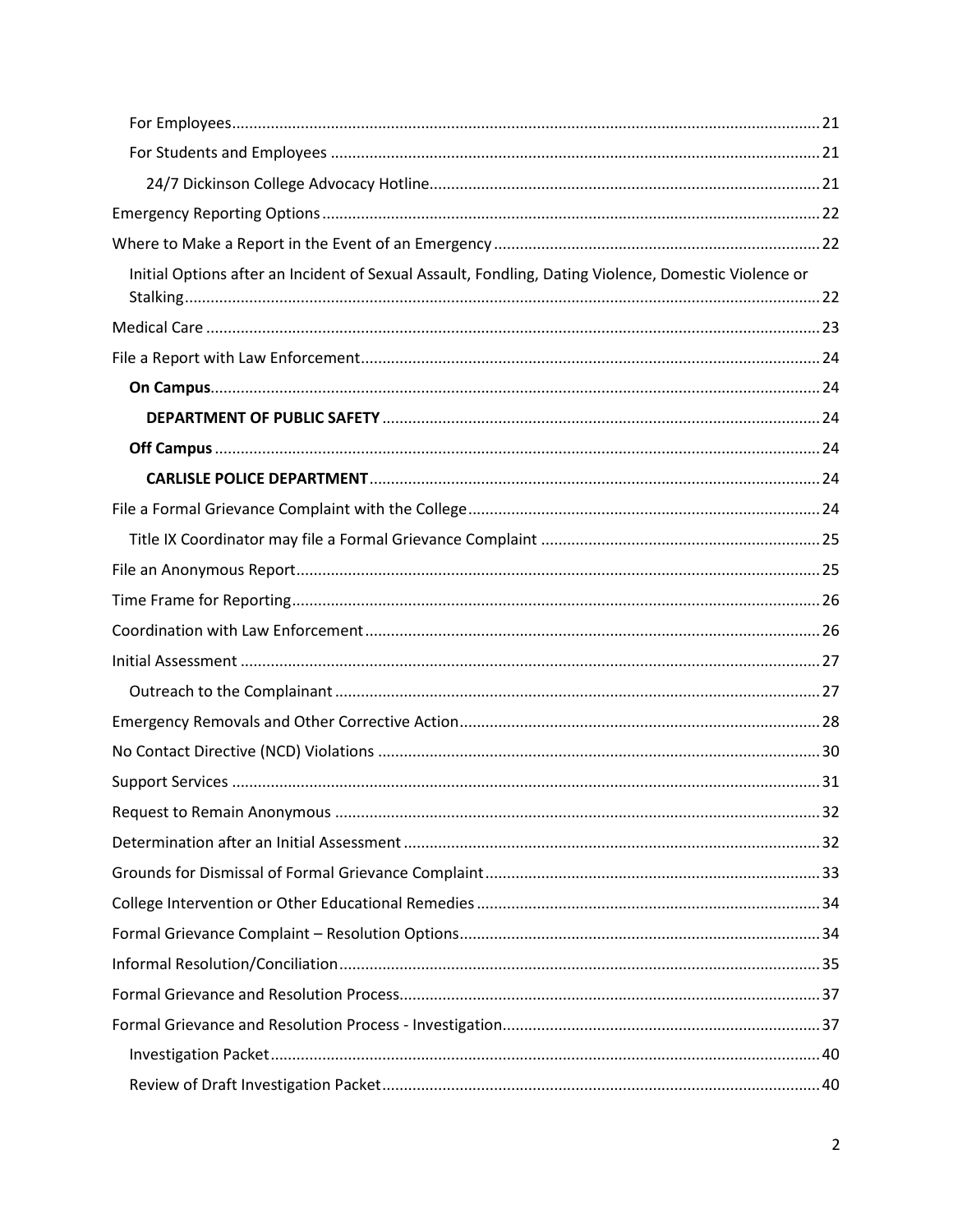<span id="page-3-0"></span>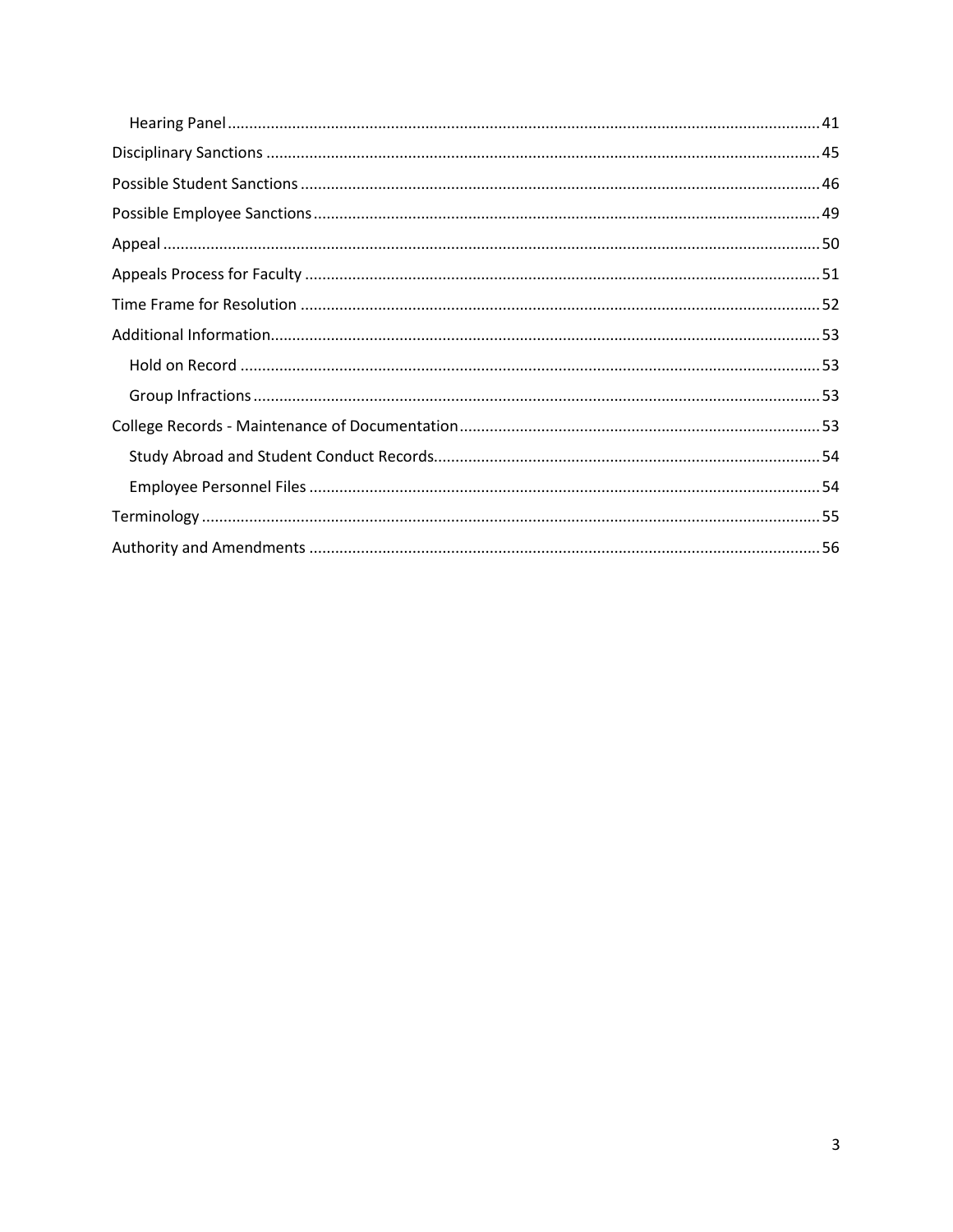# Statement of Non-Discrimination

Dickinson College is an intellectual and social community that values justice, free inquiry, diversity, and equal opportunity. It is a fundamental policy of the college to respect pluralism, civility and mutual understanding within its community. The college does not discriminate on the basis of race, color, national origin, sex, disability, religion, age, veteran status, gender identity or expression, sexual orientation or any other protected class.

Dickinson College prohibits sexual harassment and gender-based misconduct in all of its programs and activities, including academics, employment, athletics, admissions, and other extracurricular activities.

### <span id="page-4-0"></span>**Overview**

This policy provides our campus community members with information and guidance to assist those who have experienced or been affected by sexual or gender-based misconduct. This policy supersedes any and all other Dickinson policies, processes and/or handbooks relative to the handling of sexual or gender-based misconduct that is governed by Title IX.

This policy contains information regarding the procedures for information shared with or reported to the Title IX and Sexual Respect Office involving allegations of sexual discrimination, sexual harassment, sexual assault, fondling, dating violence, domestic violence, stalking, and retaliation. This policy prohibits a broad continuum of behaviors, all which constitute a form of sexual or gender-based discrimination or harassment. This document may use the term "sexual or gender-based misconduct" to refer to any or all those prohibited behaviors.

Title IX of the Education Amendments of 1972 states:

No person in the United States shall, on the basis of sex, be excluded from participation in, be denied the benefits of, or be subjected to discrimination under any education program or activity receiving Federal financial assistance.

The College is committed to taking all appropriate steps to eliminate sexual and gender-based harassment, sexual assault, fondling, dating violence, domestic violence, stalking, prevent their recurrence and address their effects.

All College proceedings are conducted in compliance with the requirements of Title IX, the Jeanne Clery Disclosure of Campus Security Policy and Campus Crime Statistics Act (Clery Act), the Violence Against Women Act (VAWA), the Family Educational Rights and Privacy Act (FERPA), other applicable federal, state and local laws and regulations.

Inquiries or complaints concerning the application of Title IX may be referred directly to Dickinson College's Title IX Coordinator: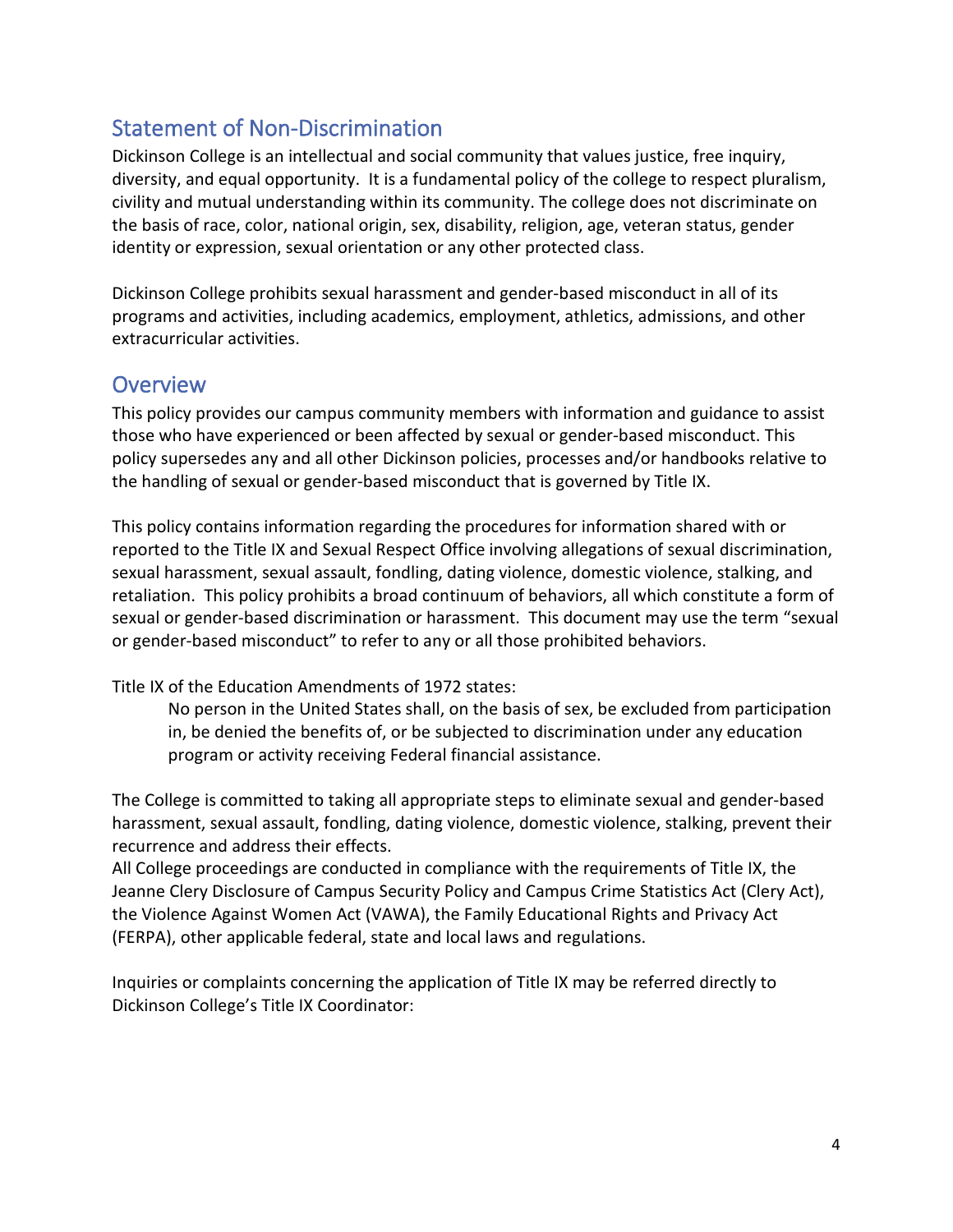# <span id="page-5-0"></span>Title IX Coordinator

**Katharina Matic │Title IX Coordinator Title IX and Sexual Respect Office** 41 Conway Street (717) 254-8316 matick@dickinson.edu titleix@dickinson.edu

### <span id="page-5-1"></span>Jurisdiction

This policy applies to all members and organizations of the Dickinson College community, including incoming and current students, faculty, and staff, individuals participating or attempting to participate in a Dickinson educational program or activity, as well as third parties, such as but not limited to independent contractors, vendors, visitors and guests whenever the College has actual knowledge of the misconduct and the misconduct occurs:

- In the United States, and;
- In Dickinson Colleges education program or activity, which is defined as locations, events or circumstances over which Dickinson exercises substantial control over both the Respondent(s) and the context in which the misconduct occurred, or any building owned or controlled by a student organization officially recognized by Dickinson College.

This policy also applies to misconduct on Dickinson College's social media sites or networks that can subject an individual or group to allegations of violations of this policy. The College's program(s) or activities encompass all of the operations of the College, and includes computer and internet networks, digital platforms, and computer hardware or software owned, operated by, or used by Dickinson College. This Policy applies while participating in remote classes and programs and while interacting with the Dickinson College campus community virtually.

Nothing precludes the College from choosing to address allegations of conduct outside of the College's education program or activity. While the Title IX Coordinator must dismiss allegations that do not meet the jurisdiction of the College, or where the misconduct allegations do not meet the definitions within this policy, those concerns may be referred by the Title IX Coordinator to other offices/departments for their review and resolution through procedures consistent with other College policies. The Title IX Coordinator or designee may refer allegations to other offices, including but not limited to the Division of Student Life, Human Resources and the Provost and Dean of the College's Office.

For incidents that occur abroad, Dickinson College can, in its sole discretion, initiate conduct proceedings and/or offer supportive measures to address sexual and gender-based misconduct allegations against a person outside of the United States.

A third party is any individual who is not a College student or employee or is not a participant in any College-related program or activity. The College's ability to take action against a third party will be determined by the nature of the relationship of the third-party to the College. Where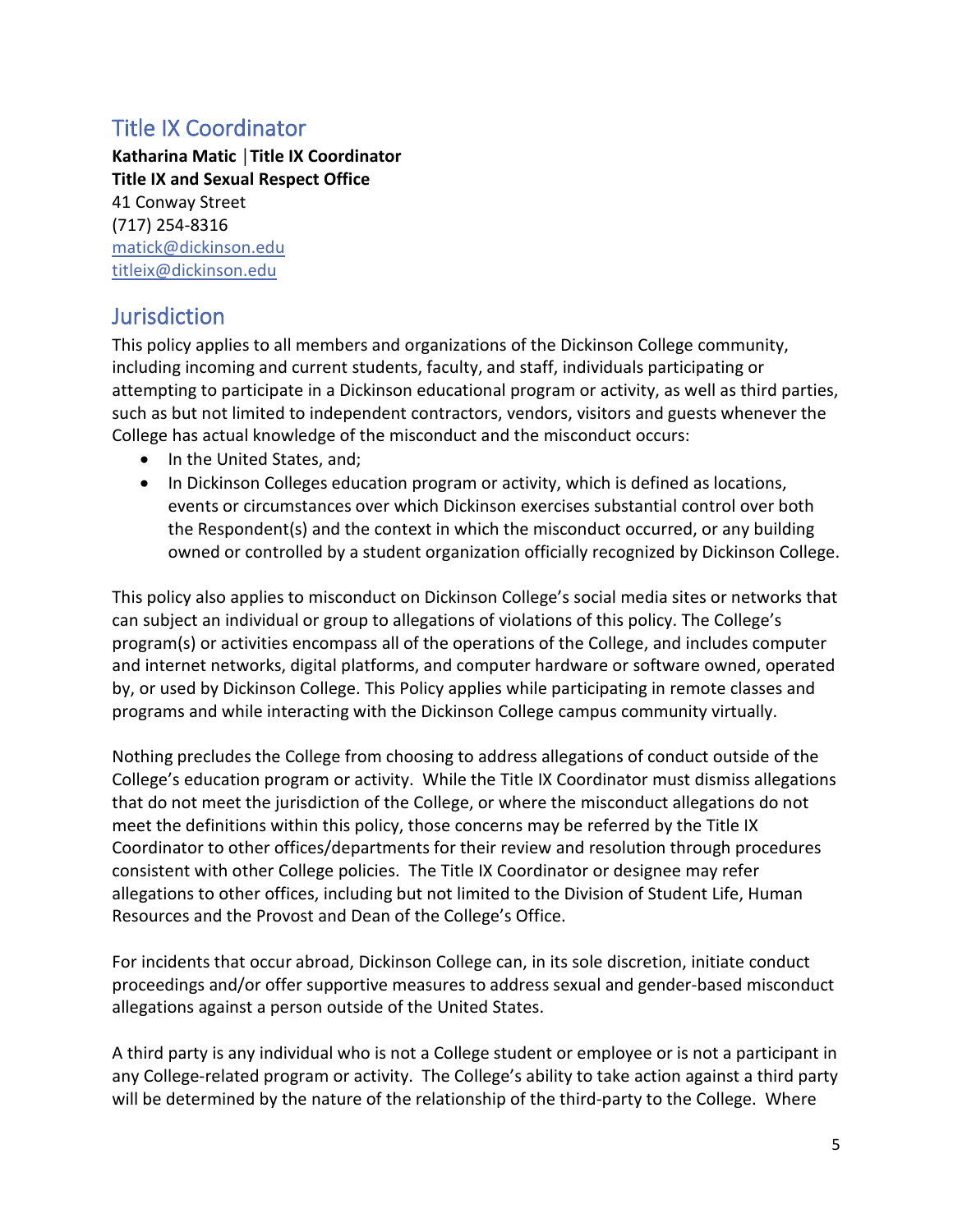the Respondent is a third-party, the College's ability to take action may be limited. In those instances, when this policy does not apply, the College will offer resources and support services to the Complainant, and support in contacting external law enforcement if the Complainant chooses to make a report to law enforcement.

While this policy typically identifies the employee who is responsible for certain duties or procedures herein, the College can designate other College offices, employees, or external individuals to perform any roles or duties described in this policy.

# <span id="page-6-0"></span>Coordination with Other Policies and Staff

At all times it is within the College's discretion to determine which policies apply to alleged prohibited conduct. Some prohibited conduct may result in a referral to other offices/departments, separate investigation and separate sanctions under other College policies. If there is additional information discovered during the course of review or investigation of allegations through other offices/departments and where the prohibited conduct definitions would be met under this policy, an office/department will refer the case to the Title IX and Sexual Respect Office for further appropriate procedures.

### <span id="page-6-1"></span>Statement on Academic Integrity and Freedom of Speech

The College is committed to the principles of free inquiry and expression. Vigorous discussion and debate are fundamental to this commitment, and this policy is not intended to restrict teaching methods or freedom of expression. Offensiveness of conduct, standing alone, is not sufficient for the conduct to constitute prohibited conduct under this policy. The conduct must constitute sexual or gender-based misconduct, as defined by this policy, in order to be actionable.

# <span id="page-6-2"></span>Prohibited Conduct and Definitions

The College recognizes that sexual and gender-based misconduct covers a broad spectrum of conduct, including but not limited to sexual harassment, gender-based harassment, sexual exploitation, sexual assault, fondling, dating violence, domestic violence and stalking. The following forms of conduct are prohibited under this policy.

### **Sexual Harassment**

Sexual Harassment is conduct on the basis of sex that involves an employee of Dickinson College conditioning the provision of an aid, benefit, or service of the College on an individual's participation in unwelcome sexual conduct (Quid pro Quo); or an individual engaging in unwelcome conduct on the basis of sex as determined by a reasonable person to be so severe, pervasive, and objectively offensive that it effectively denies a person equal access to Dickinson College's education program or activity. Title IX Sexual Harassment also includes: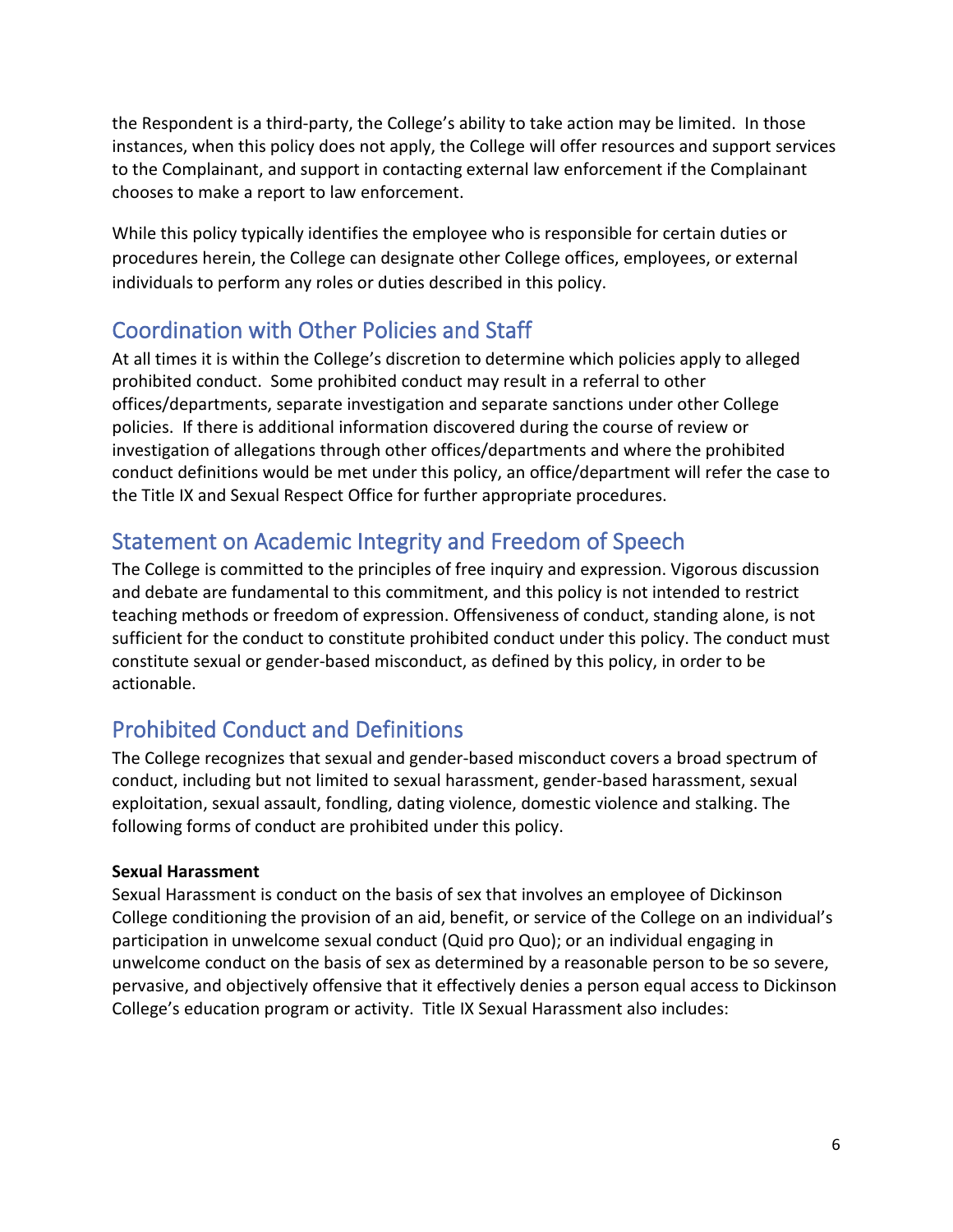- **Sexual Assault:** Sexual Assault is the penetration or attempted penetration, no matter how slight, of the vagina or anus, with any body part or object, or oral penetration or attempted penetration by a sex organ of another person, without consent of the victim.
- **Fondling:** Fondling is the touching of the private body parts of another person for the purpose of sexual gratification, without the consent of the victim.
- **Incest:** Incest is non-forcible sexual intercourse between persons who are related to each other within the degrees wherein marriage is prohibited by law.
- **Statutory Rape:** Statutory Rape is non-forcible sexual intercourse with a person who is under the statutory age of consent.
- **Dating Violence:** Dating violence includes any act of violence or threatened act of violence, including sexual or physical abuse or the threat of such abuse, committed by a person who is or has been involved in a sexual or dating relationship with that person. It may involve one act or an ongoing pattern of behavior. Dating violence can encompass a broad range of behavior, including, but not limited to threats, assault, property damage, violence or threat of violence to oneself, one's sexual or romantic partner or to the family members or friends of the sexual or romantic partner.
- **Domestic Violence:** Domestic violence includes any act of violence committed by a current or former spouse or intimate partner of the person; by a person with whom the individual shares a child in common; by a person who is cohabitating with or has cohabitated with the complainant as a spouse or intimate partner; by a person similarly situated to a spouse of the complainant; or by any other person against an adult or youth against whom the complainant is protected under Pennsylvania's domestic and family violence laws.
- **Stalking:** Stalking is engaging in a course of conduct directed at a specific person that would cause a reasonable person to fear for the person's safety or the safety of others; or suffer substantial emotional distress. For the purposes of this definition, (a) course of conduct means two or more acts, including, but not limited to, acts in which the stalker directly, indirectly, or through third parties, by any action, method, device, or means, follows, monitors, observes, surveils, threatens, or communicates to or about a person, or interferes with a person's property; (b) reasonable person means a reasonable person under similar circumstances and with similar identities to the victim; and (c) substantial emotional distress means significant mental suffering or anguish that may, but does not necessarily, require medical or other professional treatment or counseling.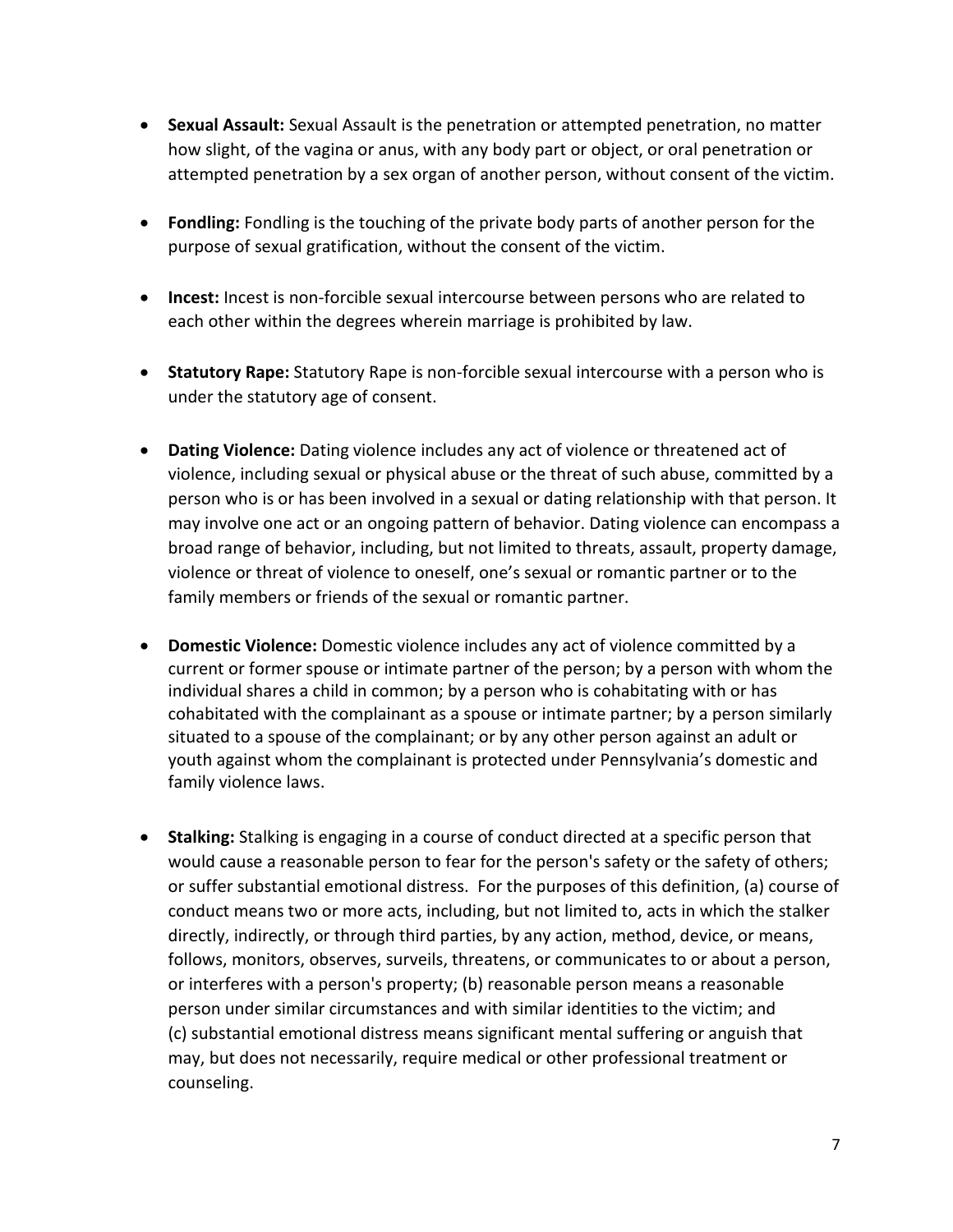#### **Gender-Based Harassment**

Gender-Based Harassment is behavior consisting of verbal, nonverbal, graphic, or physical aggression, intimidation, or hostile conduct based on sex, sex-stereotyping, sexual orientation, or gender identity, but not involving conduct of a sexual nature, that is so severe, pervasive, and objectively offensive that it effectively denies a person equal access to the College's education program, activity, or employment.

#### **Sexual Exploitation**

Sexual exploitation constitues sexual harassment. Sexual exploitation is an act or acts attempted or committed by a person for sexual gratification, financial gain, or advancement through the abuse or exploitation of another person's sexuality.

Examples include, but are not limited to:

- Observing individuals without consent, non-consensual voyeurism;
- Allowing others to observe a personal consensual sexual act without the knowledge or consent of all involved parties;
- Non-consensual visual or audio recording of sexual activity;
- Non-consensual taking of or distribution of photos or video-recordings of another individual's intimate body part or sexual activity;
- Unauthorized presentation or streaming of recordings of a sexual nature;
- Prostituting another person;
- Exposing one's genitals in non-consensual circumstances, or inducing another to expose his or her genitals;
- Knowingly exposing an individual to a sexually transmissible infection or virus without their knowledge.

### **Harm to Others**

Physical or verbal abuse, harassment, intimidation or other harmful conduct, including those made electronically or via social media, that threatens, endangers, or has the potential to endanger the health, well-being or safety of another individual. It can include but is not limited to threats, intimidation, assaulting another person, and/or purposefully injuring another individual. This behavior is typically treated as a violation of our [Community Standards.](https://www.dickinson.edu/download/downloads/id/963/community_standards.pdf) Acts which constitute harm to others may be pursued in addition to one or more of the prohibited acts outlined above. The Title IX Coordinator has the authority to determine whether to investigate allegations under this policy, and/or dismiss an allegation(s) under this policy and refer the allegations to another office or department.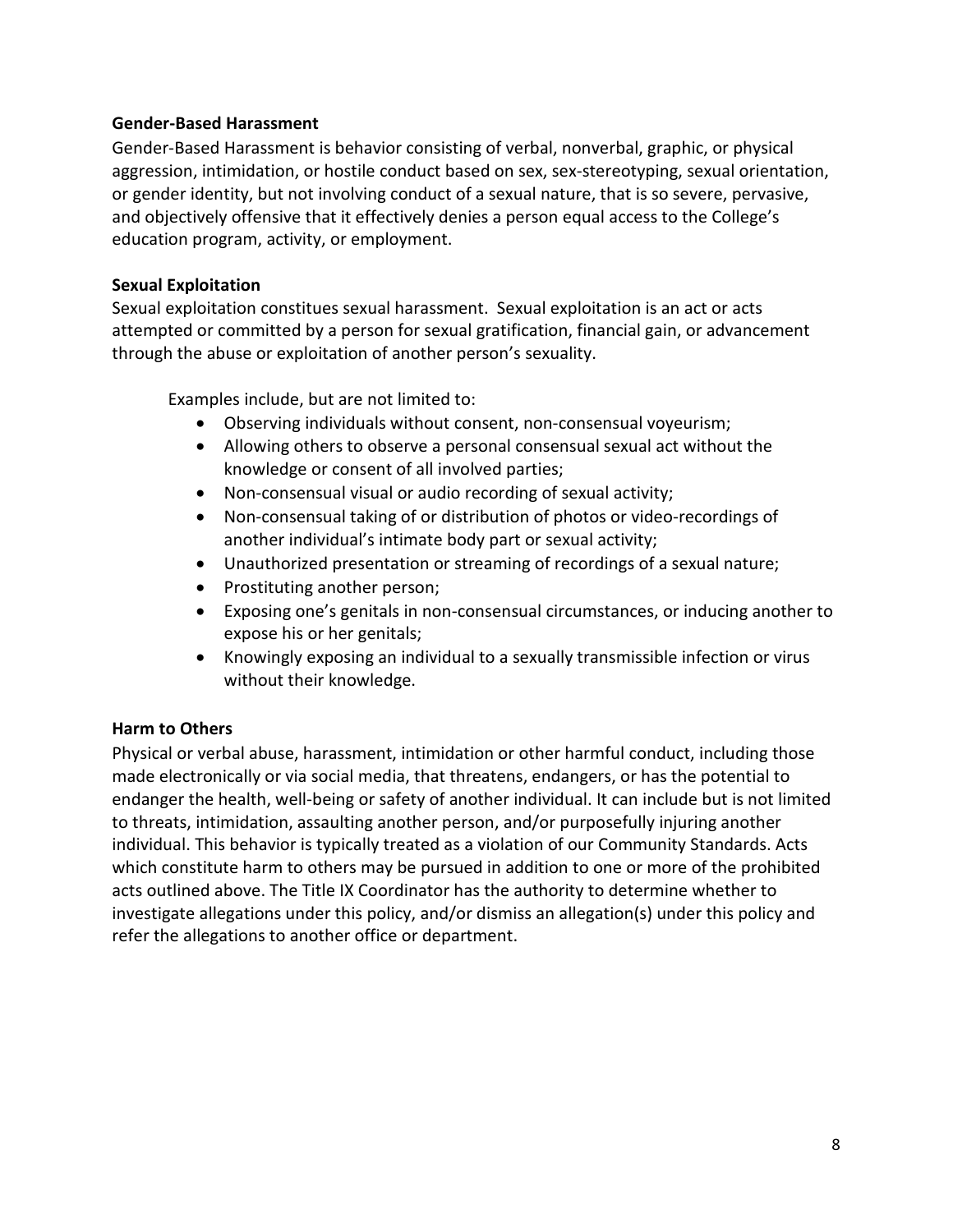#### **Harassing Conduct**

The College recognizes that there are many forms of misconduct that could constitute sexual or gender-based harassment, and that it may not be possible to anticipate the specific forms such conduct could encompass. Although harassing conduct may take one of the forms already described under prohibited conduct, a student or employee may also be found responsible for additional forms of harassing conduct. Harassing conduct may occur in a single egregious instance or may be the cumulative result of a series of incidents. Harassing conduct may include conduct typically thought of as bullying or hazing in nature, whether or not the Complainant consents to participate in the conduct. It may also include verbal or physical conduct which intentionally targets an individual or group based on the individual or group's sex, sexual orientation, or sexual identity. Harassing conduct may be pursued in addition to one or more of the prohibited acts outlined above. The Title IX Coordinator has the authority to determine whether to investigate allegations under this policy, and/or dismiss an allegation(s) under this policy and refer the allegations to another office or department.

#### **Retaliation**

Retaliation is any adverse action or threatened action, taken or made, personally or through a third-party against any individual who engages with the Title IX and Sexual Respect Office or the resolution process. For example, any threatened or adverse action taken or made by groups or an individual against a reporting party, Complainant, Respondent, or Witness is strictly prohibited. Retaliation includes threatening, intimidating or harassing conduct that would discourage a reasonable person from seeking support services, reporting sexual or genderbased misconduct, or participating in the resolution process as a reporting party, Complainant, Respondent, Witness or Advisor.

Reports of sexual or gender-based misconduct made in good faith, even if the allegations are determined to be inaccurate or are not substantiated are not considered retaliation.

### **Complicity**

Complicity is assisting, facilitating, or encouraging the commission of a violation of the Sexual Harassment and Misconduct Policy.

#### <span id="page-9-0"></span>**Prohibited Relationships by Persons in Authority**

Sexual and/or other intimate relationships between faculty and students, staff and students, or supervisors and subordinate employees are prohibited.

Faculty, administrators, and others who educate, supervise, evaluate, employ, counsel, coach or otherwise guide students should understand the fundamentally asymmetrical nature of the relationship they have with students or subordinates.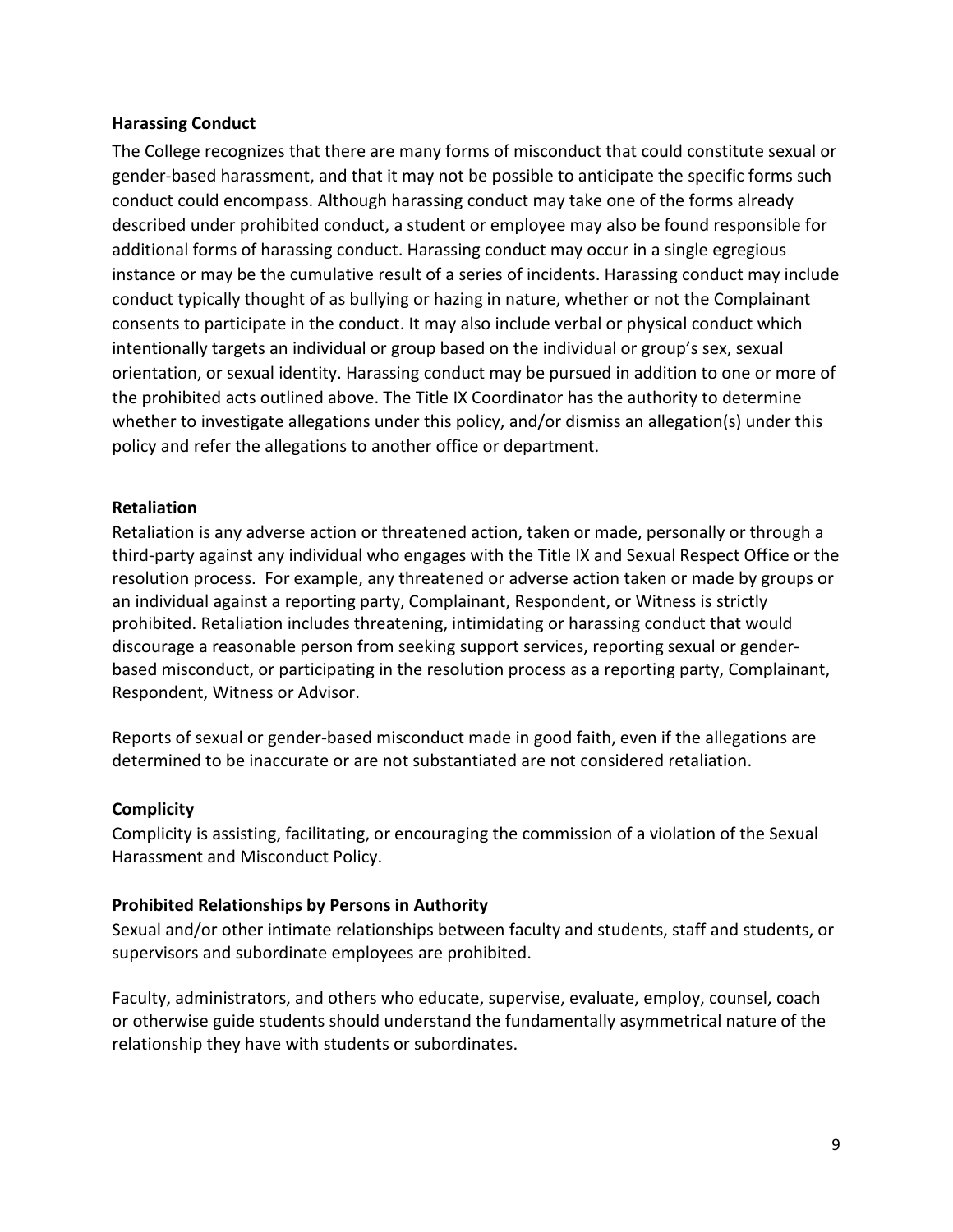Similarly, College employees (faculty and staff) who supervise or otherwise hold positions of authority over others are prohibited from having a sexual or other intimate relationship with an individual under their direct supervision.

Intimate or sexual relationships where there is differential in power or authority produce risks for every member of our community and they undermine the professionalism of faculty and supervisors. In either context, the unequal position of the parties presents an inherent element of risk and may raise sexual harassment concerns if one party to the relationship has the actual or apparent authority to supervise, evaluate, counsel, coach or otherwise make decisions or recommendations as to the other party in connection with employment, education or any other benefit.

Sexual relations between persons occupying asymmetrical positions of power, even when both consent, raise suspicions that the person in authority has violated standards of professional conduct and potentially subject the person in authority to charges of sexual harassment. Similarly, these relationships may impact third parties based on perceived or actual favoritism or special treatment.

Relationships of this nature are strictly prohibited. If two parties contemplate beginning such a relationship, the person in a position of authority is required to immediately: 1) discontinue any supervising role or relationship over the other person; and, 2) report the circumstances to one's own supervisor. The supervisor must, in turn, discuss with the Title IX Coordinator or designee whether any intervening measures are appropriate. These steps must be taken without delay. Failure to fully or timely comply with these requirements is a violation of this policy, and the person in authority and/or their supervisor could be subject to disciplinary action, up to and including dismissal from employment by the college.

Any individual may file a complaint alleging sexual harassment or bias, including an aggrieved party outside the relationship affected by the perceived harassment or bias. Retaliation against persons who report concerns about consensual relationships is prohibited and constitutes a violation of this policy.

### <span id="page-10-0"></span>Important Related Information – Consent, Force, Incapacitation, Coercion

### <span id="page-10-1"></span>**Consent**

### **Consent is:**

- *Informed* parties have information and understanding of sexual activity;
- *Freely given* there is no pressure, coercion, intimidation, threat, or force;
- *Actively given* there is engagement in sexual activity; and
- *Mutually understandable* parties express in words or actions their willingness or agreement to sexual activity.

The responsibility of obtaining consent rests with the individual who wishes to engage in sexual activity. Prior to engaging in sexual activity, each participant should ask oneself the question,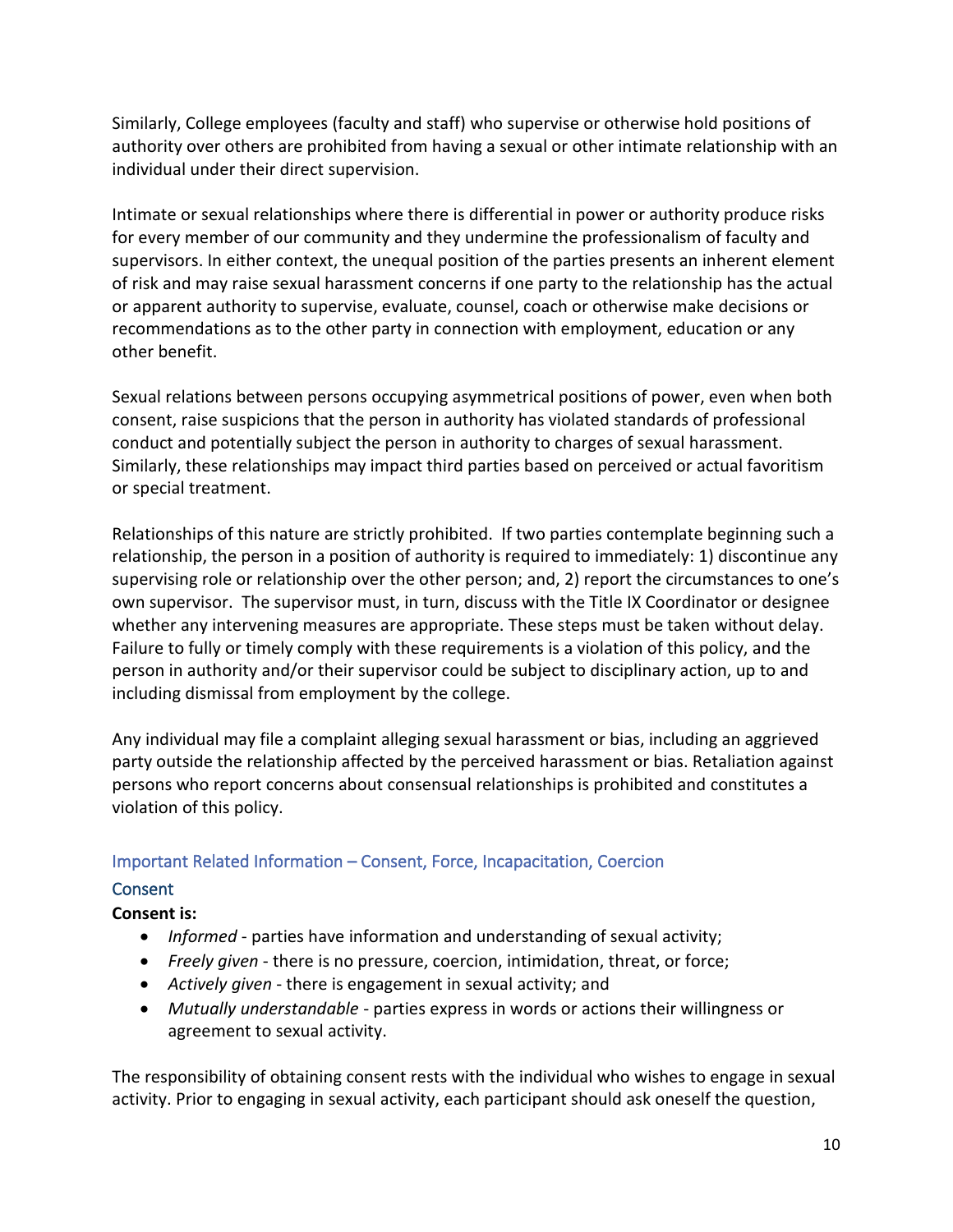"has the other person consented?" If the answer is "no" or "I'm not sure," then consent has not been demonstrated and does not exist. An individual who initiates sexual activity should be able to explain the basis for their belief that consent existed.

Consent to engage in sexual activity must be informed, knowing, and voluntary. Consent to engage in sexual activity must exist from the beginning to the end of each instance of sexual activity. Consent to one form of sexual contact does not constitute consent to all forms of sexual contact. Each participant in a sexual encounter must consent to each act of sexual activity.

Consent consists of an outward demonstration indicating that an individual has freely chosen to engage in sexual activity. Consent is demonstrated through mutually understandable words and/or actions that clearly indicate a willingness to engage in sexual activity.

Relying on non-verbal communication can lead to misunderstandings. Consent may not be inferred from silence, passivity, lack of resistance or lack of active response alone.

Consent may be withdrawn by either party at any time. When both parties are freely and mutually engaging in sexual activity and a party wishes to stop that sexual activity, withdrawal of consent must also be outwardly demonstrated by words or actions that clearly indicate a desire to end sexual activity. This will provide clarity to another person the desire to end that sexual activity that was initially consensual. Once withdrawal of consent has been expressed, sexual activity must stop. Parties may re-engage in sexual activity as long as both parties understand and agree to the sexual activity.

A current or previous dating or sexual relationship, by itself, is not sufficient to constitute consent. Even in the context of a relationship, there must be mutually understandable communication that clearly indicates a willingness to engage in sexual activity.

Consent is not effective if it results from the use of physical force, threat of physical force, intimidation, coercion, incapacitation or any other factor that would eliminate an individual's ability to exercise their own free will to choose whether or not to have sexual contact. If a person is mentally or physically incapacitated or impaired so that such person cannot understand the fact, nature or extent of the sexual situation, there is no consent.

### <span id="page-11-0"></span>Force

Force refers to the use or threat of physical violence to compel someone to engage in sexual activity. Examples of physical violence include, hitting, punching, slapping, kicking, choking, restraining and or threat or use of any weapon.

### <span id="page-11-1"></span>Incapacitation

An individual who is incapacitated cannot consent to sexual activity. Incapacitation is the inability, temporarily or permanently, to give consent or communicate unwillingness, because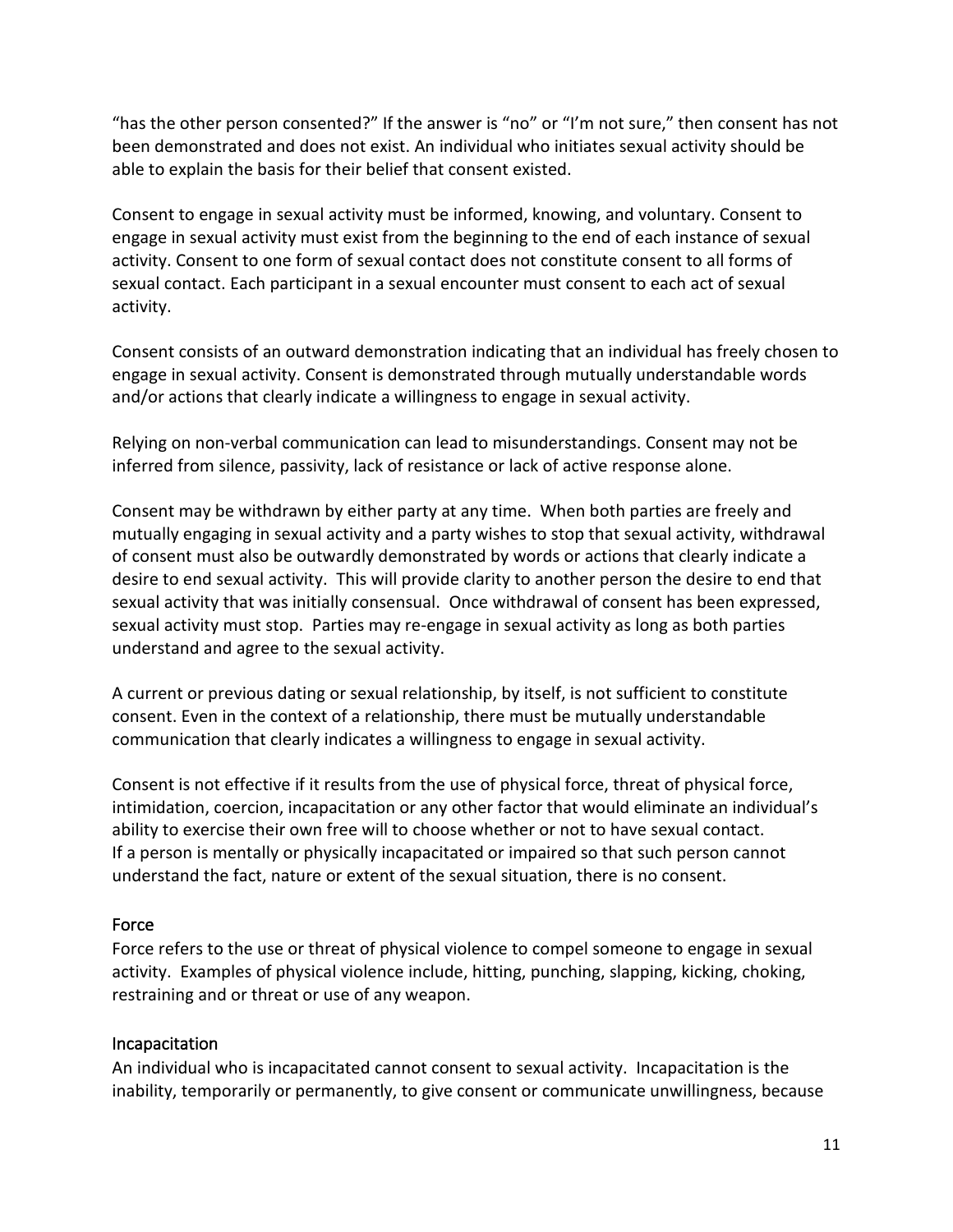an individual is mentally and/ or physically helpless, unconscious, asleep or unaware that the sexual activity is occurring. Where alcohol or other drugs are involved, incapacitation is a state beyond drunkenness, intoxication or impairment. In assessing the impact of incapacitation, the College will consider whether a Respondent knew or should have known that the Complainant was incapacitated based on objectively and reasonably apparent indicators of incapacitation.

### <span id="page-12-0"></span>Alcohol or Other Drugs

The College considers sexual contact while under the influence of alcohol or other drugs to be risky behavior. Being intoxicated or impaired by drugs or alcohol does not diminish an individual's responsibility to obtain informed and freely given consent. Alcohol and drugs impair a person's decision-making capacity, awareness of consequences, and ability to make informed judgments. The use of alcohol or drugs can create an atmosphere of confusion over whether or not consent has been freely and clearly sought or given. If there is any doubt as to the level or extent of the other individual's intoxication or impairment, the safest course of action is to forgo and cease any sexual contact or activity.

### <span id="page-12-1"></span>Coercion

Coercion is the use or attempted use of pressure and/or oppressive behavior, including expressed or implied threats, intimidation, or physical force, which places a person in fear of immediate harm or physical injury or causes a person to engage in unwelcome sexual activity. This is something very different from the words of persuasion an individual might use to induce another to voluntarily consent to sexual activity. A person's words or conduct cannot amount to coercion unless they wrongfully impair the other's freedom of will and ability to choose whether or not to engage in sexual activity. Coercion also includes administering or pressuring another to consume a drug, intoxicant, or similar substance with the intent to impair that person's ability to consent prior to engaging in sexual activity.

# <span id="page-12-2"></span>Title IX and Sexual Respect Office – A Central Resource for Understanding Your Options

The Title IX Coordinator or designee is available to meet with any Dickinson College campus community member who is considering filing a report with the College to provide them with information about available support services, and how to make a report and request an informal/conciliation or formal grievance process. The Title IX Coordinator aims to provide as much information as possible to support an individual in making informed decisions about their options. Regardless of whether an individual chooses to file a report, request an informal/conciliation, or formal grievance process, the Title IX Coordinator can assist an individual in connecting with other support services on or off-campus, including but not limited to counselors, advocates, health services and law enforcement.

The Title IX Coordinator does not press upon any person to disclose information they are not comfortable with sharing. The Title IX Coordinator endeavors to respect the wishes of the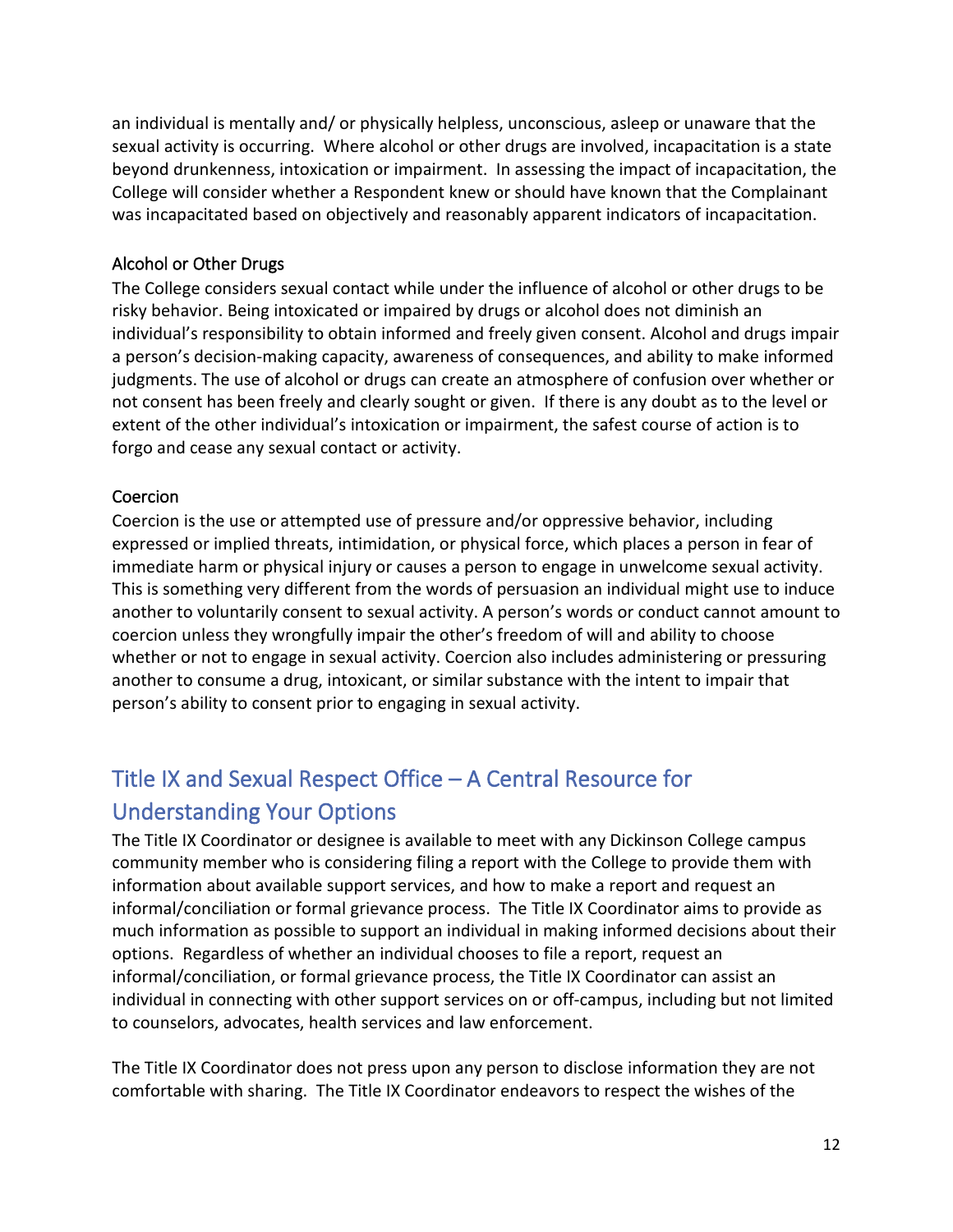individual regarding how and if to move forward with making a report and their preferred resolution process.

The Title IX and Sexual Respect Office is a Central Resource where you can:

- Speak privately with the Title IX Coordinator or designee to obtain information about support services, including health care, counseling/advocacy services, academic, housing and other available modifications;
- Speak privately with the Title IX Coordinator or designee to obtain information about process options, such as the informal/conciliation and formal grievance process;
- Ask for help or assistance with services, and the Title IX Coordinator can support you in obtaining, scheduling and coordinating support services;
- Make a formal grievance complaint and request an informal/conciliation process;
- Make a formal grievance complaint and request a formal process;

The College encourages reporting and seeks to remove any barriers to reporting in order for campus community members to be able to seek and obtain support services and information about their options. The College will not seek to hold any student who shares or reports information regarding sexual or gender-based misconduct allegations accountable for violating the College's drug and alcohol policies due to their own personal ingestion of alcohol or other drugs at or near the time of the alleged incident. For more information, see the Amnesty policy section within this policy.

Every effort is made by the Title IX Coordinator to honor the wishes of the Complainant regarding available support services and the resolution process chosen by the Complainant, if any.

# <span id="page-13-0"></span>Report to the College

Any person may report sexual or gender-based misconduct in person, by mail, telephone, or email to the Title IX Coordinator. Under Title IX, in order for the College to have actual knowledge of allegations of sexual or gender-based harassment, an individual must report the information to the College's Title IX Coordinator or any official of the College who has authority to institute corrective measures on behalf of the College. See Title IX Team, below.

Making a report to the College is different and distinct from making a formal grievance complaint and requesting the College either initiate an informal/conciliation process or formal grievance process. Once an individual makes a report to the College, the Title IX Coordinator will typically reach out to the Complainant (if identified in the Report) to provide information on support services and to provide information to the Complainant about how to make a formal grievance complaint.

Any individual may make a report to the College by contacting the Title IX Coordinator: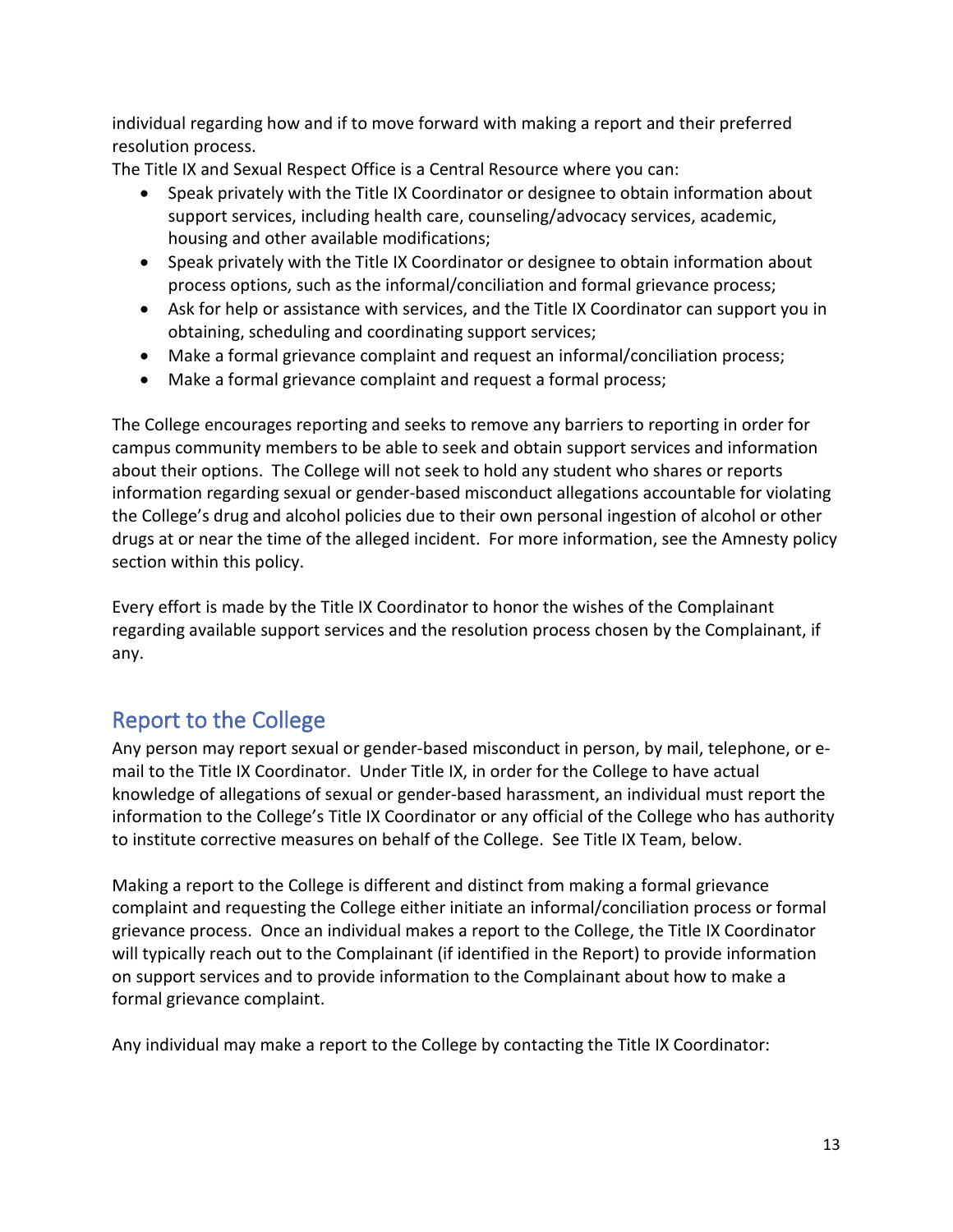<span id="page-14-0"></span>**Title IX Coordinator Katharina Matic │Title IX Coordinator Title IX and Sexual Respect Office** 41 Conway Street (717) 254-8316 [matick@dickinson.edu](mailto:matick@dickinson.edu) [titleix@dickinson.edu](mailto:titleix@dickinson.edu)

### **Online Report Form:** <https://www.dickinson.edu/titleix>

The Title IX Coordinator oversees the College's investigation and resolution of allegations of sexual or gender-based misconduct under this policy. The Title IX Coordinator also oversees the College's training, prevention and education efforts for employees and students.

When information regarding alleged sexual or gender-based misconduct is reported to the Title IX and Sexual Respect Office, the Title IX Coordinator collaborates with various College officials and offices to ensure:

- Support services are offered to those involved;
- Every effort is made on behalf of the College to honor the wishes of the Complainant regarding the College's resolution process;
- The entire process is fair, impartial and completed in a timely manner;
- The process follows and complies with federal law and College policy.

The Title IX Coordinator is available to advise any individual, including a Complainant or a Respondent about support services, resolution paths that are available through the College and can assist a person with making a report to law enforcement.

The Title IX Coordinator is not a confidential staff member, however, is sensitive to and upholds the privacy of all individuals involved in the process. The Title IX Coordinator can designate individuals to perform any roles or duties described in this policy, including internal College employees and externally hired professionals.

### <span id="page-14-1"></span>Title IX Team – Title IX Deputies

The Title IX Coordinator is supported by Title IX Deputies. Title IX Deputies are individuals who are available to support the Title IX Coordinator's initial and emergency assessment of allegations under this Policy and have the authority to implement supportive and corrective measures.

The Title IX Coordinator may consult with Title IX Deputies as determined appropriate for specific cases and dependent on the Complainant's or Respondent's role at the College. Title IX Deputies further support the College to ensure appropriate education and training efforts are conducted for students and employees.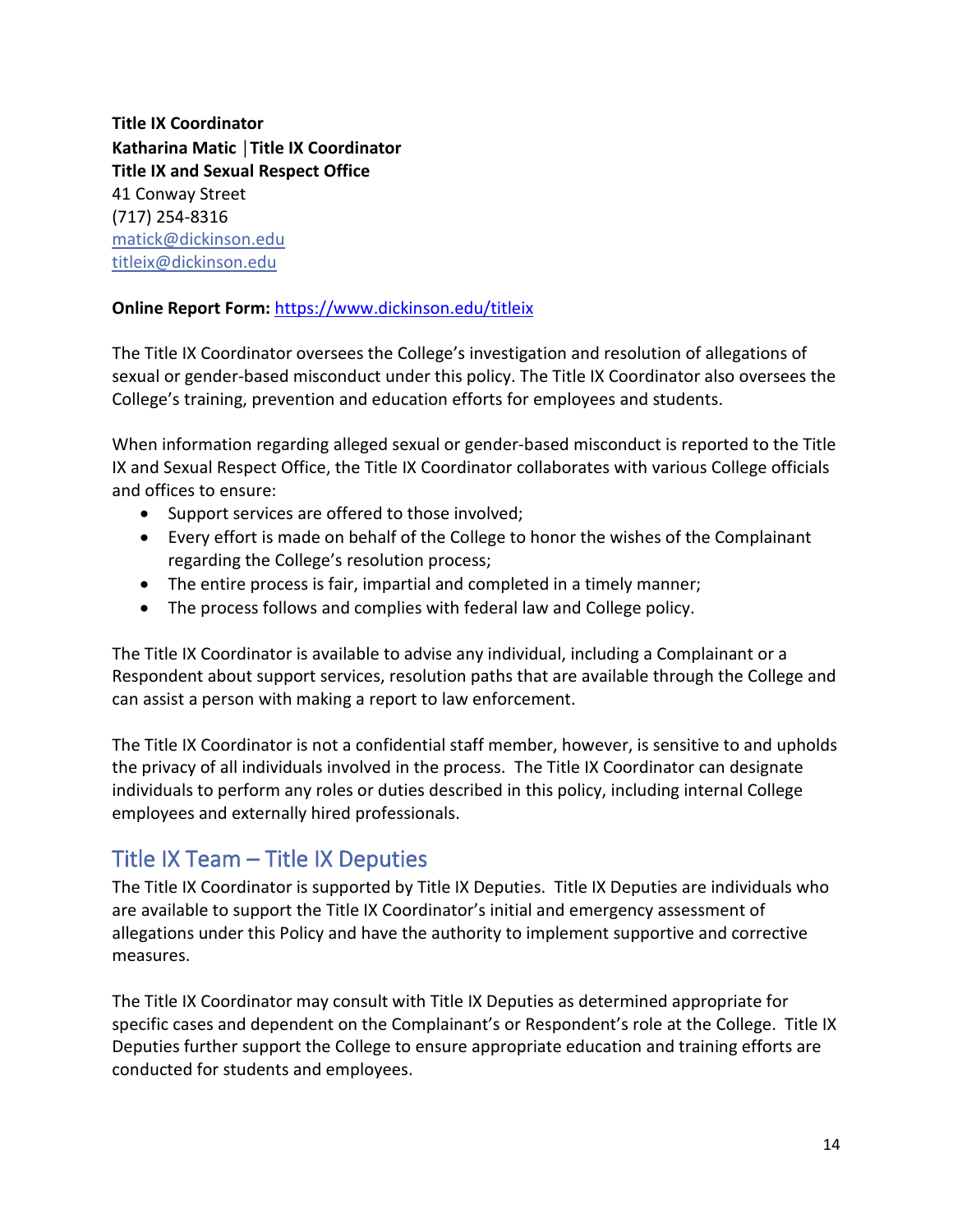You can contact any Title IX Deputy to obtain information on how to make a formal grievance complaint and to answer questions and assist you with obtaining support services. Please note that these individuals are private, but not confidential resources. Title IX Deputies can address your complaint with sensitivity and keep your information as private as possible. These Officials have a responsibility to refer to the Title IX Coordinator any information they learn of regarding allegations of Prohibited Conduct under this policy.

### **Title IX Team – Title IX Deputies:**

**Dee Danser│Assistant V.P., Compliance & Chief of Public Safety** Department of Public Safety | (717) 254-8317 | danserd@dickinson.edu

**George Stroud│V.P. for Student Life & Dean of Students** Student Life Office, HUB│(717) 245-1639 │ stroudg@dickinson.edu

**Angie Harris|Associate V.P. for Student Life** Student Life Office, HUB│(717) 254-8974 │ harrisa@dickinson.edu

**Debra Hargrove│Associate V.P. Human Resources** 55 N. West St.│(717) 245-1503 │ [hargrove@dickinson.edu](mailto:hargrove@dickinson.edu) 

**Neil Weissman│Provost & Dean of the College** Old West, 2nd Floor│(717) 245-1321│ weissmne@dickinson.edu

**Joel Quattrone│Director of Athletics** Kline Center│(717) 245-1364 │ quattron@dickinson.edu

**Kim Masimore│Senior Women Administrator/Head Women's Lacrosse Coach** Kline Center│ (717) 245-1662 │ [masimore@dickinson.edu](mailto:masimore@dickinson.edu)

### **Stephen Winn│Assistant Title IX Coordinator**

2nd Floor, Old West│ (717) 254-8316 │ [winnst@dickinson.edu](mailto:winnst@dickinson.edu)

When a Title IX Deputy has actual knowledge of possible sexual or gender-based misconduct, they are required to report the information to the Title IX Coordinator by filing an online report at: www.dickinson.edu/titleix.

Title IX Deputies are not required to report information disclosed at public awareness events (e.g., "Take Back the Night," candlelight vigils, "survivor speak-outs" or other public forums in which individuals may disclose incidents of prohibited conduct; or during a student's participation as a subject in an Institutional Review Board-approved human subjects research protocol ("IRB Research"). Even in the absence of such obligation, all employees subject to these exceptions are encouraged to contact the Title IX Coordinator if they become aware of information that suggests a safety risk to any member(s) of our College community. The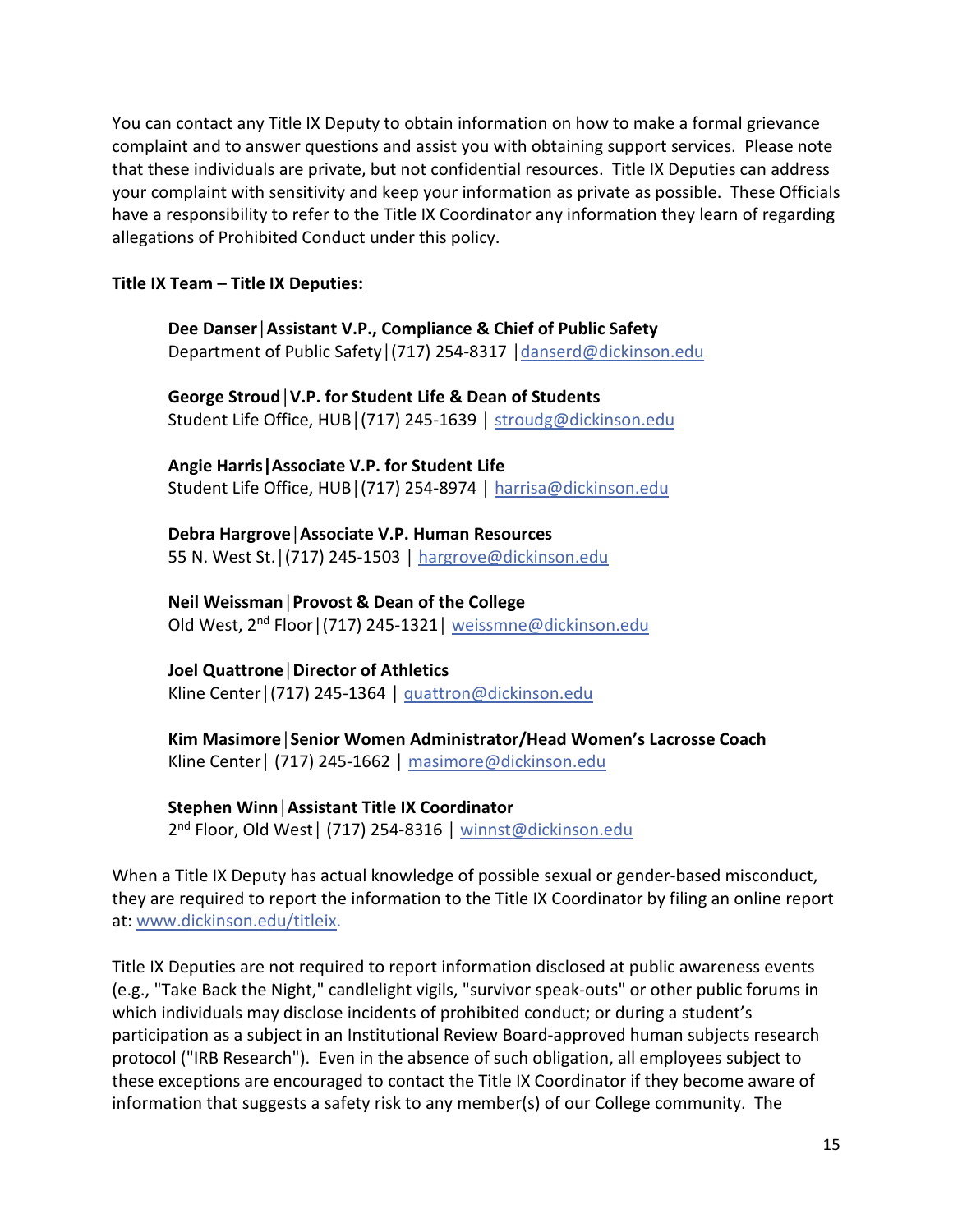College may provide information about how to file a report, College support services and/or community resources at public awareness events. Institutional Review Boards may, in appropriate cases, require researchers to provide such information to all student subjects of IRB Research.

Questions about reporting responsibilities should be directed to the Title IX Coordinator.

# <span id="page-16-0"></span>College Officials with Authority to institute Corrective Measures

Other officials of the College with authority to institute corrective measures on behalf of the College are identified as follows:

- Margee Ensign, President
- Neil Weissman, Provost
- Bronte Burleigh-Jones, Vice President for Finance & Administration
- Carlo Robustelli, Vice President for Advancement
- Kendall Isaac, General Counsel
- George Stroud, Vice President & Dean for Student Life
- Cathy Davenport, Vice President for Enrollment Management
- Connie McNamara, Vice President for Marketing & Communications
- Brenda Bretz, Vice President for Institutional Effectiveness & Inclusivity
- Vacant, Vice President for Information Services
- Karen Faryniak, Chief of Staff
- Debra Hargrove, Associate Vice President for Human Resource Services
- Any employee listed as a Title IX Deputy

# <span id="page-16-1"></span>College Employees are Strongly Encouraged to Refer Information to the TIX Coordinator

The College respects the autonomy of students and employees to choose whether and when to report sexual and gender-based misconduct to the College.

The College strongly encourages all employees (except for confidential persons) to refer information about sexual and gender-based misconduct to the Title IX Coordinator in order for the Complainant to obtain information about how to make a formal grievance complaint to the College if they choose to do so and information about support services. Note that some departments/employees may have various mandatory reporting requirements pursuant to other rules or regulations (i.e. athletics and NCAA rules – see also Athletics section below).

### <span id="page-16-2"></span>Protection of Minors

Every member of the Dickinson College Community has a duty to report child abuse or neglect if they have reasonable cause to suspect that a child is a victim based on information from the child, any other individual, first-person observations or personal knowledge.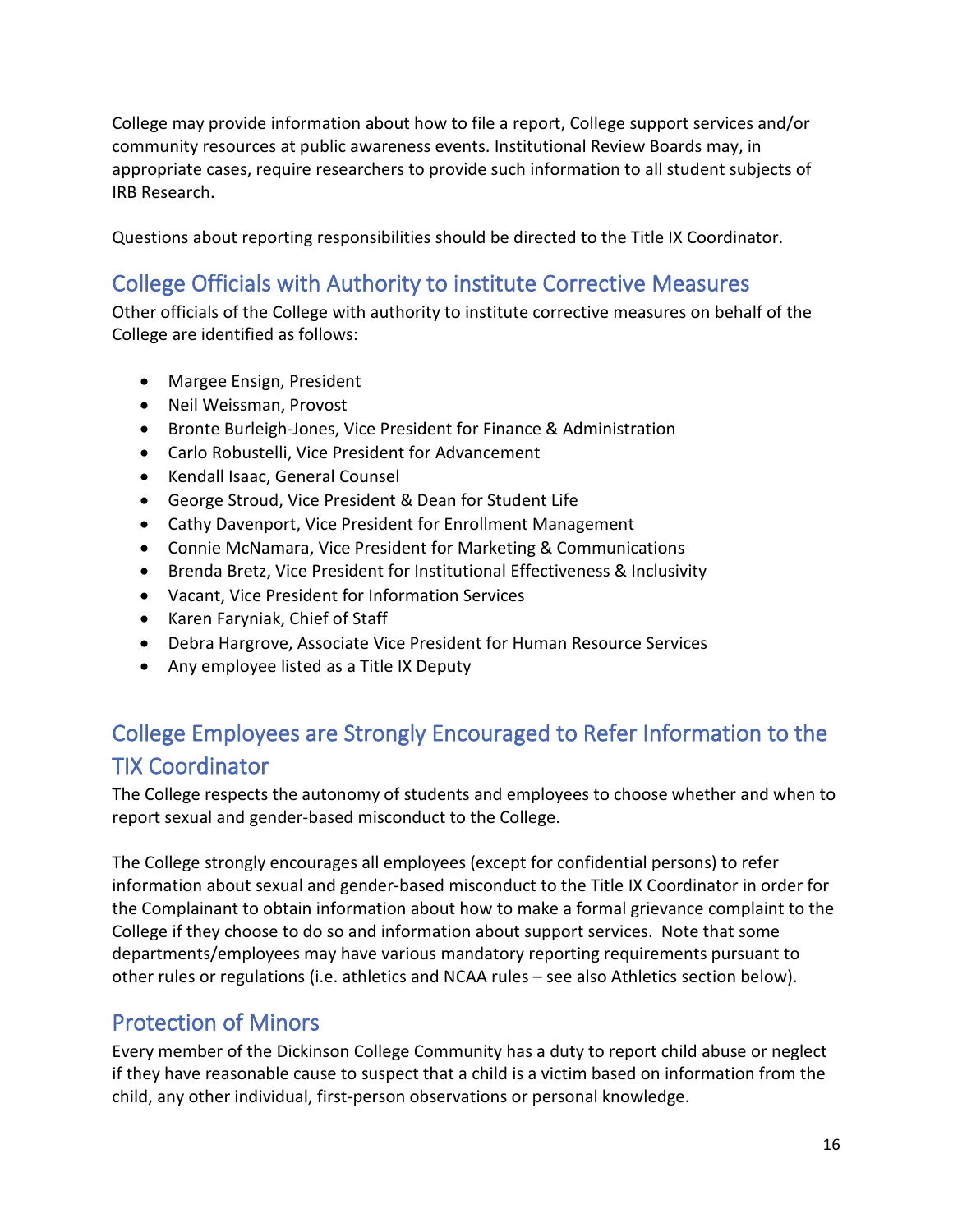Under this policy, any Dickinson College community member suspecting child abuse is required to immediately make a report to:

- 1. Childline by calling 1-800-932-0313 (TDD:866-872-1677)
- 2. The Director of Enterprise Risk Management, and
- 3. The Chief of Public Safety (DPS) at 717-245-1111

The Department of Public Safety (DPS) has the obligation to ensure that appropriate authorities have been notified, appropriate individuals are notified internally, and appropriate investigations are initiated. Under Pennsylvania law, a child is any individual under the age of 18. This may include Dickinson students, visitors and guests. For more information visit our [Protection of Minors Policy.](https://www.dickinson.edu/download/downloads/id/8393/protection_of_minor.pdf) 

### <span id="page-17-0"></span>Presumption of Good Faith Reporting

The College presumes that reports of Prohibited Conduct are made in good faith. A finding that the behavior at issue does not constitute a violation of this Policy or that there is insufficient evidence to conclude that the incident occurred as reported does not mean that the report was made in bad faith. All community members are expected to provide truthful information in any proceeding under this policy. Submitting or providing false or misleading information in bad faith, with a view to personal gain or to cause intentional harm to another in connection with a report or investigation under this policy is prohibited. A student who is found to have violated this provision may be found in violation of the Dishonesty provision of the Community Standards; an employee may be subject to appropriate discipline under the Employee Handbook or Academic Handbook.

### <span id="page-17-1"></span>Presumption of Non-Responsibility

The Respondent is presumed to be not responsible until a preponderance of the evidence supports a finding that the Respondent violated the Policy.

### <span id="page-17-2"></span>Participation by the Parties and Witnesses Is Voluntary

Complainants, Respondents, or witnesses may choose to participate or decline to participate in the resolution process. However, even if a Complainant or a Respondent declines to participate, the College may deem it necessary to continue to investigate the report. Note that if the matter proceeds through a formal grievance process, no prior statement made by a party or witness can be considered by a decision-maker if that party does not make themselves available for cross-examination at a hearing.

### <span id="page-17-3"></span>Advisors

The College provides the Complainant and Respondent with the same opportunities to have an Advisor of choice present during any formal grievance proceeding. An Advisor is an individual chosen by the Complainant or Respondent to provide support and guidance during the review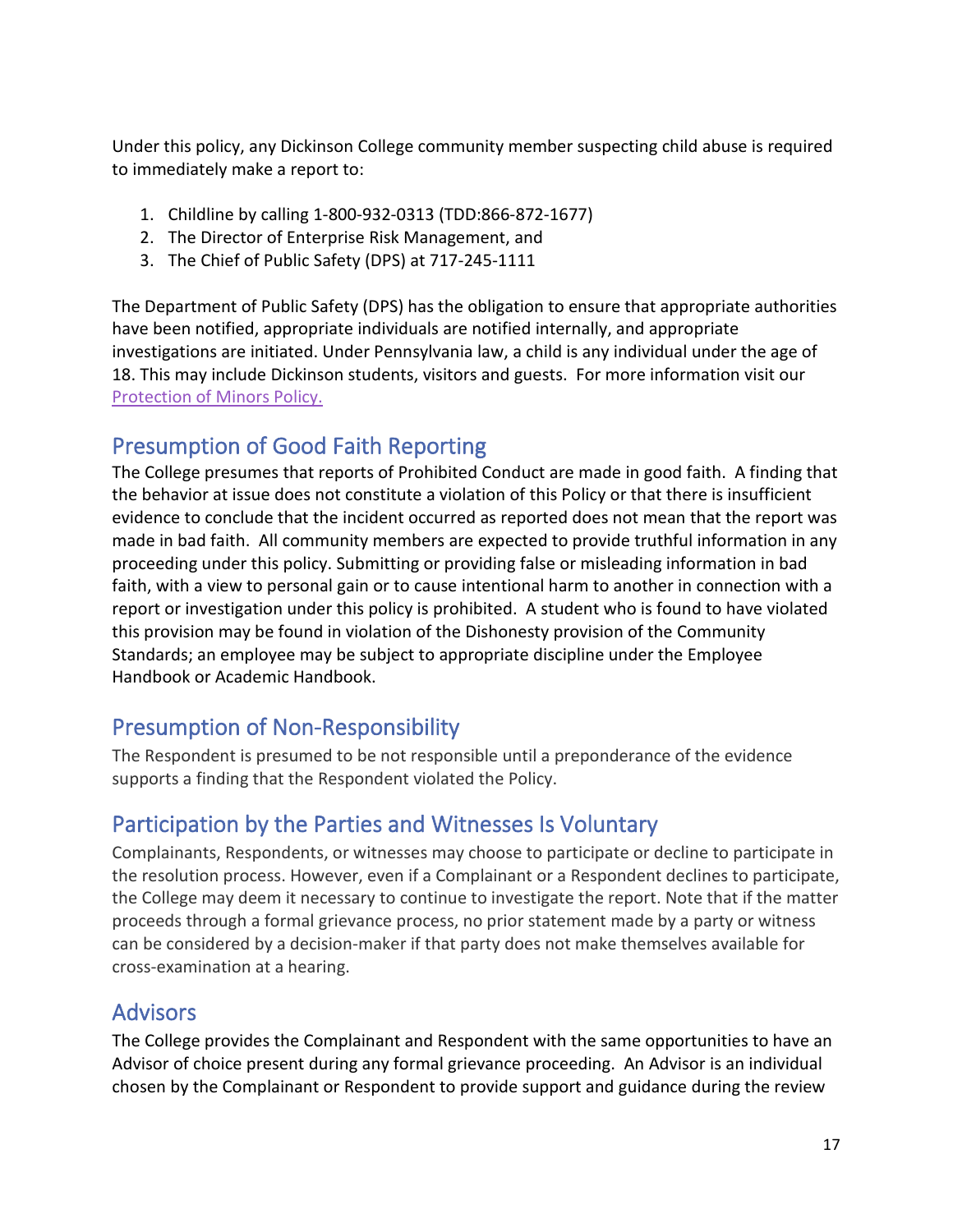of a report of Prohibited Conduct under this Policy. An Advisor may not be a witness or otherwise have any conflicting role in the process. An Advisor may be an advocate and/or an attorney. If a Complainant or Respondent does not have an Advisor for the hearing, the College will select an Advisor of the College's choice for the purpose of conducting cross-examination during the hearing process. The College does not otherwise provide a Complainant or Respondent an Advisor for the investigation and informal/conciliation resolution process.

Any person who serves as an Advisor should plan to make themselves available for meetings throughout the investigation process, as well as the hearing. The Advisor may assist with all written submissions made by a Complainant or a Respondent, will prepare questions for the purpose of cross-examination for the Complainant or the Respondent to be used at the hearing, and will conduct cross-examination during the hearing process.

The College staff (including any official acting on behalf of the College such as the Hearing Chair, Title IX Coordinator or designee, Hearing Panel members or external reviewer) has the right at all times to determine what constitutes appropriate behavior on the part of an Advisor and to take appropriate steps to ensure compliance with the Policy.

# <span id="page-18-0"></span>Privacy and Confidentiality

The College is committed to maintaining the privacy of all parties. In any report, investigation, or resolution regarding sexual or gender-based misconduct every effort will be made to protect the privacy interests of the individuals involved in a manner consistent with the need for a thorough review of the conduct and the necessary steps to end the conduct, eliminate the harassment, prevent its recurrence and address its effects.

**Privacy:** Privacy generally means that information related to a report of sexual misconduct will only be shared with a limited circle of individuals. The use of this information is limited to those College employees who "need to know" in order to assist in the active review, investigation and/or resolution of the complaint. While not bound by confidentiality, these individuals will be discreet and respect the privacy of all individuals involved in the process.

**Confidentiality:** Confidentiality means that information shared by an individual with campus or community professionals designated as confidential resources cannot be revealed to any other individual without the express permission of the individual who provided the information. The campus and community professionals include medical providers, mental health providers, ordained clergy, and rape crisis counselors, all of whom have privileged confidentiality recognized by law. These individuals are prohibited from breaking confidentiality unless there is an imminent threat of harm to self or others, or the conduct involves suspected abuse of a minor.

Students or employees who have experienced sexual or gender-based misconduct and wishing to seek complete confidential assistance without sharing information with or making a report to the College may do so by speaking with a confidential resource: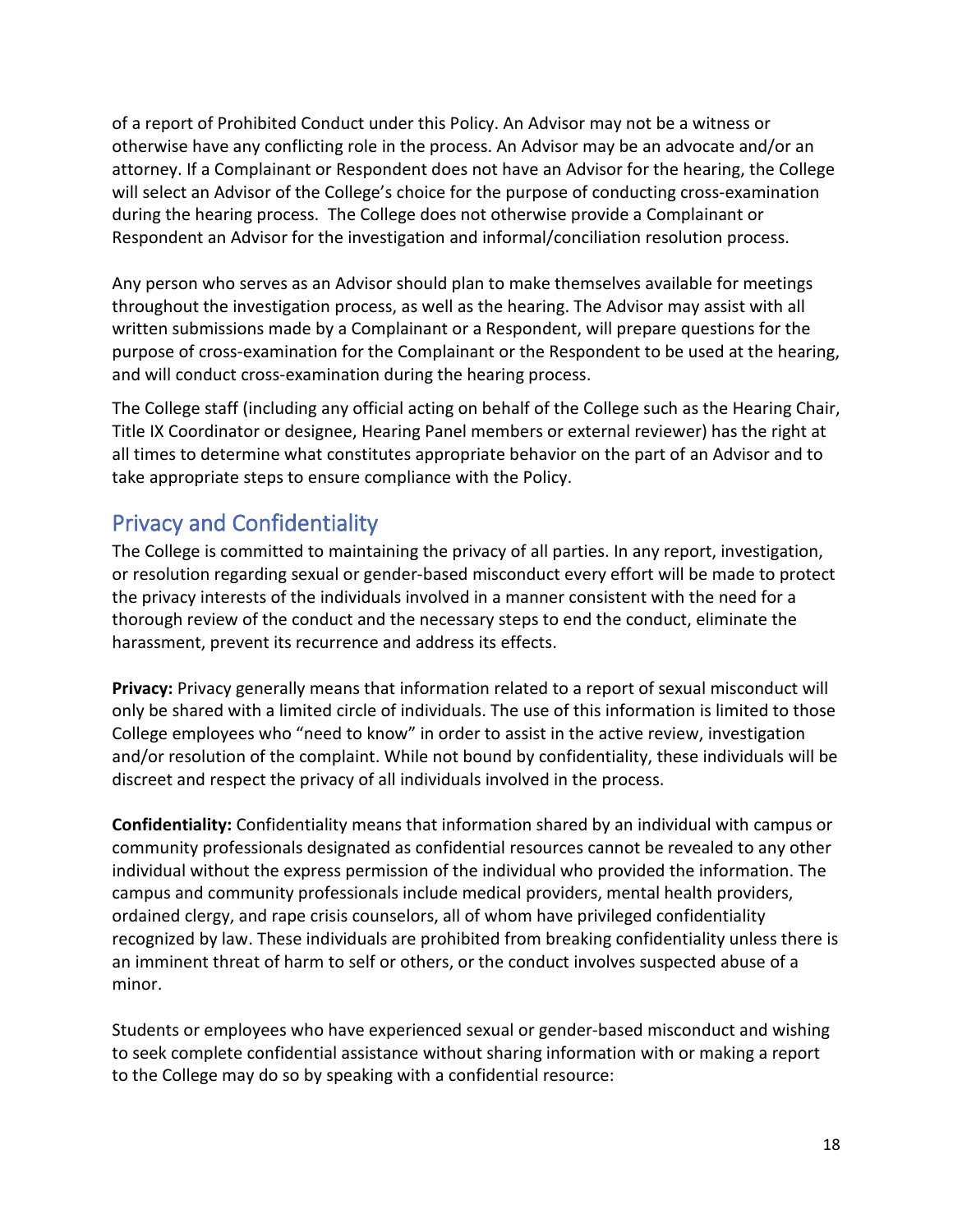- Students may seek confidential assistance on campus through the Wellness Center
- Employees may seek confidential assistance through the Employee Assistance Program
- Students and Employees may seek a confidential Advocate and assistance through Dickinson College's 24-7 Hour Advocacy Hotline (YWCA's dedicated phone line reserved for our Dickinson College Students and Employees) at 717- 831-8850

# <span id="page-19-0"></span>Statement Against Retaliation

It is a violation of College policy for any person, organization or group to retaliate in any way against a student or employee because he or she raised allegations of sexual or gender-based misconduct. The College recognizes that retaliation can take many forms, may be committed by or against an individual or a group, and that a Respondent or witness may also be the subject of retaliation by another individual, including the Complainant. The College will take immediate and responsive action to any report of retaliation and may pursue disciplinary action as appropriate.

An individual reporting sexual or gender-based misconduct is entitled to protection from any form of retaliation following a good faith report, even if the report is not later substantiated. Examples of retaliation include but are not limited to making a direct or indirect threat against an individual who reported in good faith, demoting or denying advancement due to a filed complaint, or firing or losing benefits of College programs or activities due to a filed complaint.

# <span id="page-19-1"></span>Amnesty for Student Complainants, Student Reporters, and Student **Witnesses**

Students who share information with the College about sexual or gender-based misconduct allegations will not face disciplinary action due to the personal ingestion of alcohol or other drugs.

The College encourages reporting and seeks to remove any barriers to reporting by making the procedures for reporting transparent and straightforward, by prohibiting retaliation and by providing amnesty for individuals who experience or share information about prohibited conduct.

The College will not seek to hold any student who shares or reports information regarding sexual or gender-based misconduct allegations accountable for violating the College's drug and alcohol policies due to their own personal ingestion of alcohol or other drugs at or near the time of the alleged incident. The College may choose, however, to pursue educational remedies, including assessment and counseling, for those individuals. Under limited circumstances, a student may be held accountable for other misconduct that resulted from personal ingestion of alcohol or other drugs and that was not directly related to the sexual or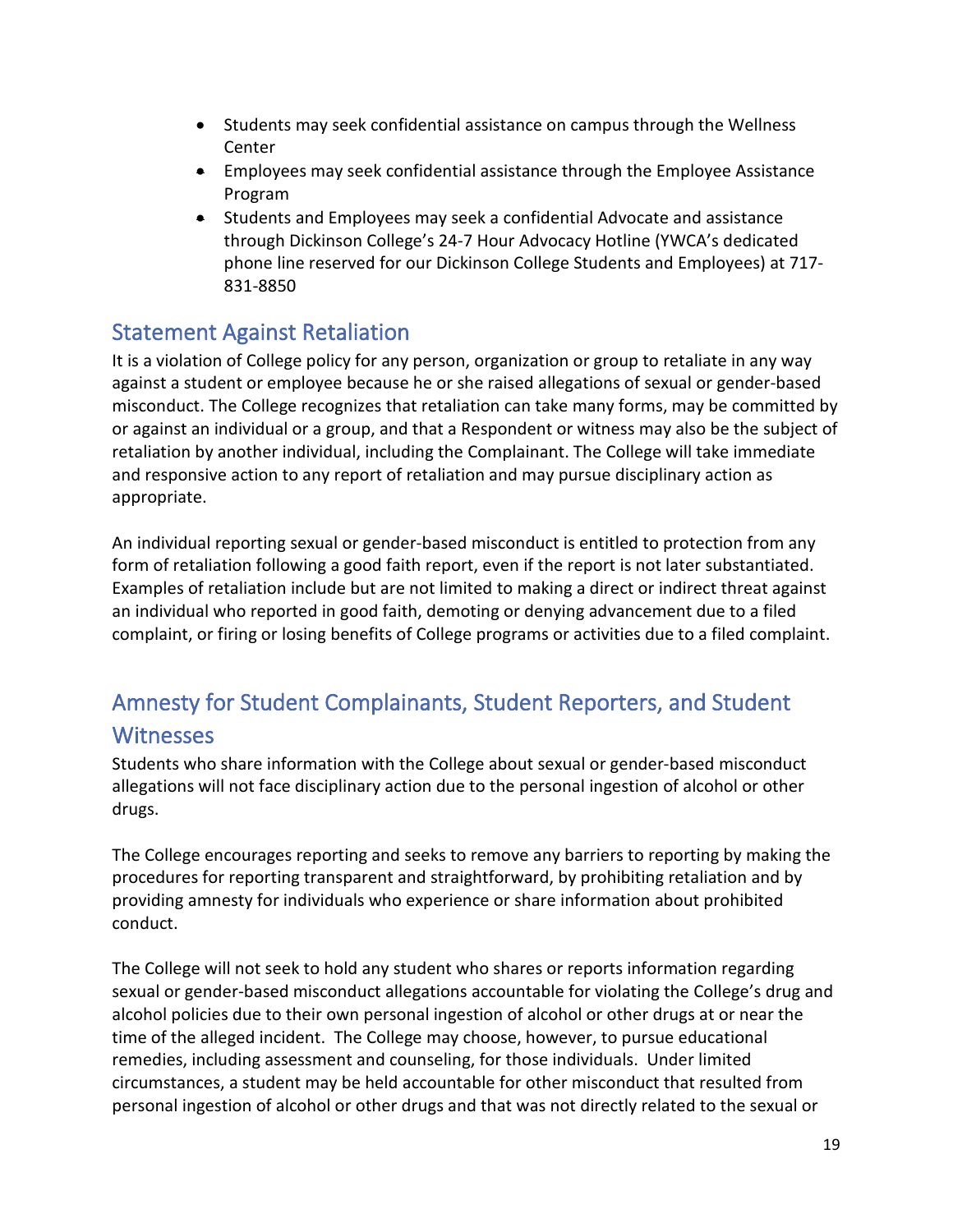gender-based misconduct allegations in question; such violations will be reviewed in conduct proceedings separate from the proceedings under this policy.

# <span id="page-20-0"></span>Know Your Options - for Support Services and Reporting

After an incident of sexual harassment, sexual assault, fondling, dating violence, domestic violence, stalking or other sexual or gender-based misconduct, individuals have many options for taking care of themselves and addressing the incident. Dickinson College recognizes the sensitivity of such incidents and aims to support individuals and their choices regarding whether and where to report, and their request for any support services. The College endeavors to respect the wishes of the Complainant regarding whether to move forward with a resolution process, while providing written notification to them about how to make a formal grievance report and existing support services both on and off-campus, including but not limited to health services, counseling services and victim advocacy.

### **You have many options, such as:**

- Notifying on-campus Public Safety and/or local police;
- Being assisted by campus officials in notifying law enforcement authorities;
- Only seeking medical attention and taking time to learn about and consider if you want to file a formal grievance complaint;
- Speaking with a confidential resource, such as a health service practitioner or counselor about the incident and your options;
- Speaking with an Advocate/Counselor at the YWCA who if you request, can speak with you over the phone or come to campus and meet with you;
- Asking for support services and/or accommodations, such as a no contact directive, Public Safety escort to and from areas on campus; emotional support through counseling services; academic, employment or residential modification;
- Filing a report only internally with the College;
- Requesting an informal resolution/conciliation process through the College;
- Requesting a formal grievance process through the College;
- Filing a report only with law enforcement;
- Filing a report both internally with the College and also filing a report with law enforcement;
- Reporting the incident Anonymously, without disclosing your name or identity;
- Declining notifying the College/law enforcement of the incident.

# <span id="page-20-1"></span>Confidential Resources/Confidential Resource Persons

Individuals are encouraged to seek information from a confidential resource person in deciding whether and how to proceed. Confidential resources will typically not share information with the College, nor will speaking with a confidential resource person trigger action by the College under most circumstances. These individuals are prohibited from breaking confidentiality unless there is an imminent threat of harm to self or others, or the conduct involves suspected abuse of a minor.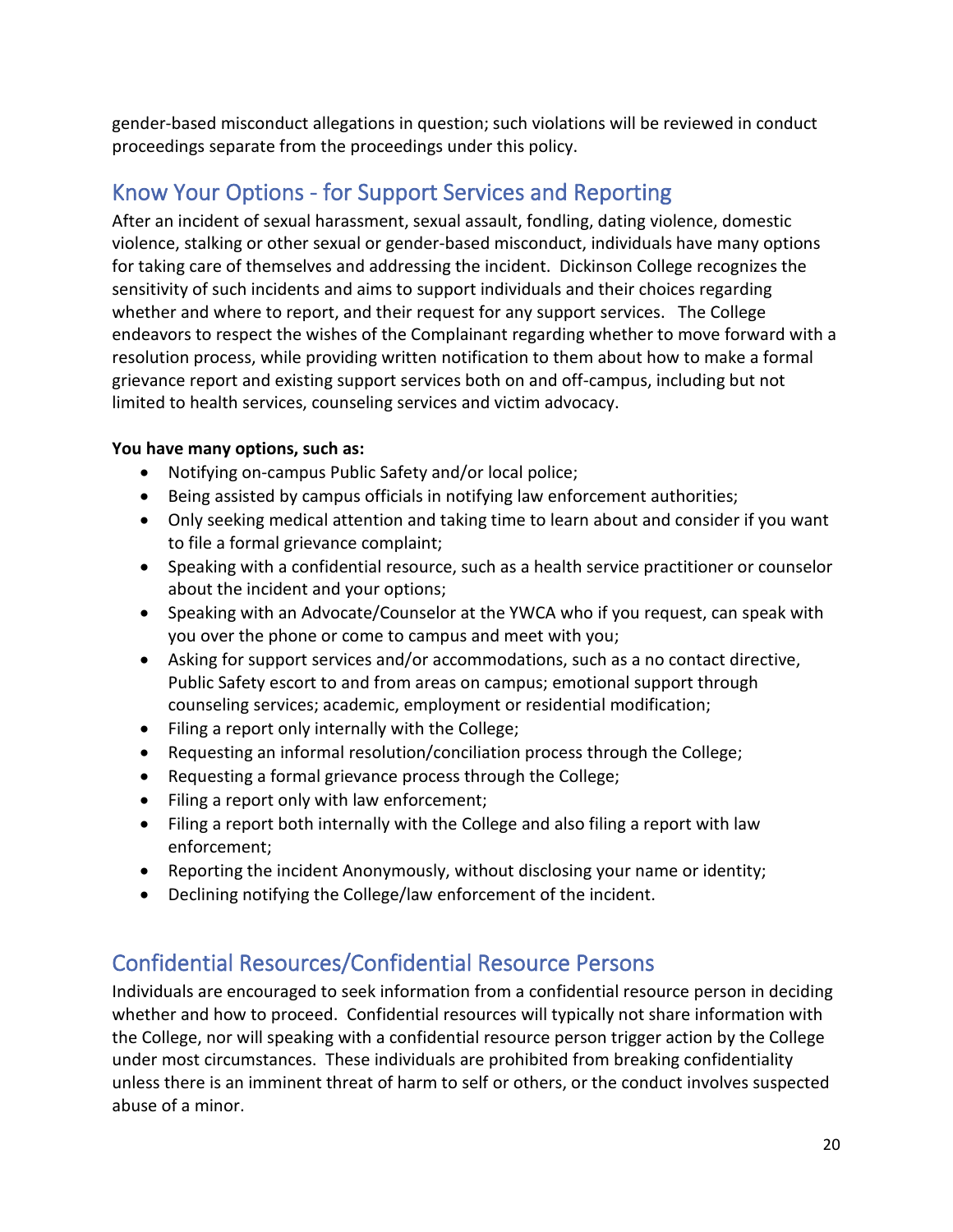Confidential resources are medical providers, mental health providers, ordained clergy and rape crisis counselors who are functioning within the scope of their certification or license. Confidential resources can provide support to individuals, such as, but not limited to, assistance in navigating personal impact and assistance in connecting with other available support services and resources.

### <span id="page-21-0"></span>For Students

#### <span id="page-21-1"></span>[On-Campus Wellness Center](https://jadudev.dickinson.edu/homepage/1186/title_ix_support_and_resources)

Health Services, Counseling and Psychiatric Services 717-245-1663

J. Cody Nielsen Ph.D., Director of the Center for Spirituality and Social Justice 717-245-1267

Rabbi Marley Weiner, Director of the Milton B. Asbell Center for Jewish Life 717-245-1636

Please note: if a Complainant, Respondent, or witness discloses an incident of alleged sexual or gender-based misconduct to an above mentioned individual when that individual is not acting in their role that provides them privilege, such as when a counselor is serving as a professor rather than in their counseling role, the individual is strongly encouraged to make a report to the Title IX Coordinator.

### EMERGENCY CARE

If you have a physical or mental health emergency which cannot wait until the Wellness Center reopens, contact DPS at 717-245-1111 and an officer will assist you with accessing care.

### <span id="page-21-2"></span>For Employees

Employee Assistance Program (EAP) Franco Psychological Associates, P.C. 717-243-1896

Reliance 855-RSL-HELP (855-775-4357)

#### <span id="page-21-3"></span>For Students and Employees

<span id="page-21-4"></span>24/7 Dickinson College Sexual Violence Hotline (an advocate from the YWCA can speak with you over the phone or meet you on campus) **717-609-4244**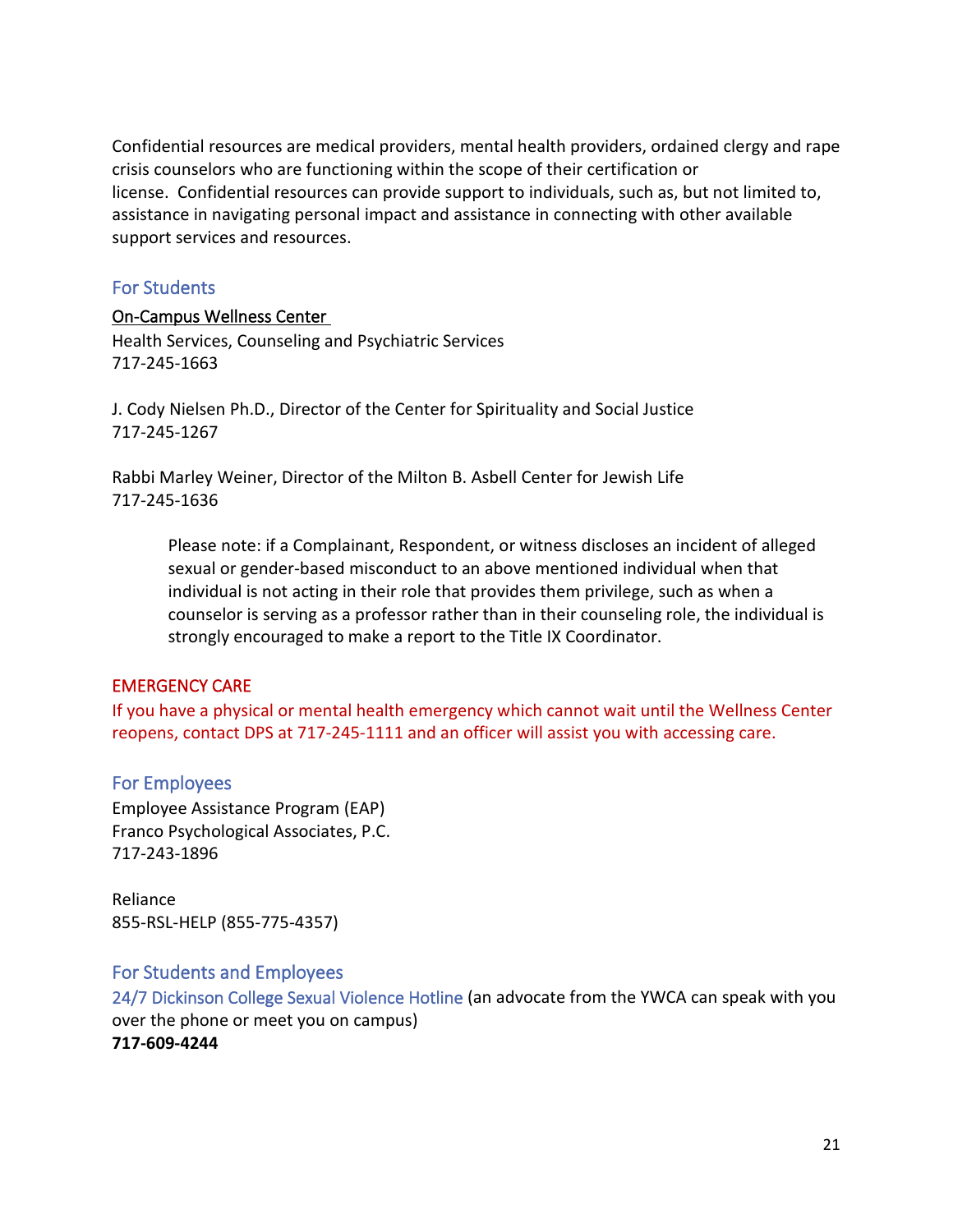The Advocacy Hotline is reserved for our Dickinson College students and employees. The hotline is staffed by professional licensed counselors at the YWCA who can provide support and information to individuals who have experienced sexual or gender-based misconduct.

[YWCA](https://jadudev.dickinson.edu/homepage/1186/title_ix_support_and_resources) Carlisle's Sexual Assault/Rape Crisis Services of Cumberland County **1-888-831-8850**

Domestic Violence Services of Cumberland and Perry Counties (DVS) **717-258-4806** 24/7 Hotline: 1-800-852-2102

**RAINN (National Sexual Assault Online Hotline)** Free 24/7 Confidential Online Chat:<https://hotline.rainn.org/online>

**Sexual Violence Legal Assistance Project 717-901-6784** <https://pcar.org/help-pa/legal>

The Pennsylvania Coalition Against Rape (PCAR) provides holistic legal advice and counsel, and short-term representation to victims of rape and sexual assault.

# <span id="page-22-0"></span>Emergency Reporting Options

The first priority for any person should be personal safety and well-being. All individuals are encouraged to make a prompt report to law enforcement and/or seek immediate medical treatment in response to an incident of sexual assault, fondling, dating violence, domestic violence, or stalking in order to address immediate safety concerns and allow for the preservation of evidence and an immediate investigation response.

The College will assist an individual by providing transportation to the hospital, coordination with local law enforcement, and information about the College's resources and procedures.

# <span id="page-22-1"></span>Where to Make a Report in the Event of an Emergency

- If you believe you or anyone else is in immediate danger, call **911**
- **Carlisle Police Department - 717-243-5252**
- **Dickinson College Public Safety - 717-245-1111**

You can also call **Dickinson's Confidential 24/7 Sexual Violence Hotline at 717-609-4244.**

### <span id="page-22-2"></span>Initial Options after an Incident of Sexual Assault, Fondling, Dating Violence, Domestic Violence or Stalking

• **Talk to someone you trust.** Ask a trusted friend, family member or counselor to be with you for support. You may call the 24/7 Dickinson College Advocacy Hotline at 717-831-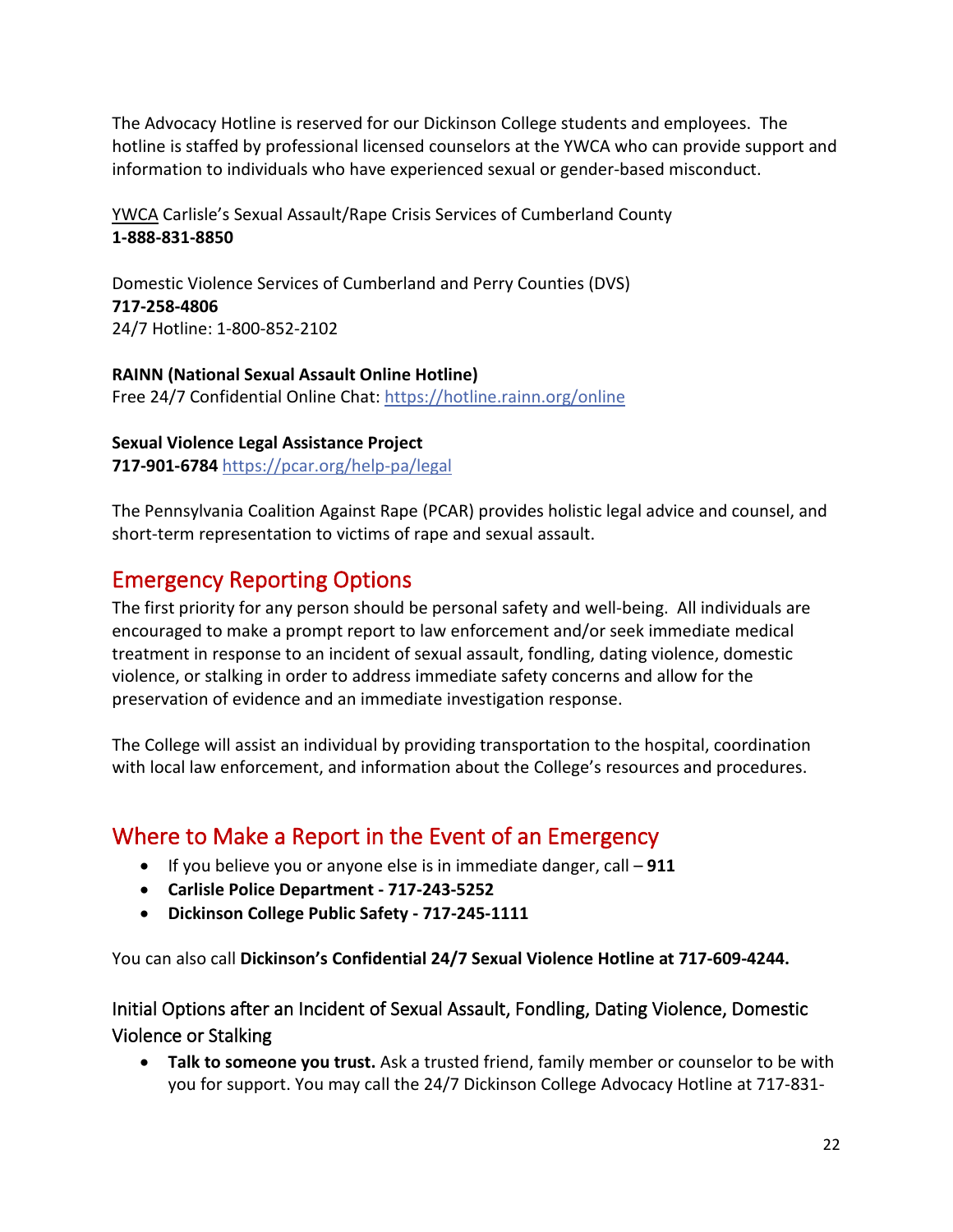8850, and you will be connected with a confidential advocate who may support you in thinking about options, resources and support services.

- **Preserve any physical evidence of the incident.** If possible, avoid changing your clothing, bathing, showering, washing your hands or face or combing your hair. Avoid using a douche, using the bathroom, brushing your teeth, drinking or eating. If possible, do not disturb the location where the incident occurred, and do not clean the room or remove anything. If you change clothes, evidence is best preserved in a paper (not plastic) bag. If you have any electronic communications or phone call logs that you believe may be useful, keep them.
- **Seek medical attention.** You may seek medical attention any time following sexual assault, fondling, or sexual violence, but we strongly recommend that you do so within five days (120 hours). A medical professional will examine you, provide appropriate medical treatment and, if applicable, talk with you about the prevention of sexually transmitted infections and pregnancy.

# <span id="page-23-0"></span>Medical Care

If you have experienced sexually assault, fondling, dating violence or domestic violence, medical care may treat or prevent illness or injury. It is also an important way to preserve evidence, if you decide to press charges or to obtain assistance in applying for a protection order.

Please note that the collection of evidence for use in a criminal prosecution related to unwanted sexual activity can only be performed by trained personnel at a hospital emergency room. Physical exams by other health care providers are likely to impede future legal remedies. **UPMC Pinnacle has specially trained forensic nurse examiners (SANEs) who will provide you with a compassionate, comprehensive medical examination.** When you arrive, a SANE will be summoned to provide your medical care. A representative from the YWCA will also be notified, so you will immediately have the option of using the services of an advocate.

**UPMC PINNACLE CARLISLE** 361 Alexander Spring Rd. Carlisle, PA 17015 717-249-1212

You can also seek care at Geisinger Holy Spirit Hospital Center, which is located in Camp Hill, PA. (SANE service available).

**GEISINGER HOLY SPIRIT** 503 N. 21st St. Camp Hill, PA 17011

717-763-2757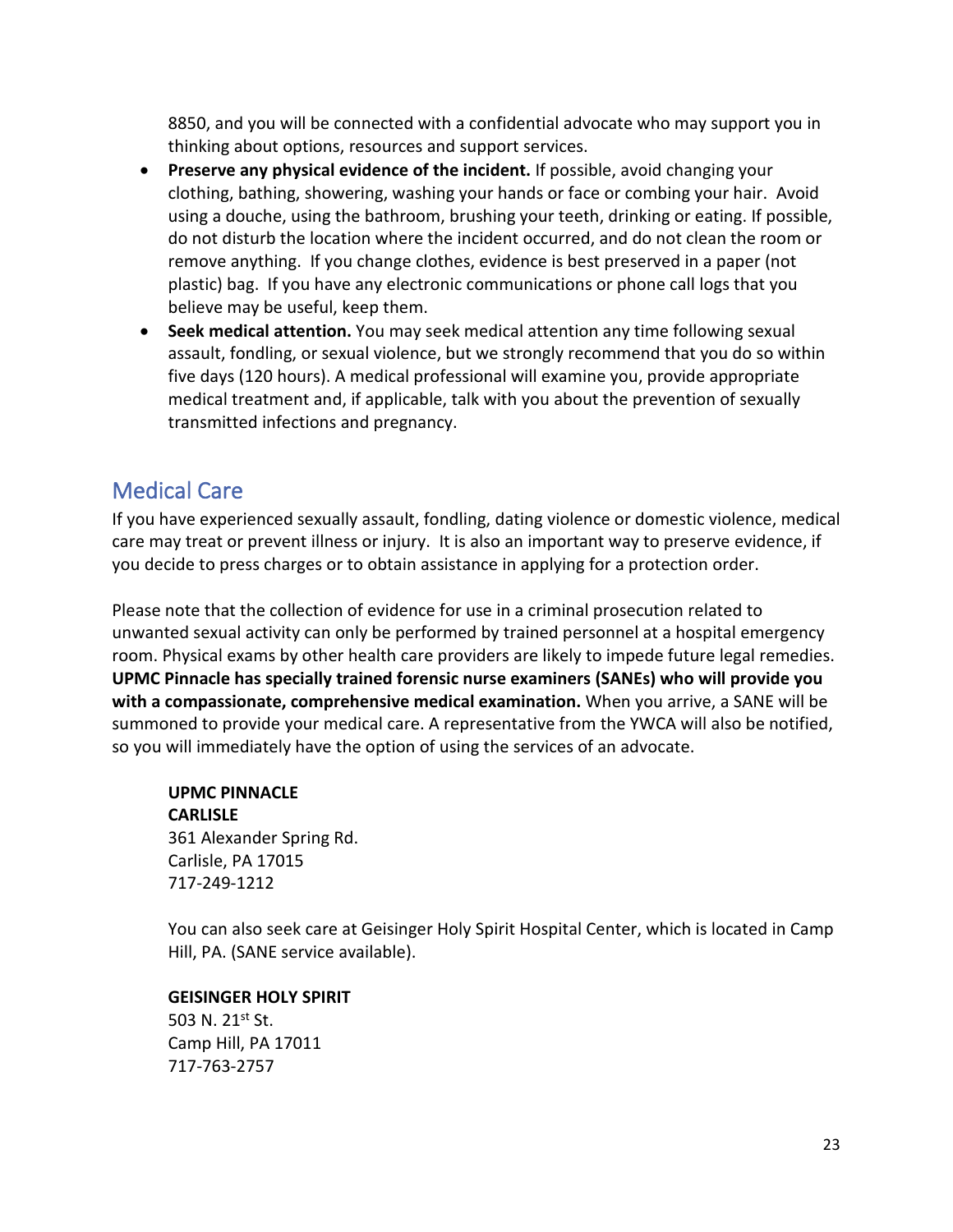### <span id="page-24-0"></span>File a Report with Law Enforcement

You may choose to file a report with law enforcement, including on-campus and/or local police. If you would like support in notifying authorities, the College can assist you in doing so. You also have the option to decline notifying law enforcement.

<span id="page-24-2"></span><span id="page-24-1"></span>**On Campus DEPARTMENT OF PUBLIC SAFETY Phone:** 717-245-1111 **Address:** 400 W. North Street, Carlisle, PA 17013

<span id="page-24-4"></span><span id="page-24-3"></span>**Off Campus CARLISLE POLICE DEPARTMENT Phone:** 717-243-4121 or 911 **Address:** 240 Lincoln Street, Carlisle, PA 17013

### <span id="page-24-5"></span>File a Formal Grievance Complaint with the College

A Complainant can file a formal grievance complaint through the College's online reporting form found on the Title IX and Sexual Respect website or through electronic submission by physically or digitally signing a document and filing it as authorized (i.e., in person, by mail, or by e-mail).

**Online Report Form:** <https://www.dickinson.edu/titleix>

**Title IX and Sexual Respect Office Title IX Coordinator, Kat Matic** 41 Conway Street 717-254-8316 matick@dickinson.edu [titleix@dickinson.edu](mailto:titleix@dickinson.edu)

In filing a formal grievance complaint, the Complainant must allege sexual harassment against a Respondent. It is recommended that the Complainant include a request that the College investigate the allegation(s) and resolve the complaint either through an informal/conciliation process or formal grievance process. The Complainant should include as much detail as possible in the formal grievance complaint, including the date(s), time(s) and location(s) of the incident(s), the name(s) of the Respondent(s) or organization(s) and a detailed description of the incident(s) including the alleged policy violated.

For student complaints against an employee(s), the College cannot engage in an informal resolution/conciliation process. At the time of filing a formal grievance complaint, a Complainant must be participating in or attempting to participate in the education program or activity of the College with which the formal complaint is filed.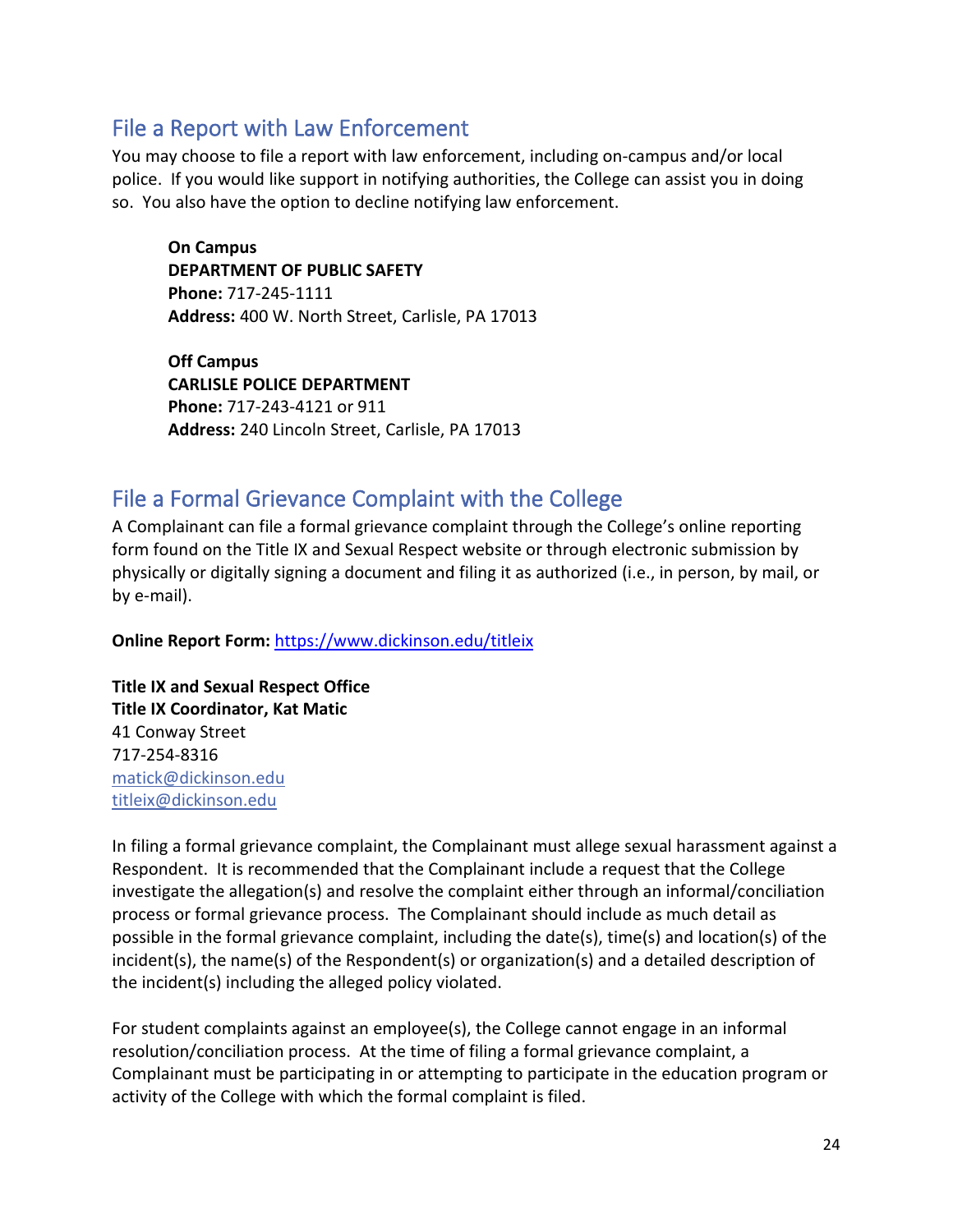### <span id="page-25-0"></span>Title IX Coordinator may file a Formal Grievance Complaint

The Title IX Coordinator's decision to sign a formal grievance complaint may occur after the Title IX Coordinator has attempted to contact the Complainant to discuss availability of supportive measures, consider the Complainant's wishes with respect to supportive measures, and explain to the Complainant the process for filing a formal grievance complaint. The Title IX Coordinator's decision to sign a formal grievance complaint includes taking into account the Complainant's wishes regarding how the College should respond to the Complainant's allegations.

Other than a Title IX Coordinator, third parties cannot file formal grievance complaints. The formal grievance process may proceed if the Title IX Coordinator determines it is necessary to sign a formal grievance complaint, even though the written notice of allegations does not include the complainant's identity.

### <span id="page-25-1"></span>File an Anonymous Report

Any person can submit an anonymous report through our online reporting form at Dickinson.edu/titleix. If you wish to remain anonymous, **do not** include your name or contact information in the form.

The anonymous report should not be used for emergency situations needing an immediate Public Safety, law enforcement or medical emergency response. Online reports are not monitored 24 hours a day and **in the event of an emergency, please call 911 or the Department of Public Safety at 717-245-1111.** 

The College conducts an initial assessment of all online reports, regardless of whether any identifying information is included. Once an anonymous report is submitted, the report is received by and accessible by the A.V.P., Compliance & Chief of Public Safety, the Title IX Coordinator and Assistant Title IX Coordinator. The Title IX Coordinator then begins the initial assessment process as detailed in this policy. Depending on the type of allegation(s) and Respondent's role at the College, and if known through the report, the Title IX Coordinator may inform and share the information with other staff members who have a need to know the information in order to provide supportive measures, corrective action and resolution of the matter.

Any individual that submits an anonymous report is directed to review the Support Services section of this Policy for information on both on- and off-campus resources. Depending on the amount of information detailing the reported incident or identifying the alleged individual(s) responsible, the College's ability to respond in a specific manner may be limited.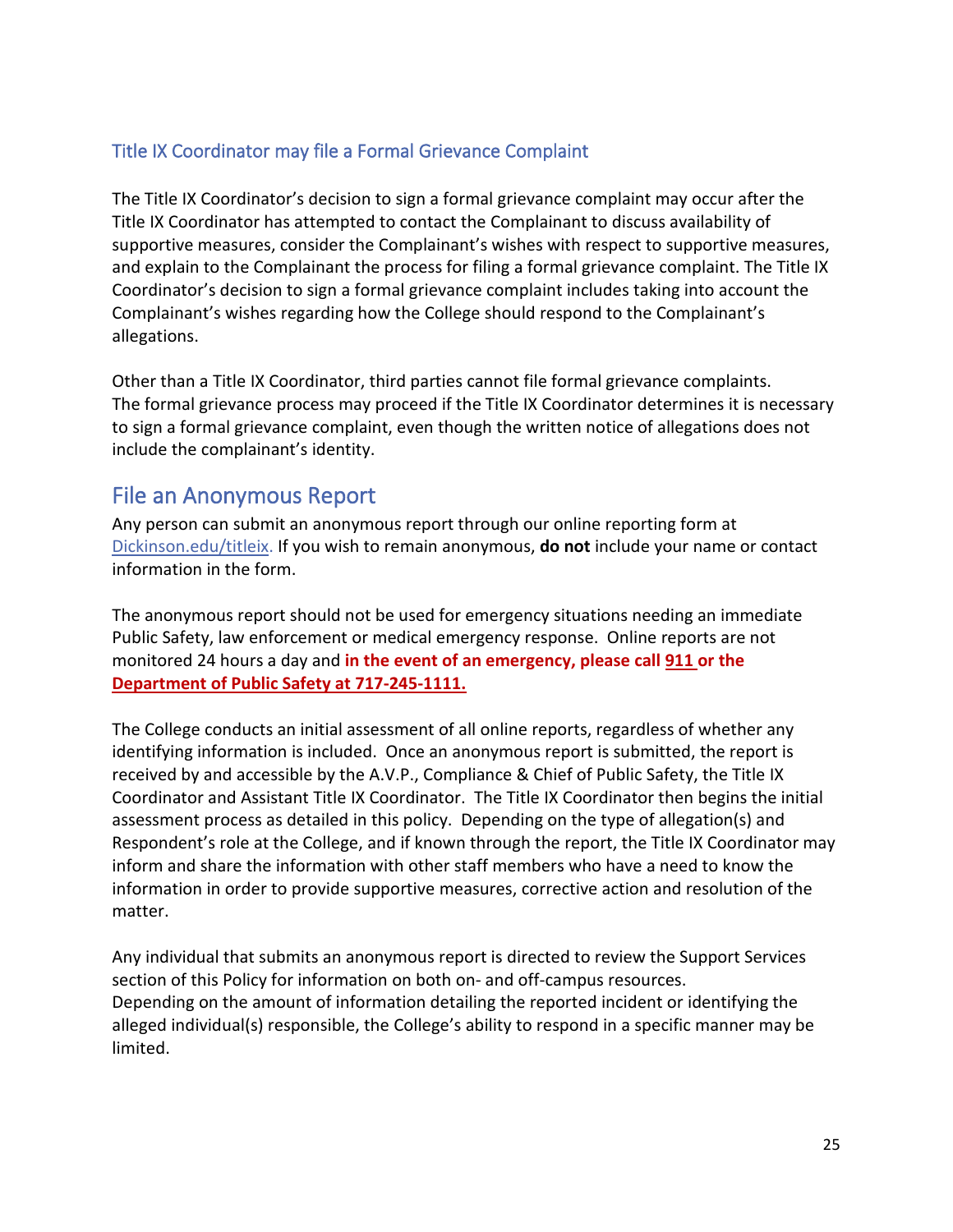Where a Complainant desires to initiate a formal grievance process, the Complainant cannot remain anonymous or prevent the Complainant's identity from being disclosed to the Respondent (through the written notice of allegations).

# <span id="page-26-0"></span>Time Frame for Reporting

Individuals are encouraged to report alleged sexual or gender-based misconduct immediately in order to maximize the College's ability to respond promptly and effectively. The College does not, however, limit the timeframe for reporting.

If the Respondent is no longer a student or employee, the College will provide reasonably available support services to a Complainant, assist the Complainant in identifying external reporting options, and taking reasonably available steps to end the harassment, prevent its recurrence, and address its effects.

# <span id="page-26-1"></span>Coordination with Law Enforcement

The College encourages Complainants to pursue criminal action for behaviors that may also constitute crimes under Pennsylvania law. The College, through the Department of Public Safety can assist a Complainant in making a criminal report and will cooperate with local law enforcement agencies if a Complainant decides to pursue the criminal process to the extent permitted by law.

Because the goals and objectives of this Policy differ from those of the civil and criminal justice systems, under circumstances which give rise both to alleged violations of this policy and to possible violations of local, state or federal law, student conduct proceedings and employee disciplinary proceedings generally move forward without regard to pending civil or criminal proceedings. In addition, because the standards for finding a violation of criminal law are different from the standards for finding a violation of this policy, criminal investigations are not determinative of whether sexual or gender-based misconduct, for purposes of this policy, has occurred.

If there is a concurrent criminal investigation, at the request of law enforcement, the College may agree to defer its Title IX fact-gathering until after the initial stages of a criminal investigation. The College will nevertheless communicate with the Complainant and Respondent regarding Title IX rights, procedural options and the implementation of interim measures to assure the safety and well-being of all affected individuals. The College will promptly resume its Title IX fact-gathering as soon as law enforcement has released the case for review following the initial criminal investigation.

The College may pursue an investigation and resolution regardless of the existence or outcome of any criminal charges, and conduct may constitute a violation under this policy even if law enforcement agencies decline to prosecute or if a Respondent has been found not guilty in the legal system.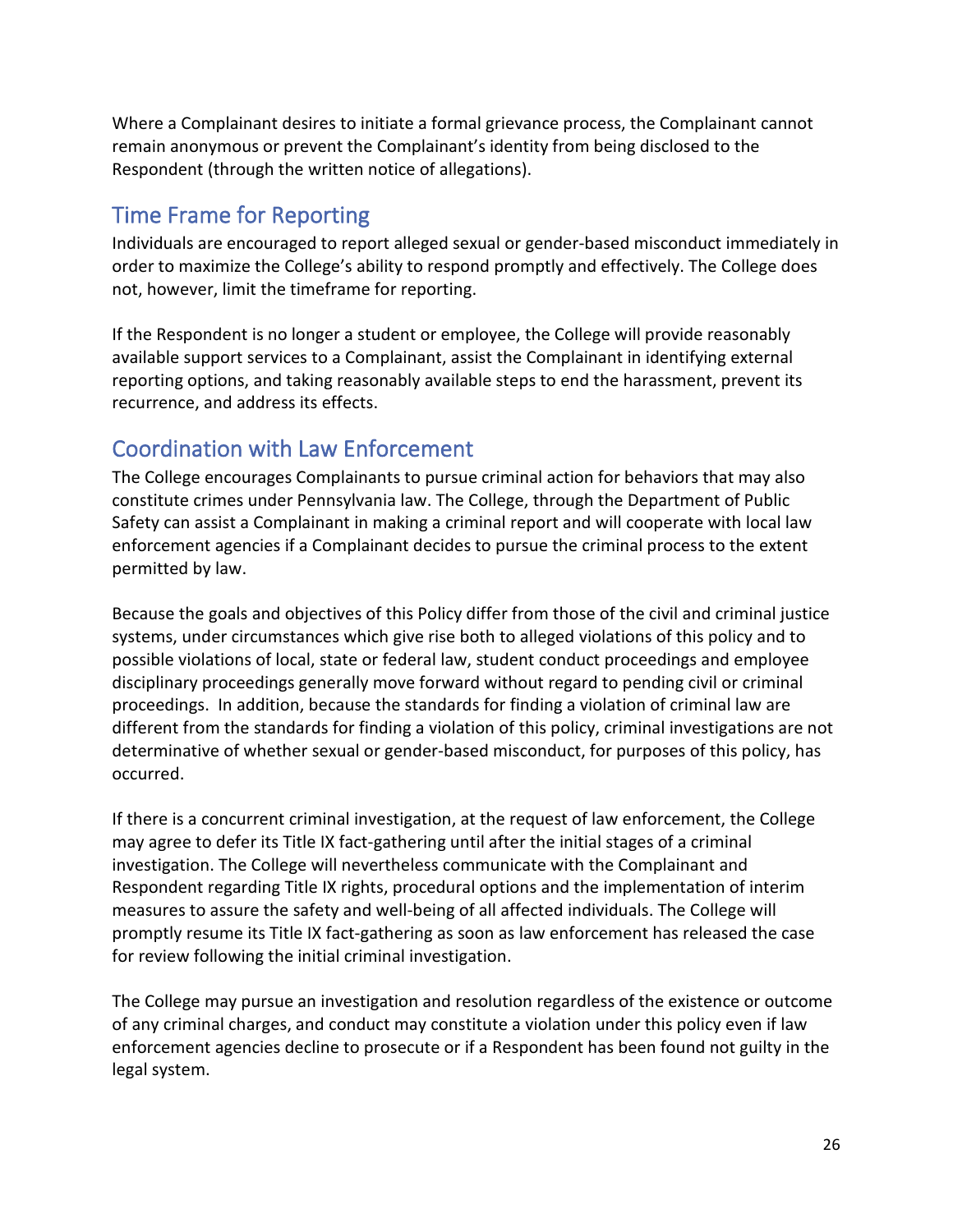Proceedings under the College's Sexual Harassment and Misconduct Policy may be carried out prior to, simultaneously with, or following civil or criminal proceedings off-campus. On-campus resolution does not preclude or limit a student's or employee's access to the state and federal justice systems.

If an individual shares information or reports to the Title IX and Sexual Respect office alleged sexual or gender-based misconduct by an individual who is not a member of the College community, the Complainant can speak with the Title IX Coordinator and/or the Department of Public Safety to discuss options such as contacting outside law enforcement authorities and/or removing the individual(s) from campus.

# Response Process - Initial Assessment, Outreach to Complainant, Intake Meeting, and Support Services

### <span id="page-27-0"></span>Initial Assessment

When information or a report of alleged sexual or gender-based misconduct is received by the Title IX and Sexual Respect Office, the Title IX Coordinator will conduct an initial assessment of the reported information and respond to any immediate health or safety concerns. The Title IX Coordinator will evaluate whether the information received provides identifying information for the Complainant, Respondent, and/or witnesses regarding the allegation(s) reported, including whether the report includes an allegation of sexual or gender-based misconduct by a Respondent and the requested resolution process, if any is included in the report. The Title IX Coordinator can gather additional information from the Complainant, Respondent, and/or witnesses regarding the allegation(s) of sexual or gender-based misconduct reported in order to conduct an individualized safety and risk assessment if deemed appropriate based on the initial information reported.

### <span id="page-27-1"></span>Outreach to the Complainant

After the Title IX and Sexual Respect Office receives information or a report of sexual or genderbased allegation(s), the Title IX Coordinator or designee typically contacts the Complainant first, if identified in the report. This step in the initial assessment is called outreach and is most commonly done in an email to the Complainant, with information about on- and off-campus support services and information on how to make a formal grievance complaint to the College.

The email includes an invitation for the Complainant to meet in-person with the Title IX Coordinator and/or designee to discuss the availability of supportive services, inform the Complainant of the availability of supportive measures with or without the filing of a formal grievance complaint, and explain to the Complainant the process for filing a formal grievance complaint and learning of the Complainant's preferred resolution process, if any.

After review of the information received or reported to the Title IX and Sexual Respect Office, and if available, any additional information gathered after outreach to and an intake meeting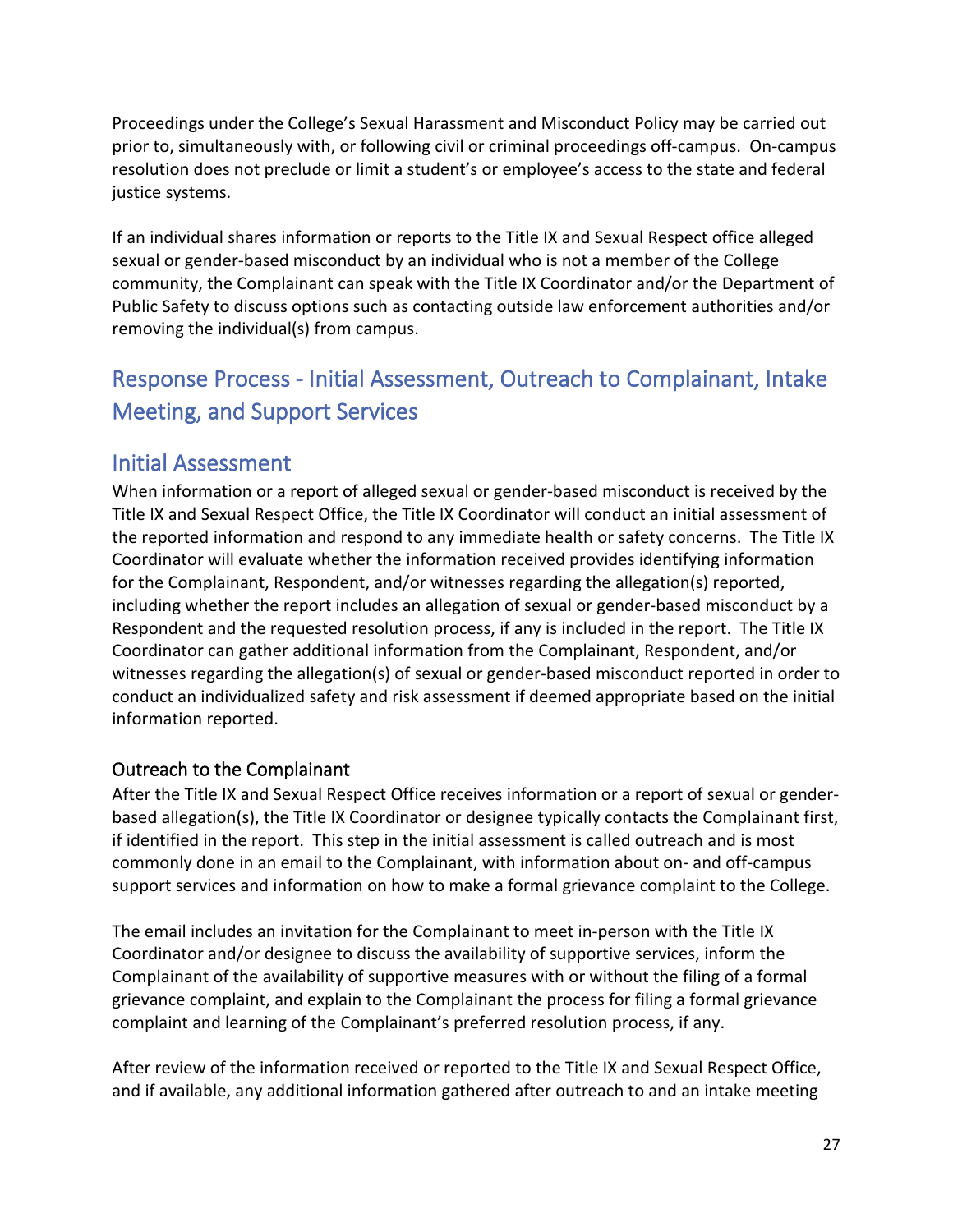with the Complainant, the Title IX Coordinator will evaluate, whether, if substantiated, the conduct could constitute a policy violation. If the allegations, even if proven do not meet the policy definitions or the incident does not fall within the jurisdiction of the College, the Title IX Coordinator will dismiss the complaint. The Title IX Coordinator may refer the report to another office of department to review the allegation(s) for other potential policy violations. As part of the initial assessment, the Title IX Coordinator will also review whether there are any safety risks to individuals or the campus community and may decide to conduct an individualized safety and risk assessment and make a determination regarding any corrective measures. The Title IX Coordinator may consult with members of the Title IX Team and/ or other officials with authority to institute corrective measures in conducting the individualized risk assessment and imposing any corrective measures.

As part of the initial assessment, outreach and intake meeting(s), the College will:

- Assess the nature and circumstances of the allegation;
- Address immediate physical safety concerns and conduct an individualized safety and risk analysis if determined appropriate by the Title IX Coordinator and/or member(s) of the Title IX Team;
- Review the Complainant's expressed preference for manner of resolution;
- Notify the Complainant of the right to contact or decline to contact law enforcement if the conduct is criminal in nature, and if requested, assist them with notifying law enforcement;
- Notify the Complainant of the availability of medical treatment to address physical and mental health concerns and to preserve evidence;
- Notify the Complainant of the importance of preservation of evidence;
- Assess the reported conduct for the need for a timely warning under the Clery Act;
- Provide the Complainant with information about on- and off-campus support services;
- Provide the Complainant with an explanation of how to make a formal grievance complaint and the procedural options including the informal/conciliation and formal grievance process;
- Notify the Respondent of the allegation(s) when a formal grievance complaint is submitted and the request by Complainant is made for either conciliation/informal or a formal grievance process;
- Inform the Complainant and the Respondent they may seek an Advisor of their choosing to assist them throughout the investigation and formal grievance process of the complaint, and that the Advisor conducts cross-examination of the other party during a hearing process;
- Explain the College's policy prohibiting retaliation.

# <span id="page-28-0"></span>Emergency Removals and Other Corrective Action

The College has the authority to remove a Respondent from the College's education program or activity on an emergency basis if it is determined that there is an immediate threat to the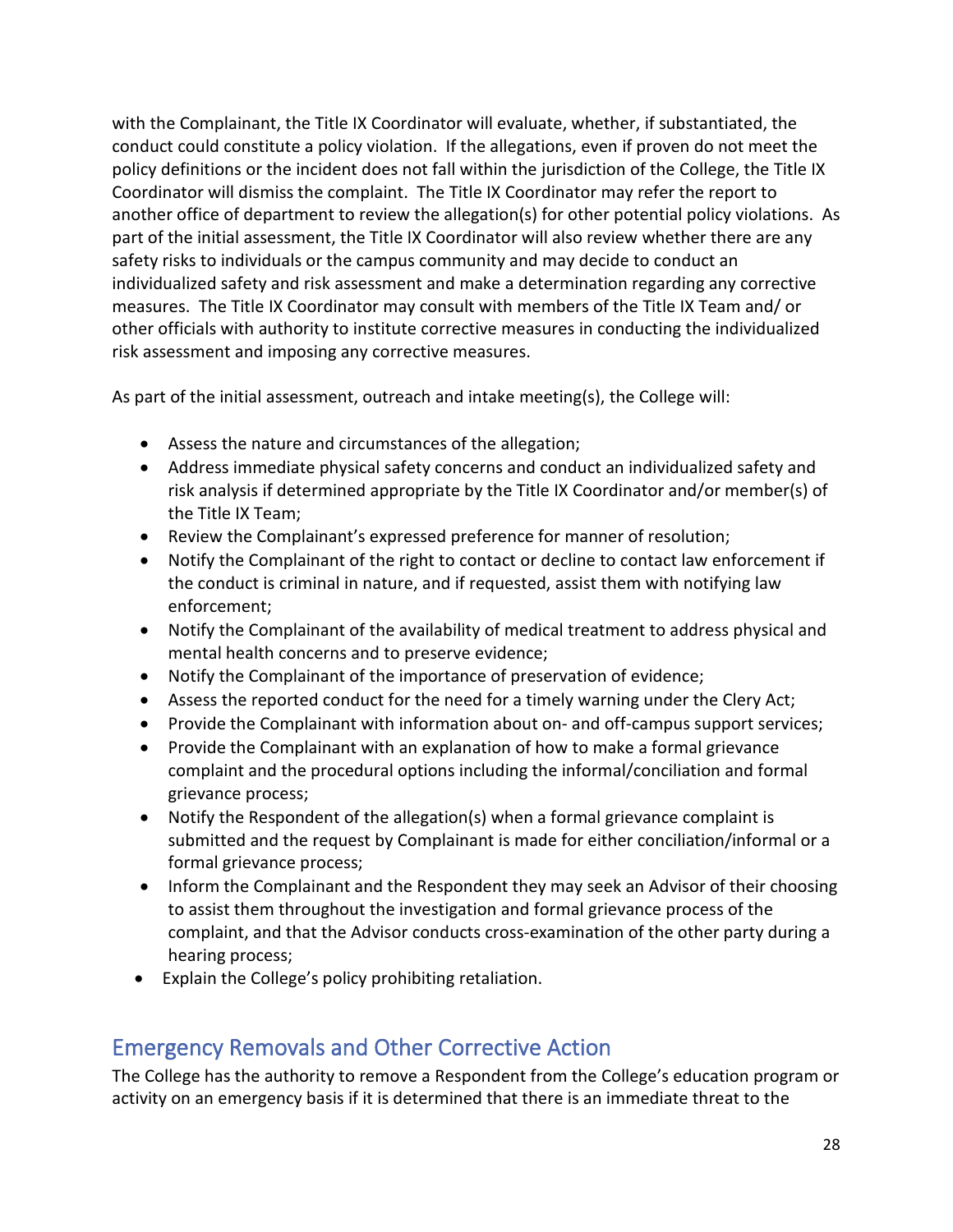health or safety of individual(s) or the campus community. Emergency removal is for the purpose of addressing imminent threats posed to any person's physical health or safety, which might arise out of the sexual harassment allegations.

In such circumstances, the College will undertake an individualized safety and risk assessment, determine that an immediate threat to the physical health or safety of any student or other individual arising from the allegations of sexual harassment justifies removal, and provide the Respondent with notice and an opportunity to challenge the decision immediately following the removal. Typically, the individualized safety and risk analysis will be conducted by the Title IX Coordinator and/or members of the Title IX or the [CARE](https://www.dickinson.edu/info/20226/student_life/3540/care_team) Team, and/or their designees.

If after conducting an individualized safety and risk assessment the College decides that an Emergency Removal is appropriate, the Emergency Removal will be tailored to balance the ability of a student Respondent to complete their academics/employment duties (if possible or applicable) while considering the safety of the Complainant and College community. The Title IX Coordinator or designee will immediately provide the Respondent an opportunity to challenge the corrective action decision of the College. An Emergency Removal may involve the denial of access to some or all of Dickinson College's campus facilities, academic program, or other programs or activities. While Dickinson College may provide alternative academic or employment opportunities during an Emergency Removal, it is not required to do so. Nonpunitive actions taken, such as supportive measures (e.g., changes in housing) do not constitute Emergency Removals. The College may place a non-student employee Respondent on administrative leave during the pendency of a formal grievance process. Such leave will be structured (paid vs. unpaid) at the College's discretion. When Emergency Removal or Leave is imposed, the College will make reasonable efforts to complete the investigation and resolution within an expedited time frame.

The Respondent has an opportunity to challenge the Emergency Removal by submitting a request for reconsideration to the Title IX Coordinator, who will forward the request to the appropriate College Official to render a decision. Typically, the appropriate College Official will be the Associate V.P. for Student Life or designee for students, and the Associate V.P. for Human Resources or designee for employees. The Respondent must submit this request for reconsideration within three (3) calendar days from the date of the notice of Emergency Removal, explaining why Emergency Removal is not appropriate. In evaluating this request for reconsideration, the College Official may consult with the Title IX Coordinator, the A.V.P. for Compliance and Chief of Public Safety and other appropriate staff. The College Official may seek additional information from Respondent, or any other individual involved in an incident(s) to gather additional information to evaluate the request for reconsideration. The Emergency Removal will remain in place while the request for reconsideration is pending. The Associate V.P. for Student Life or designee, or the A.V.P. for Human Resources or designee, as appropriate shall issue a decision as soon as possible under the circumstances. The decision is final and not subject to further appeal.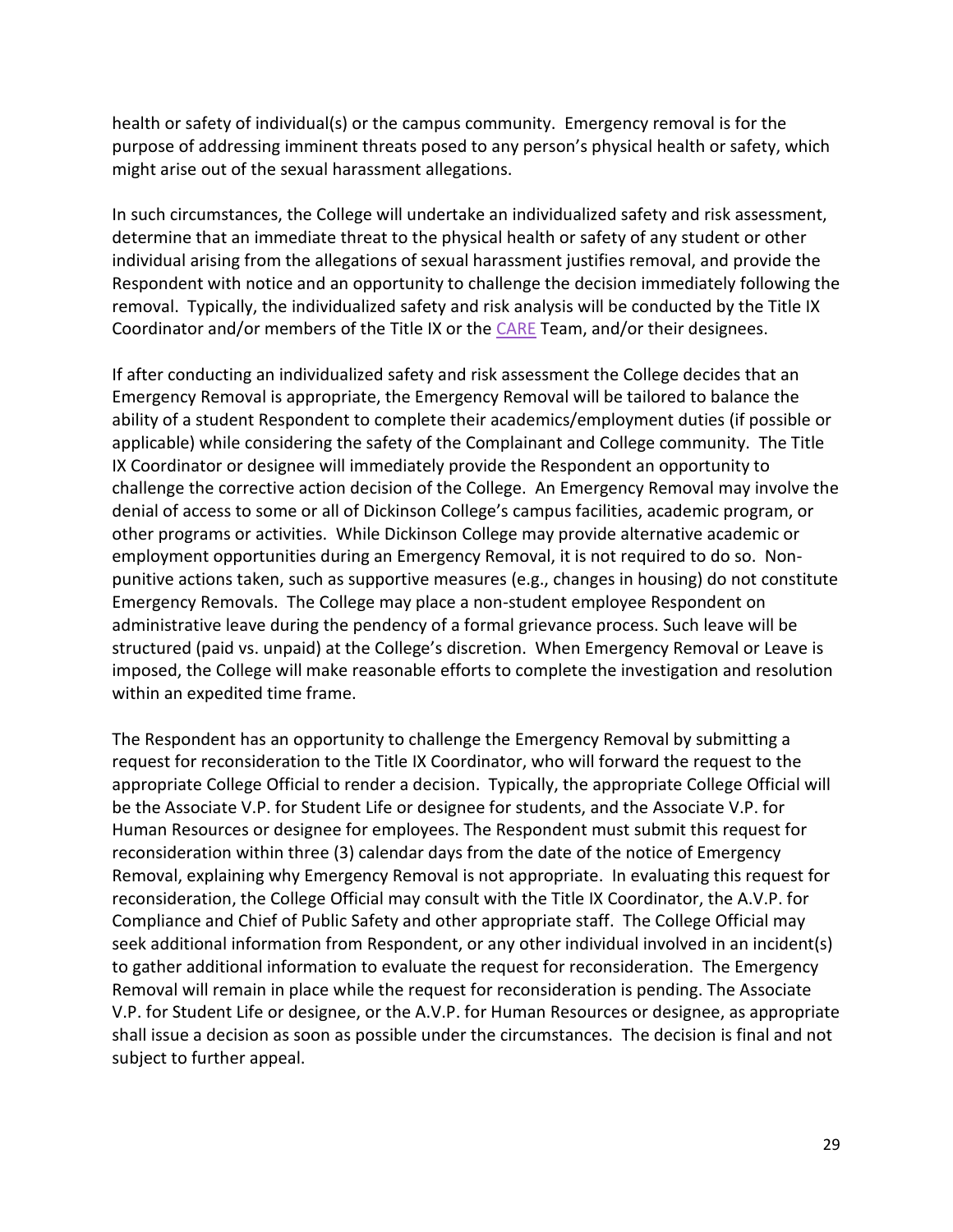All individuals are encouraged to report concerns about failure of another individual to abide by any restrictions imposed by a corrective measure. The College will take immediate and responsive action to enforce a previously implemented measure.

*Potential corrective actions include, but are not limited to:* 

- Imposition of No-Contact Directives\*
- Moving a student's residence
- Change in work schedule or job assignment
- Restricting access to College property, areas, or buildings
- Emergency Removal, College-imposed leave or separation

\*College administrators will impose a No Contact Directive (NCD) to prohibit contact that contributes to a hostile environment and presents a reasonable risk of physical harm, or sexual or gender-based harassment. A NCD may be imposed by the College without an individual's request, including if there is an ongoing investigation. No Contact Directives will be removed only when both parties request or agree in good faith that it be discontinued. A NCD is not meant to be punitive, and the College will endeavor to prepare terms that are fair and equitable to both parties.

### <span id="page-30-0"></span>No Contact Directive (NCD) Violations

Any violations of the NCD should be reported immediately to the Department of Public Safety (24/7). DPS officers will follow ordinary protocols for investigating, assessing and responding to campus safety concerns, consulting as necessary with the on-call staff (e.g. dean, mental health counselor). Allegation(s) that the NCD has been violated will be investigated by the Department of Public Safety.

Contact determined to be incidental will be addressed through advisory meetings with the violator and/or modification to the specific terms of the NCD. For example, establishing schedules for the use of shared campus spaces/programs/activities can be developed by the Title IX Coordinator or designee.

Contact determined to be intentional will be addressed in accordance with Community Standards, Academic or Human Resources policies. Contact determined to be intentional and any disciplinary measures/outcomes imposed and determined by Community Standards, the Dean and Provost Office or Human Resources, while a Title IX Investigation is pending, will be included in a pending Title IX determination process. The range of possible sanctions for students includes those found in Community Standards, including but not limited to Warning, Housing Restriction, Housing Relocation, Restriction on Participation or Use, Probation, Stayed Suspension, Suspension and Expulsion.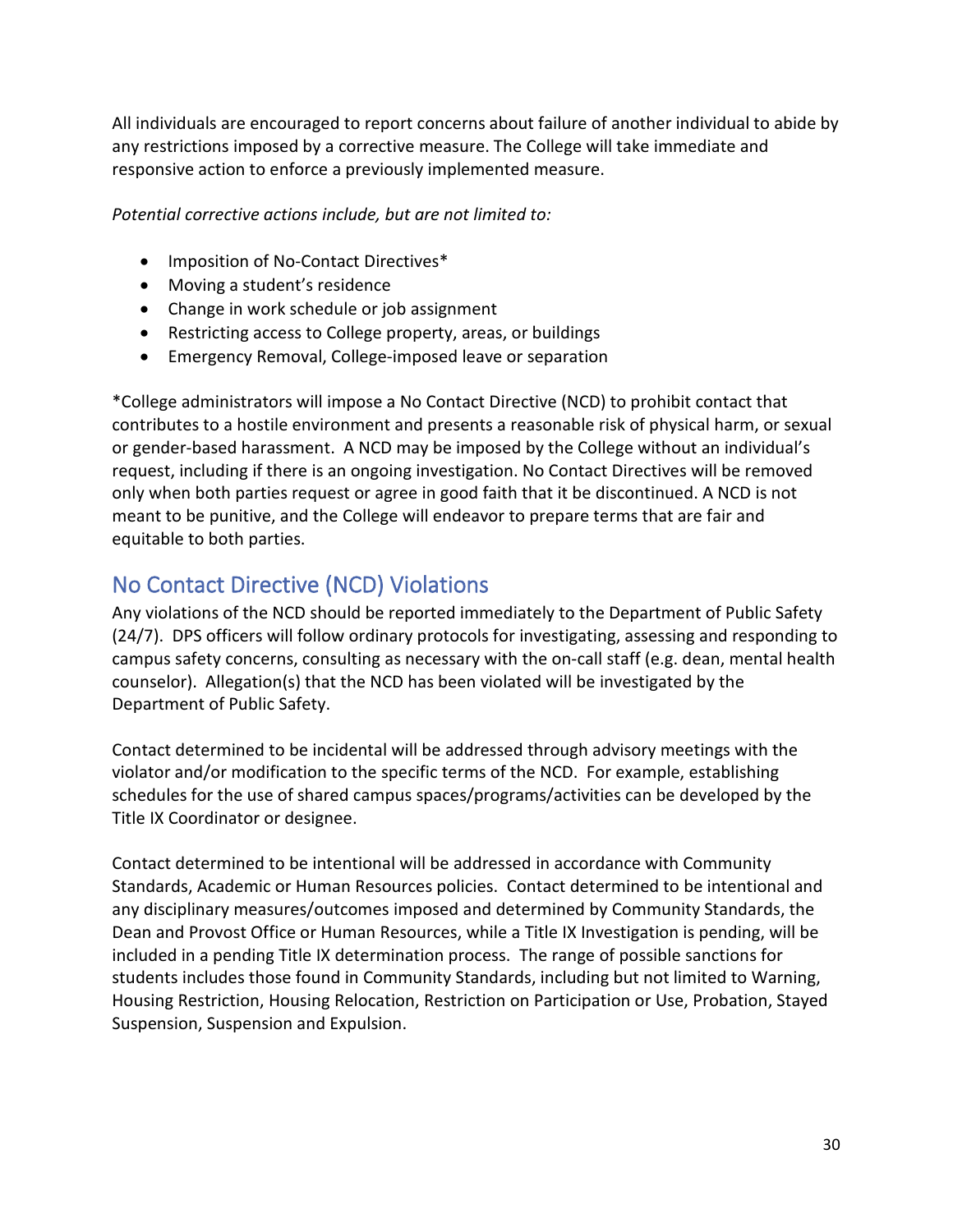# <span id="page-31-0"></span>Support Services

Support Services are non-disciplinary, non- punitive individualized services offered as appropriate, as reasonably available, and without fee or charge to the Complainant or the Respondent before, during or after the filing of a formal grievance complaint or where no formal grievance complaint has been filed. Such measures are designed to restore or preserve equal access to the College's educational program or activity without unreasonably burdening the other party, including measures designed to protect the safety of all parties or the College's educational environment or deter sexual or gender-based harassment.

The College maintains confidentiality, to the highest extent possible, for the Complainant or the Respondent regarding the requested supportive measures by either party.

Individuals who have experienced sexual or gender-based misconduct can request support services by contacting the Title IX Coordinator. The Title IX Coordinator is responsible for coordinating the effective implementation of supportive measures.

The Title IX Coordinator evaluates requests for support services in light of the information available at the time of the request. In some instances, additional information may be needed to sufficiently evaluate the request and provide reasonably available support services. If the requested support services cannot be granted, the Title IX Coordinator or designee will provide an explanation to the individual and can provide other services if those requested are not reasonably available. The College provides notice about support services only to those who need to know in order to make them effective.

*Support Services and Accommodations can include, but are not limited to:* 

- Mutual No-Contact Agreement
- Imposition of No-Contact Directive
- Providing counseling services and assistance in setting up an initial appointment
- Providing medical services
- Change in class schedule, including the ability to transfer course sections or drop a course without penalty
- Rescheduling of exams and assignments
- Change in work schedule or job assignment
- Change in living arrangements
- Providing an escort to ensure safe movement between classes and activities
- Voluntary leave of absence
- Increased security and monitoring of certain areas of the campus

At its discretion and as deemed appropriate, the College can put in place support services to ensure the safety of all parties or the broader College community. Support services are initiated based on information gathered during an initial assessment by the Title IX Coordinator, or as additional information is gathered through the College process. Support services put in place by the College are not intended to be permanent resolutions; hence, they may be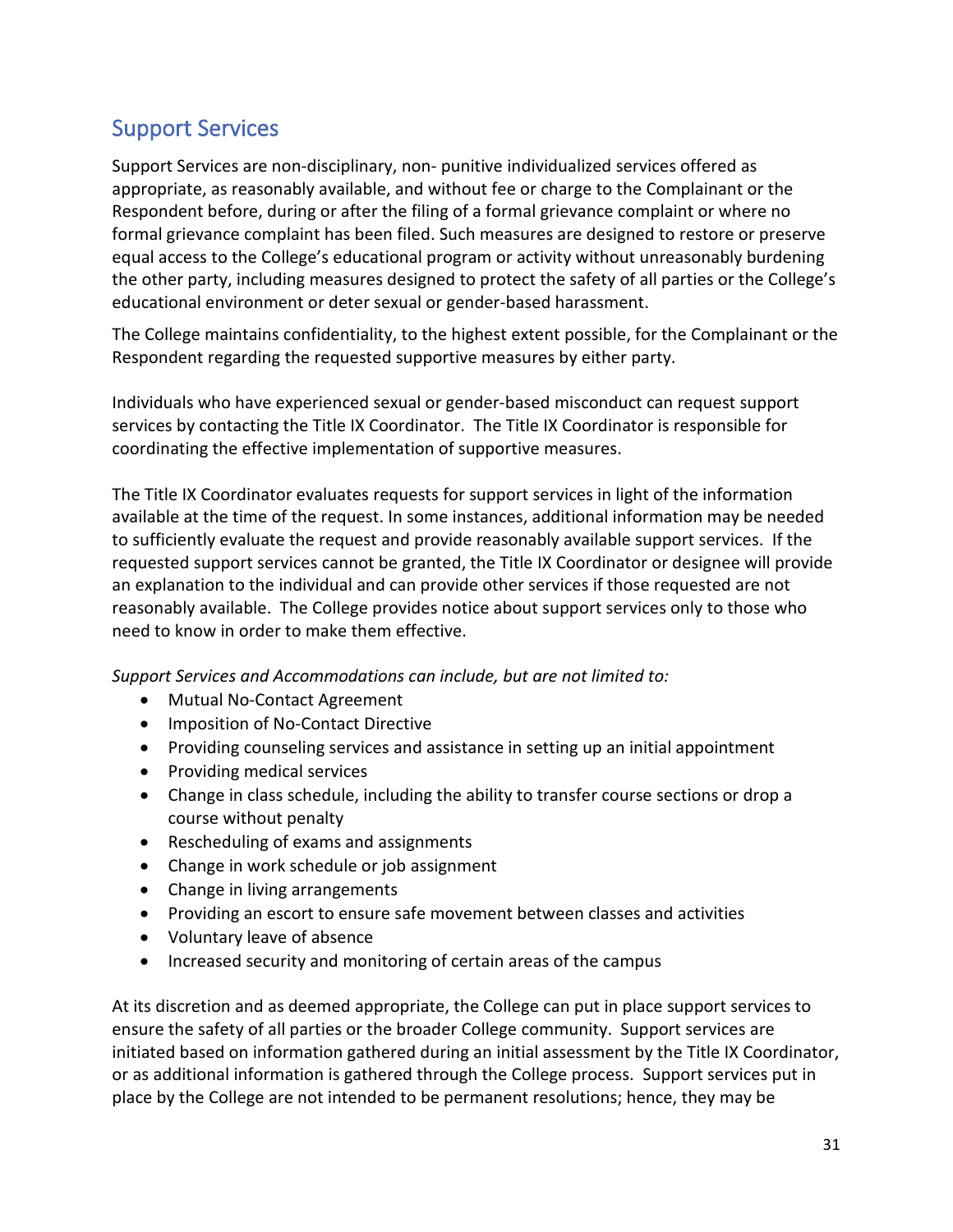amended or withdrawn as additional information is gathered. Support services may also become permanent when included as a remedy through the informal/conciliation process or formal grievance complaint process.

### **To Request Support Services contact the Title IX Coordinator:**

**Title IX and Sexual Respect Office Title IX Coordinator, Kat Matic** 41 Conway St. 717-254-8316 matick@dickinson.edu [titleix@dickinson.edu](mailto:titleix@dickinson.edu)

### <span id="page-32-0"></span>Request to Remain Anonymous

Where the Complainant requests that their identity not be shared with the Respondent or that the College not pursue further action, the College must consider this request in the context of the College's responsibility to provide a safe and non-discriminatory environment for all College community members. The College, through the Title IX Coordinator, will take all reasonable steps to review and respond to the complaint consistent with the request not to share identifying information or pursue an investigation, but its ability to do so may be limited. If a Complainant requests a formal grievance process, the Complainant cannot remain anonymous. If a Complainant requests no further action from the College, after making a report, the Title IX Coordinator will conduct an initial assessment to determine if this request can be upheld.

Under these circumstances, the Complainant's request will be balanced against a number of factors including the seriousness of the conduct; whether there have been other reports of misconduct against the Respondent; the right of the Respondent to receive notice and relevant information before any action that affects the Respondent is taken; whether the circumstances suggest there is an increased risk of future acts of sexual misconduct under similar circumstances; fair treatment of all involved individuals and the College's obligation to provide a safe and non-discriminatory environment for all its community members.

If the Title IX Coordinator decides to sign a formal grievance complaint, both the Complainant and Respondent will receive written notice.

### <span id="page-32-1"></span>Determination after an Initial Assessment

The initial assessment will proceed to the point where a reasonable assessment of the safety of the individual and of the campus community can be made.

During the initial assessment, the Title IX Coordinator will review the report and the Complainant's requested resolution process to determine whether the complaint can be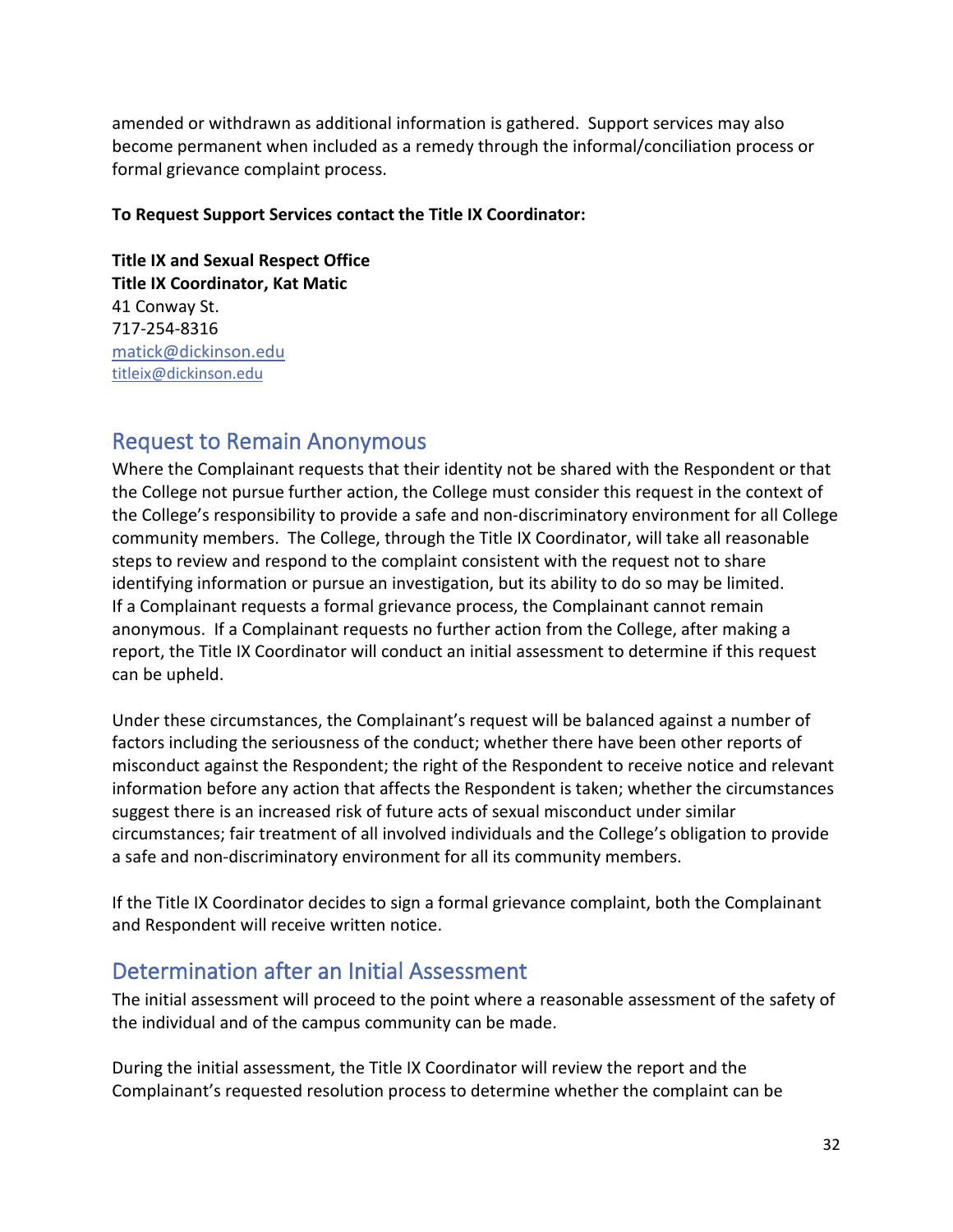addressed accordingly through this policy. A Complainant making a formal grievance complaint must be engaging in or attempting to engage in the College's educational programs or activities at the time of the incident or report.

# <span id="page-33-0"></span>Grounds for Dismissal of Formal Grievance Complaint

If the conduct alleged in the formal grievance complaint would not constitute sexual or genderbased prohibited misconduct as defined in this policy even if proved, did not occur in the College's education program or activity, or did not occur against a person in the United States, then the Title IX Coordinator will dismiss the formal grievance complaint with regard to that conduct for purposes of sexual harassment under Title IX; such a dismissal does not preclude action under another provision of the College's policies.

The College may dismiss the formal grievance complaint or any allegations therein, if at any time during the investigation or hearing a Complainant notifies the Title IX Coordinator in writing that the Complainant would like to withdraw the formal grievance complaint or any allegations therein; the Respondent is no longer enrolled or employed by the College; or specific circumstances prevent the College from gathering evidence sufficient to reach a determination as to the formal grievance complaint or allegations therein. Upon a dismissal of a formal complaint, the Title IX Coordinator or designee will send written notice of the dismissal and reason(s) therefor simultaneously to the parties.

The Title IX Coordinator may consult with an appropriate member(s) of the Title IX Team in making this determination.

If a Complainant(s) disagree with the Title IX Coordinator's dismissal of a formal grievance complaint, they may request a review for reconsideration to proceed either through an informal/conciliation resolution process or the formal grievance process.

A Complainant can submit a letter to request a reconsideration of the dismissal of their case within five (5) business days of the date of the Title IX Coordinator's dismissal letter. The Complainant's letter should consist of a written statement outlining the specific reason(s) for reconsideration. The review letter must be submitted to the Title IX Coordinator at [matick@dickinson.edu.](mailto:matick@dickinson.edu)

Upon receipt of the Complainant's request for reconsideration, the Title IX Coordinator will forward all relevant materials to the Review Official.

The review will be conducted in an impartial manner by the Review Official or their designee. The Review Official will consult with the General Counsel in making a determination regarding the case.

• For Student Complainants/student Organizations - the Vice President and Dean of Student Life is typically the Review Official;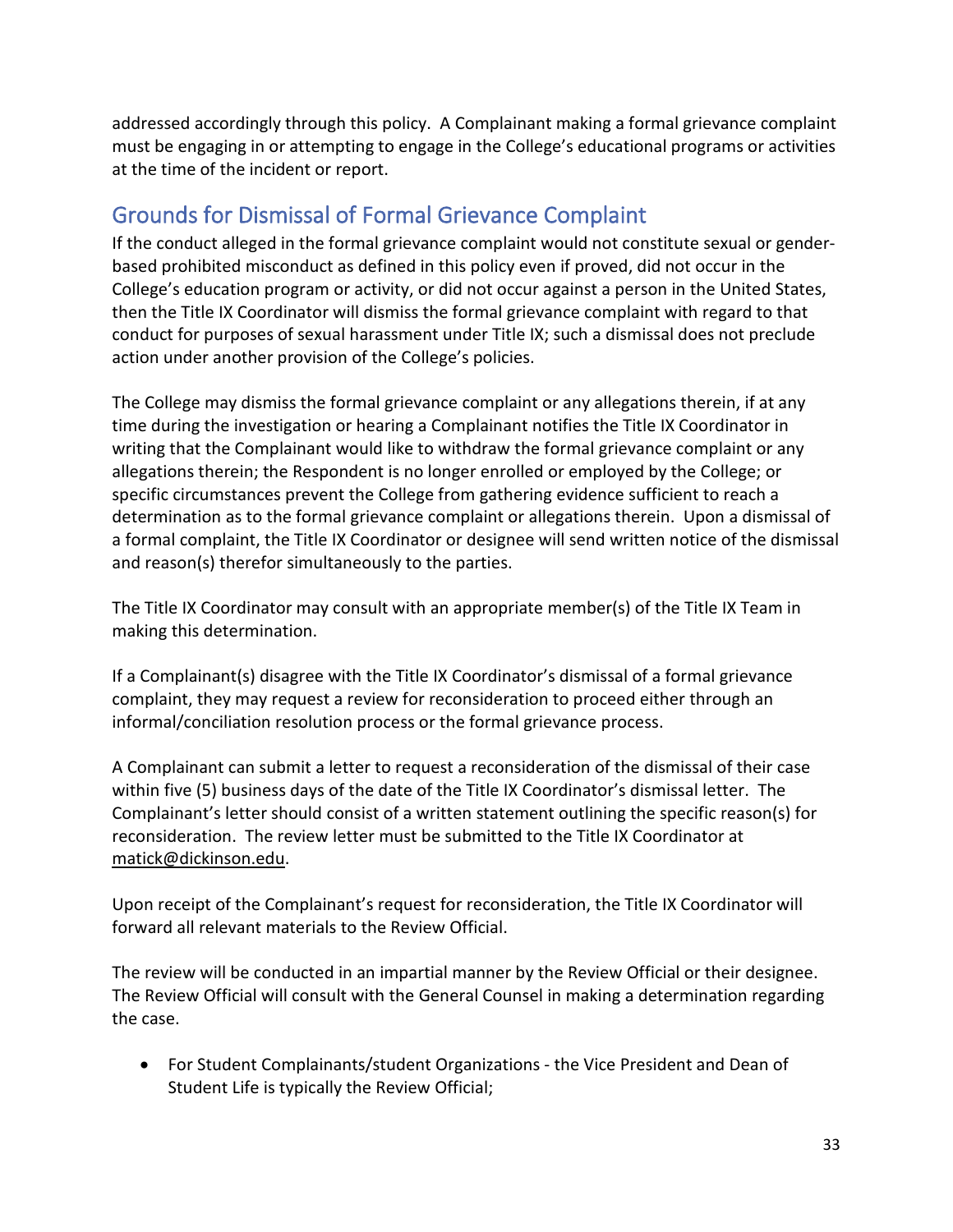- For Faculty Complainants the Provost and Dean of the College is typically the Review Official;
- For Staff Complainants the Vice President for Finance and Administration is typically the Review Official.

A review of the matter will be prompt and narrowly tailored to reconsideration of whether the allegation(s) meet the jurisdiction of the College and whether the prohibited conduct alleged in the formal grievance complaint would or would not constitute sexual or gender-based misconduct as defined in this policy, occurred in the College's education program or activity, occurred against a person in the United States, and the incident occurred while the Complainant was engaging or attempting to engage in the College's program(s) or activities.

The Review Official, after consulting with General Counsel and within ten (10) days, will inform the Complainant in-writing of their decision and whether their case will be resolved through this policy. The Review Official, even in upholding a dismissal of the case is not precluded from referring the complaint to another office or department for review and resolution. The Review Official will copy the Title IX Coordinator on their decision.

# <span id="page-34-0"></span>College Intervention or Other Educational Remedies

Some allegation(s) of sexual or gender-based misconduct may be appropriately addressed by the College through intervention prior to, during, or after a resolution process. Intervention is a remedies-based, non-disciplinary approach designed to address reported sexual or genderbased misconduct, prevent recurrence, and remedy effects.

Examples of interventions that that Title IX Coordinator may implement include but are not limited to targeted or broad-based educational programming/training or request for Public Safety patrols of a specific area on campus. Such educational remedies do not require a formal grievance complaint.

# <span id="page-34-1"></span>Formal Grievance Complaint – Resolution Options

Once a Complainant submits a formal grievance complaint alleging sexual or gender-based misconduct against a Respondent, the Title IX Coordinator will review the complaint to determine whether the allegations fall within the College's jurisdiction and the alleged prohibited conduct meets the definitions under this policy. If the complaint does not meet this threshold, the Title IX Coordinator will dismiss the complaint and may refer the complaint to another department/office for their review and consideration of whether the allegations fall under other College policies. A formal grievance complaint can be resolved through one of two processes: through either an Informal Resolution/Conciliation Process or through a Formal Grievance Process that includes an investigation and hearing panel adjudication.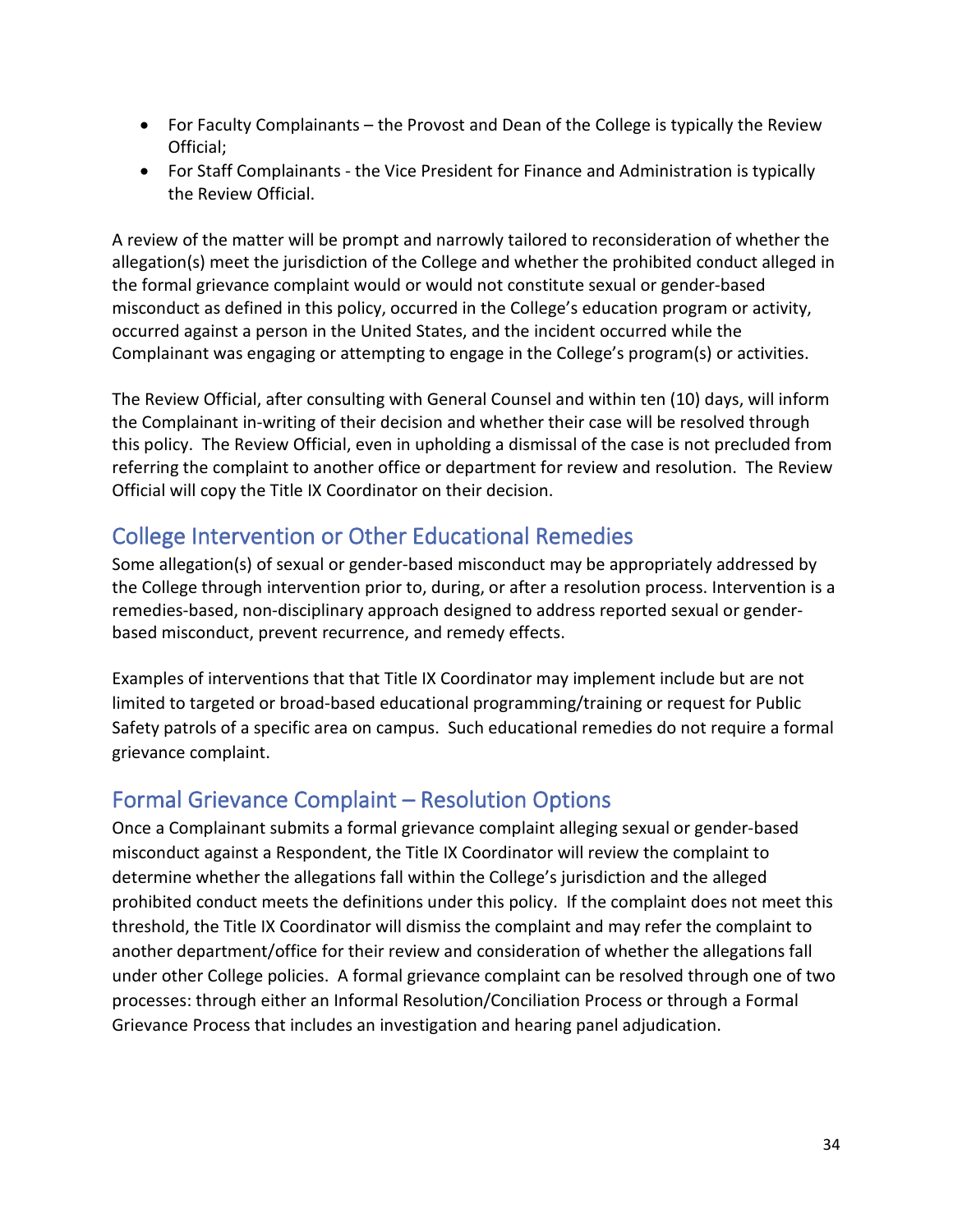# <span id="page-35-0"></span>Informal Resolution/Conciliation

The College offers parties an informal/conciliation process that can resolve a formal grievance complaint without completing the investigation and hearing process. This is a voluntary process to which both the Complainant and Respondent agree and is approved as appropriate by the Title IX Coordinator or designee. This process can only be initiated after a formal grievance complaint has been filed and before any hearing on the merits occurs.

This informal/conciliation process is typically completed within thirty (30) days and is coordinated by an assigned Conciliator. The Conciliator is typically the Title IX Coordinator or Assistant Title IX Coordinator, or another designee trained in the facilitation of informal resolution meetings.

The Conciliator assists the parties in an independent and impartial manner in their attempt to reach an amicable settlement of their dispute. The Conciliator may, at any stage of the conciliation proceedings, make proposals for a settlement of the dispute.

As an initial step, the Title IX Coordinator and/or designee typically schedules an initial meeting with the Complainant to review support services and their procedural options including requesting an informal/conciliation process, a formal grievance process, or requesting no further action. During this meeting, the Title IX Coordinator and/or designee typically ask the Complainant which process they would prefer, if any. A similar meeting with the Respondent typically follows.

When the Complainant requests an informal/conciliation resolution process and the Title IX Coordinator or designee agrees the process is appropriate, the Title IX Coordinator or designee will provide the parties with written notice disclosing the allegations and the requirements of the informal/conciliation resolution process. Any time prior to signing a resolution agreement, the parties have the right to withdraw from the informal/conciliation process and resume the formal grievance process with respect to the formal grievance complaint. Before parties agree to participate in conciliation, they will be advised on any possible consequences resulting from participating, including the circumstances under which the parties are precluded from resuming a formal grievance complaint arising from the same allegations once a resolution agreement has been signed. The parties will also be informed how the records will be maintained or could be shared, including any potential sanctions that could be agreed upon and instituted for the Respondent. Informal/conciliation resolutions may result in a sanction(s) only when the Respondent agrees to the sanction(s).

Both parties will be required to provide written, voluntary consent to participate in the informal/conciliation process. The Complainant and Respondent may submit their written, voluntary consent in an email to the Title IX Coordinator or Assistant Title IX Coordinator.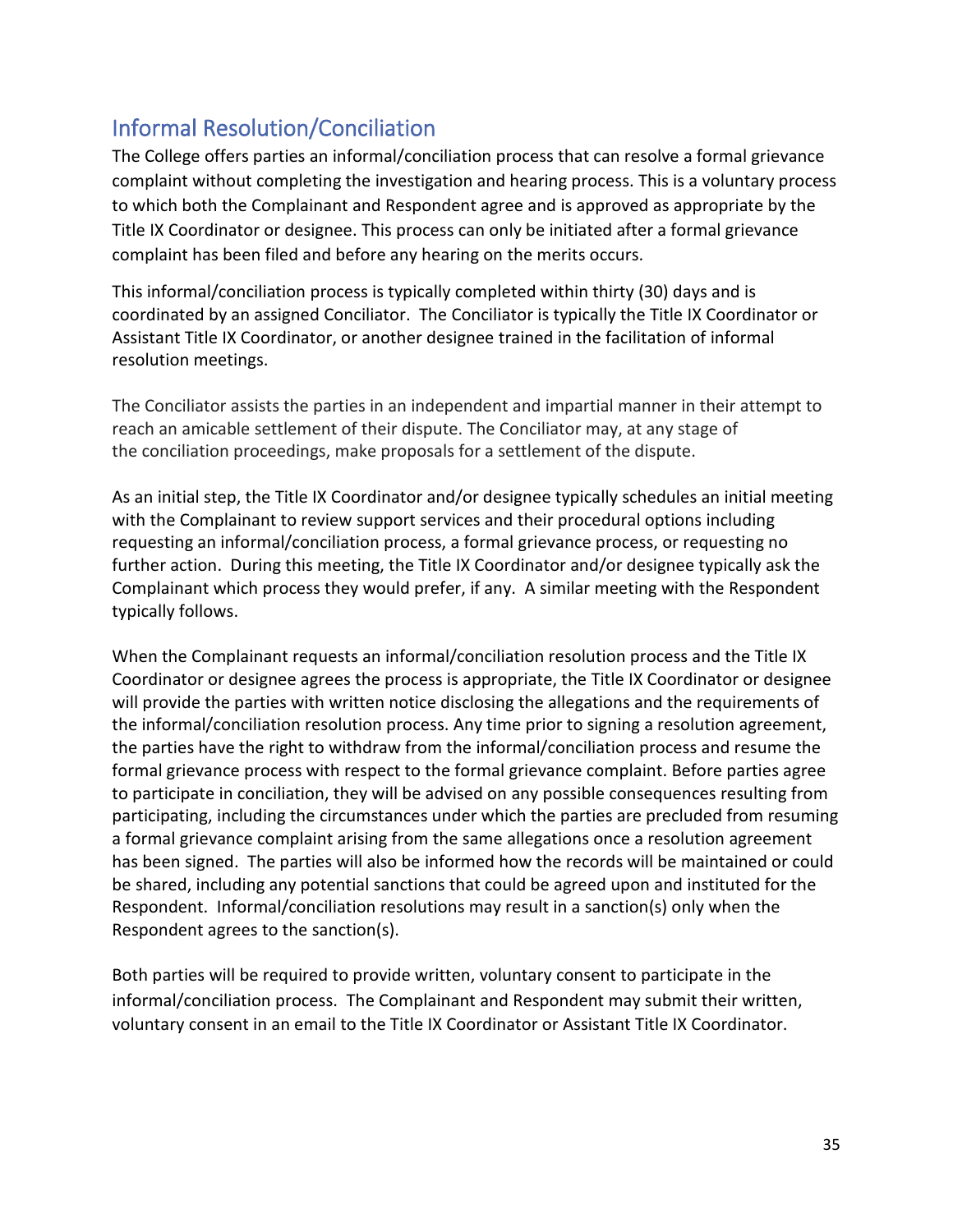The Complainant and Respondent may select and confer with an Advisor of their choice during an informal/conciliation process. However, the College does not provide parties with an Advisor for an informal/conciliation process.

The conciliation process may utilize conflict resolution strategies, including, but not limited to facilitation, mediation, and/or restorative justice. The Conciliator has flexibility to craft resolution processes that serve the unique educational needs of the parties or the campus community.

The conciliation process can either take place with the Complainant and Respondent engaged in separate meetings with the Conciliator, or where the Complainant and Respondent voluntarily agree to a facilitated meeting where both parties and their Advisors, if any, are present.

If there is a resolution agreement made between parties, they will sign this resolution agreement that will outline the agreement terms. This resolution agreement will be maintained in the conduct file for the sole purpose of ensuring the agreement terms are upheld and met and any supportive services, remedies and/or sanction(s) agreed upon are upheld by parties as appropriate. Informal/conciliation resolutions may result in sanction(s) for which a Respondent may voluntarily agree. Note that the Conciliator will be mindful at all times to ensure that the parties are negotiating in good faith and the Conciliator is empowered to stop the conciliation process if the negotiation process or resulting agreement is unduly coercive, oppressive, or intended or likely to result in a grave injustice to a participant. In such an instance, the conciliation will end and the formal grievance process can be restarted.

Engaging in conciliation does not authorize either party to waive their rights of a formal grievance process. Either party is allowed to withdraw from the process and resume the formal grievance process with respect to the formal grievance complaint, prior to signing an agreement. However, any information disclosed during the informal/conciliation meetings are considered confidential and separate from any information that would be shared through the formal grievance process if initiated at a later time. The Conciliator will not maintain any notes taken during the conciliation, and the Conciliator will not testify as a witness at any subsequent hearing relative to anything that occurred during the conciliation process. The only statement the Conciliator is empowered to make is whether the parties participated in good faith, and whether the parties reached an agreement. The only documents considered evidence from a conciliation are the agreements to participate and the resolution agreement, if any.

The parties remain free to negotiate the terms of the resolution agreement and, once entered into, the voluntary agreement becomes binding according to its terms.

The College may not use informal/conciliation resolution to resolve allegations where an employee is alleged to have engaged in prohibited conduct under this policy towards a student(s).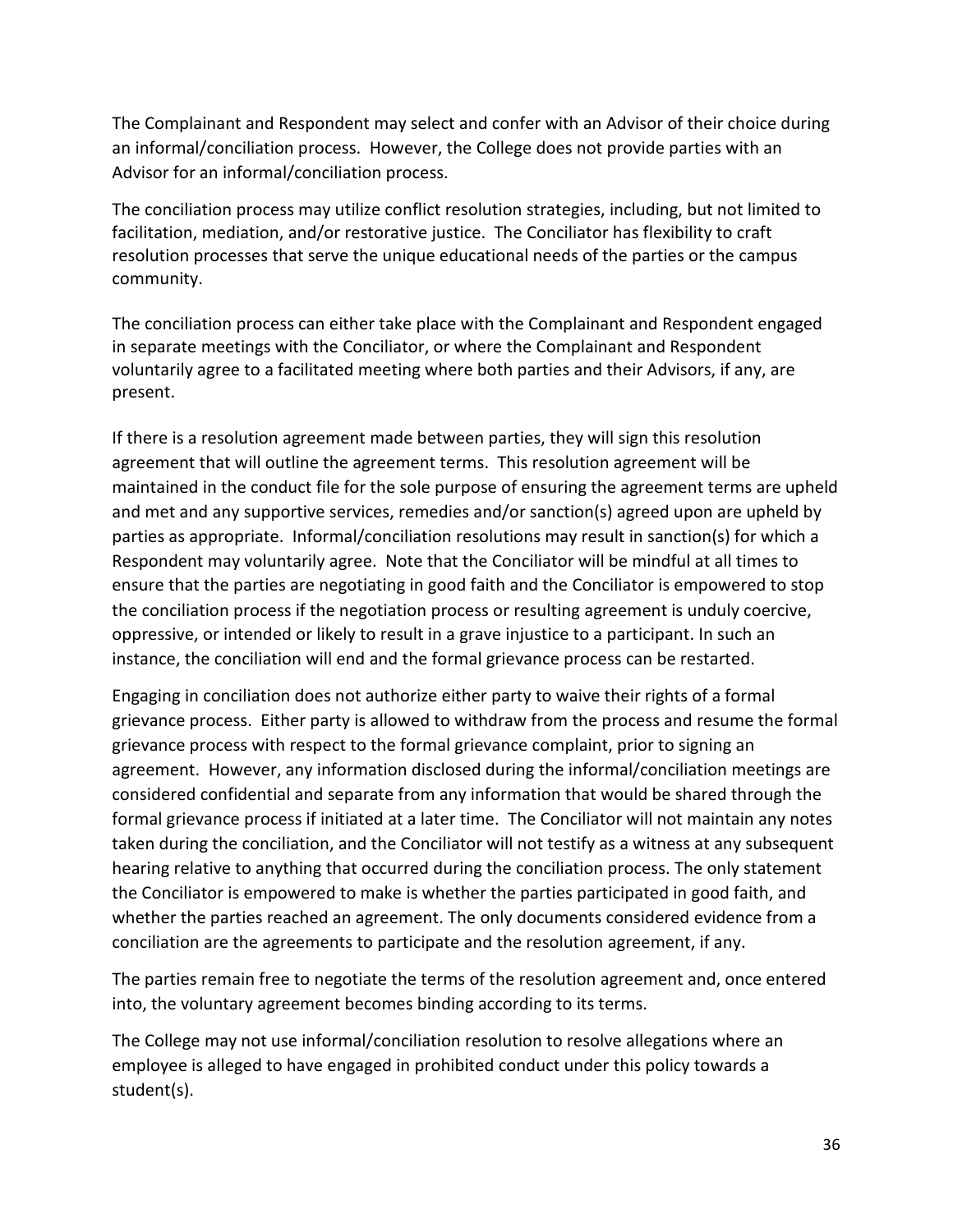*Informal resolution outcomes can include, but are not limited to the following:*

- No Communication/No Contact Agreements
- Agreements to adjust work schedule, housing assignment
- Agreement to restrict oneself from accessing certain areas, buildings on campus
- Agreement not to attend certain clubs/organizations
- Facilitated Dialogue/ Meeting(s) with Title IX Coordinator, or designee
- Agreement to engage in a Restorative Meeting
- Agreement to Training/Educational assignment(s)
- Agreement to engage in Counseling session(s)
- Agreement to sanction(s) listed within this policy

### <span id="page-37-0"></span>Formal Grievance and Resolution Process

A Formal Grievance and Resolution process will occur when the Complainant signs a formal grievance complaint alleging sexual or gender-based misconduct against a Respondent, requests a formal grievance process and the allegations fall under the jurisdiction of the College and potentially violate the prohibited conduct under this policy.

A formal investigation will also occur when the Title IX Coordinator signs a formal grievance complaint alleging sexual or gender-based misconduct against a Respondent and requests a formal investigation. The Title IX Coordinator can determine the College proceed with a formal investigation process and resolution even if the Complainant does not wish to engage in this process.

The Complainant and Respondent will be given the option at the start of their formal grievance investigation to receive weekly updates on the progress of their investigation and case. Parties have the option to opt in at any time to receive updates even if they initially decline. These updates will continue until either a party requests a change in the frequency of the updates or the case concludes.

The Title IX Coordinator or designee will provide the parties with written notice disclosing the allegations and information regarding the formal resolution process.

# <span id="page-37-1"></span>Formal Grievance and Resolution Process - Investigation

The investigation is designed to provide a reliable gathering of the facts. The investigation will be thorough, impartial and fair, and all individuals will be treated with appropriate sensitivity. The investigation will be conducted in a manner that is respectful of individual privacy concerns.

The Investigation will typically be conducted by the Investigation & Research Specialist. The Title IX Coordinator may designate additional Investigator(s) to assist the Investigation & Research Specialist and who have specific training and experience investigating allegations of sexual or gender-based misconduct. The Investigator(s) may be comprised of employees of the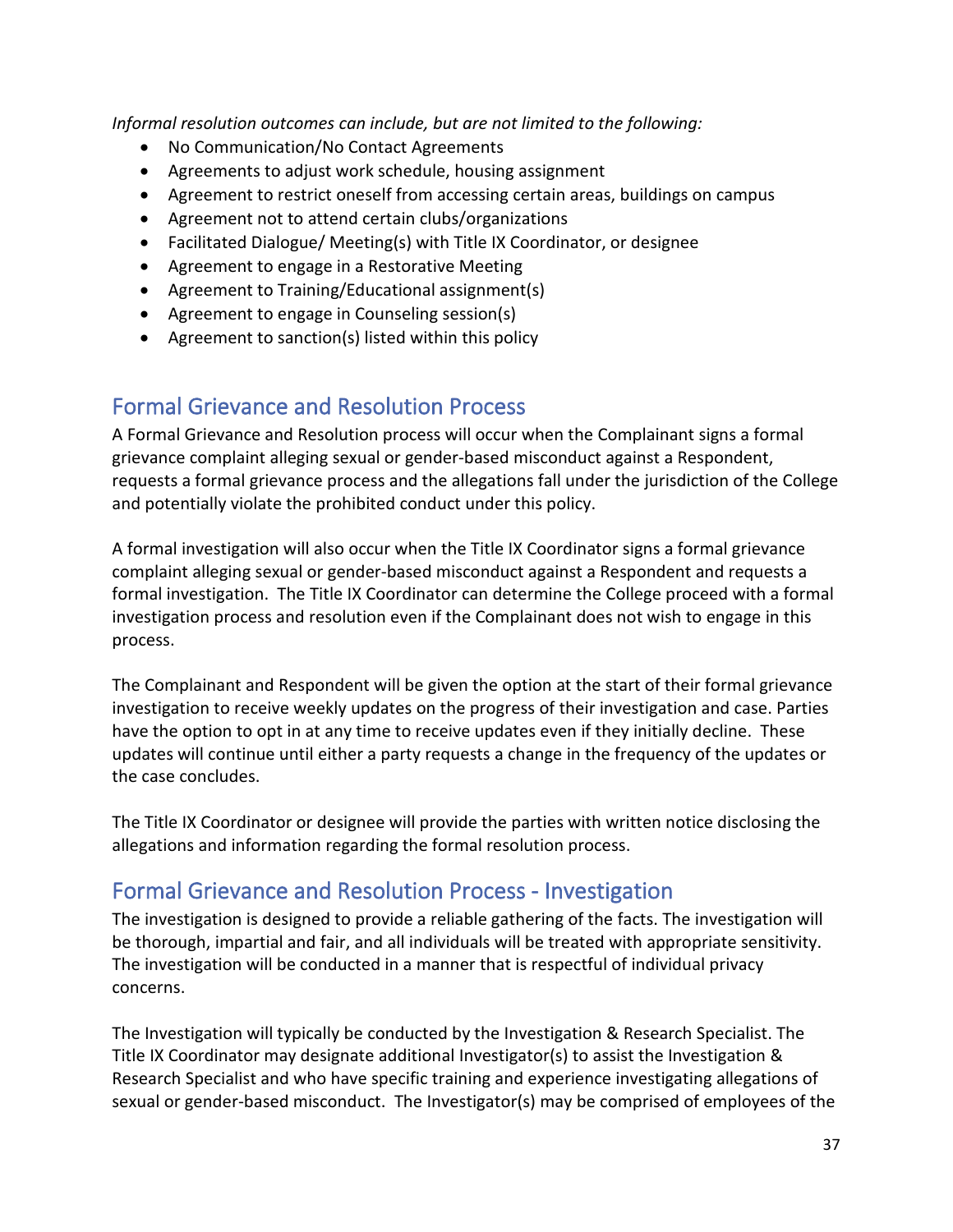College, external investigators engaged to assist the College in its fact gathering, or both. Investigations involving an employee will typically include a member of human resource services on the assigned investigation team.

The Investigator(s) will conduct the investigation in an appropriate manner in light of the circumstances of the case. The Investigator(s) will coordinate the gathering of information from the Complainant, the Respondent and any other individuals who may have information relevant to the determination. The Investigator(s) may consider prior or subsequent conduct that is relevant to evaluating the current conduct.

The Investigator(s) will also gather any available physical evidence, including documents, communications between the parties, and other electronic records as appropriate. The Complainant and Respondent will have an equal opportunity to be heard, to submit information, to submit questions to be asked of the other party to the Investigator(s), and to identify witnesses who may have relevant information and who the Investigator(s) may decide to interview for the purpose of the investigation.

In general, a person's medical and counseling records are confidential and not accessible to the Investigator(s) unless the person voluntarily chooses to share those records with the Investigator(s). In those instances, the information, if relevant, will be included in the Investigation Packet for both parties' review.

### **Witness Interviews**

The Investigator(s) can decide to contact and interview any witnesses identified by the parties or in the documentation, including those no longer at the College. Witnesses should have either observed the acts in question or have other potentially relevant information regarding the allegation(s) of the complaint. The Investigator(s) may also interview any other individual he or she finds may have potentially relevant information regarding the allegation(s) of the complaint. The Investigator(s) will inform each witness or other individual interviewed that they are prohibited from retaliating against the Complainant and Respondent or other witnesses, and request that the witnesses respect the privacy of the parties and the integrity of the process.

#### **Experts**

The Investigator(s) may contact any expert they determine is necessary to ascertain the facts related to the complaint. An expert witness may be contacted for an informal consultation or for a professional opinion regarding information learned from the investigation.

#### **Document/Records Review**

In addition to reviewing any documents submitted by the Complainant and Respondent, the Investigator(s) may determine, in their judgment, that it is necessary to obtain other physical or medical information, including but not limited to documents, police records, electronic or other records of communications between the parties or witnesses, records or other relevant information. In obtaining such information, the Investigator(s) will comply with applicable laws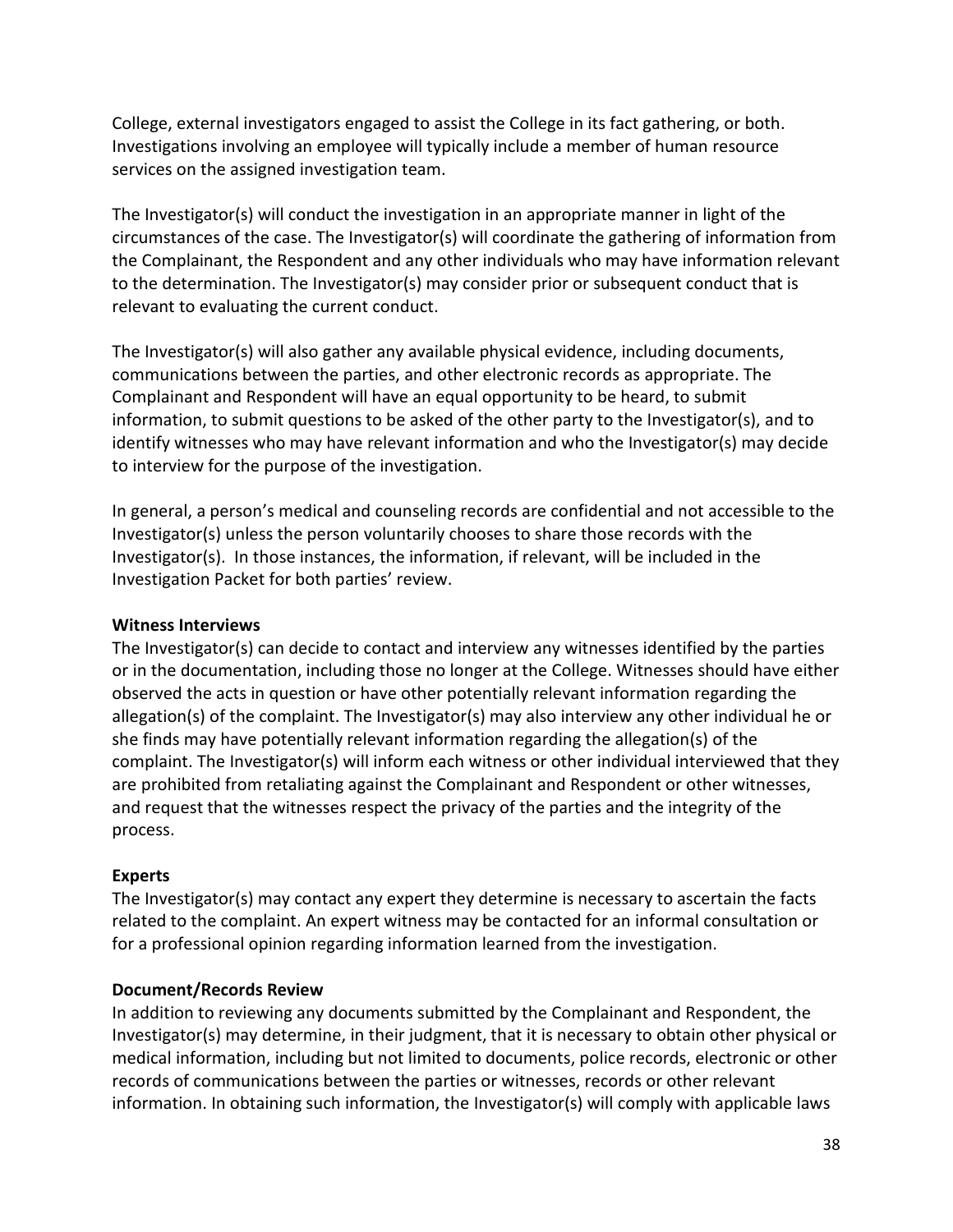and Dickinson College policies. A party's medical or mental health records are confidential under law. If a party voluntarily decides to share such records with the Investigator(s), the relevant portions of the records will be shared with the opposing party and included in the Investigation Packet.

#### **Site Visits**

The Investigator(s) may visit relevant sites or locations and record observations through written or electronic documentation, such as videos or photographs.

#### **Other Sexual History**

The sexual history of a Complainant or Respondent will never be used to prove character or reputation. An investigation under this policy may consider prior or subsequent sexual history between the parties if the Investigator(s), with the agreement of the Title IX Coordinator, determines that there was a prior or ongoing relationship between the Complainant and the Respondent and the Investigator(s) is asked to determine whether consent was sought and given. As noted in other sections of the policy, whether someone consented on a prior or subsequent occasion is not evidence that the person consented on this occasion, and consent must be sought and given each time. Any prior or subsequent sexual history between the parties will only be used to help understand the manner and nature of communications between the parties and the context of the relationship.

#### **Consolidation of Investigation and Consideration of Other Conduct by a Respondent**

If the College receives formal grievance complaints against more than one Respondent, or by one Party against the other Party, where the allegations of sexual or gender-based harassment arise out of the same facts or circumstances and are so intertwined that the allegations directly relate to all of the Parties, the Investigator(s) in consultation with the Title IX Coordinator has the discretion to consolidate the formal grievance complaints. In addition, in gathering the facts, the Investigator(s) may consider prior or subsequent allegations of, or findings of responsibility for, misconduct by the Respondent to the extent such information is relevant.

Evidence of an occurrence or occurrences of sexual or other relevant behavior so distinctive and so closely resembling either party's version of the alleged encounter as to tend to prove a material fact, including whether consent was sought or given, may be admissible. Where there is evidence of a pattern of similar conduct, either before or after the conduct in question, regardless of whether there has been a prior finding of a policy violation, this information may be deemed relevant to the determination of policy violation or assigning of a sanction(s). The determination of relevance will be based on an assessment of whether the previous or subsequent incident was substantially similar to the conduct cited in the report or indicates a pattern of behavior and substantial conformity with that pattern. Where there is a prior finding of a policy violation by the Respondent for a similar act of prohibited conduct, there is a presumption of relevance and the finding may be considered in making a determination as to responsibility and assigning of a sanction.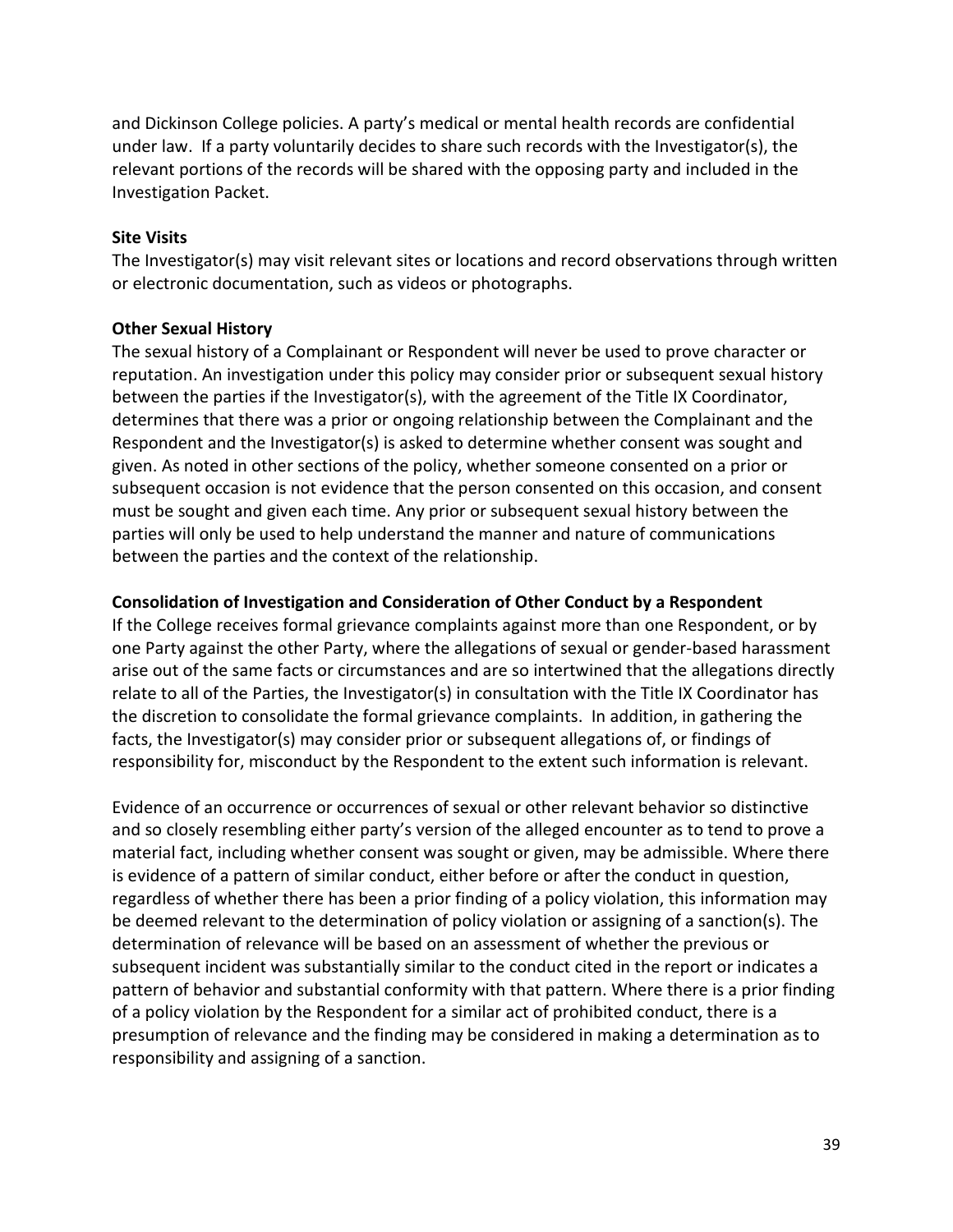In a grievance process that involves multiple Complainants, multiple Respondents, or both, the College may issue a single Investigation packet or separate Investigation packets as deemed appropriate by the Title IX Coordinator.

### <span id="page-40-0"></span>Investigation Packet

The Investigator(s) will draft an Investigation Packet that may include but is not limited to summaries of interviews with the Complainant, Respondent, witnesses, experts, and any other individuals with relevant information, photographs of relevant sites or physical evidence, electronic records and forensic evidence. The Investigation Packet will further synthesize areas of agreement and disagreement between the parties. The Investigative Packet will not include a recommendation as to whether there is a violation of policy, if any, because the Investigator(s) is not a decision-maker and does not decide any formal resolution of the allegation(s).

In preparing the draft Investigation Packet, the Investigator(s) will review all facts gathered to determine whether the information is relevant and material to the allegation(s). In general, the Investigator(s) may redact information that is irrelevant, more prejudicial than probative, or immaterial. The Investigator(s) may also redact statements that a reasonably prudent person would deem not germane to the ultimate goal of determining the facts and a potential policy violation. Consistent with FERPA or safety concerns, identifying information about the Complainant or witnesses may be redacted at the discretion of the Title IX Coordinator.

While the Title IX Coordinator does not direct the course of the investigation, the Title IX Coordinator will review the draft Investigation Packet and either approve the draft Investigation Packet or recommend to the Investigator(s) to conduct further information gathering or make revisions to the Packet to support a fair and thorough process. Once the draft Investigation Packet is approved for fairness and completion of the investigation, the Investigator(s) will send a copy of the draft Investigation Packet to the Complainant and Respondent.

### <span id="page-40-1"></span>Review of Draft Investigation Packet

The Investigator(s), in consultation with the Title IX Coordinator or designee, will send the Complainant, Respondent and their Advisors, the draft Investigation Packet typically in an electronic format. The parties will have an opportunity to submit within ten (10) days a written response to the Investigator(s), which the Investigator(s) will include in the final Investigation Packet and consider prior to completion of the Investigation Packet.

The parties, in their written response, can submit any additional comment or information to the Investigator(s), request changes to the report, request further investigation and submit any additional question(s) they believe should be asked of the other parties or witnesses. The written responses will be added to the Investigation Packet in order for the decision makers (Hearing Panel) to objectively evaluate.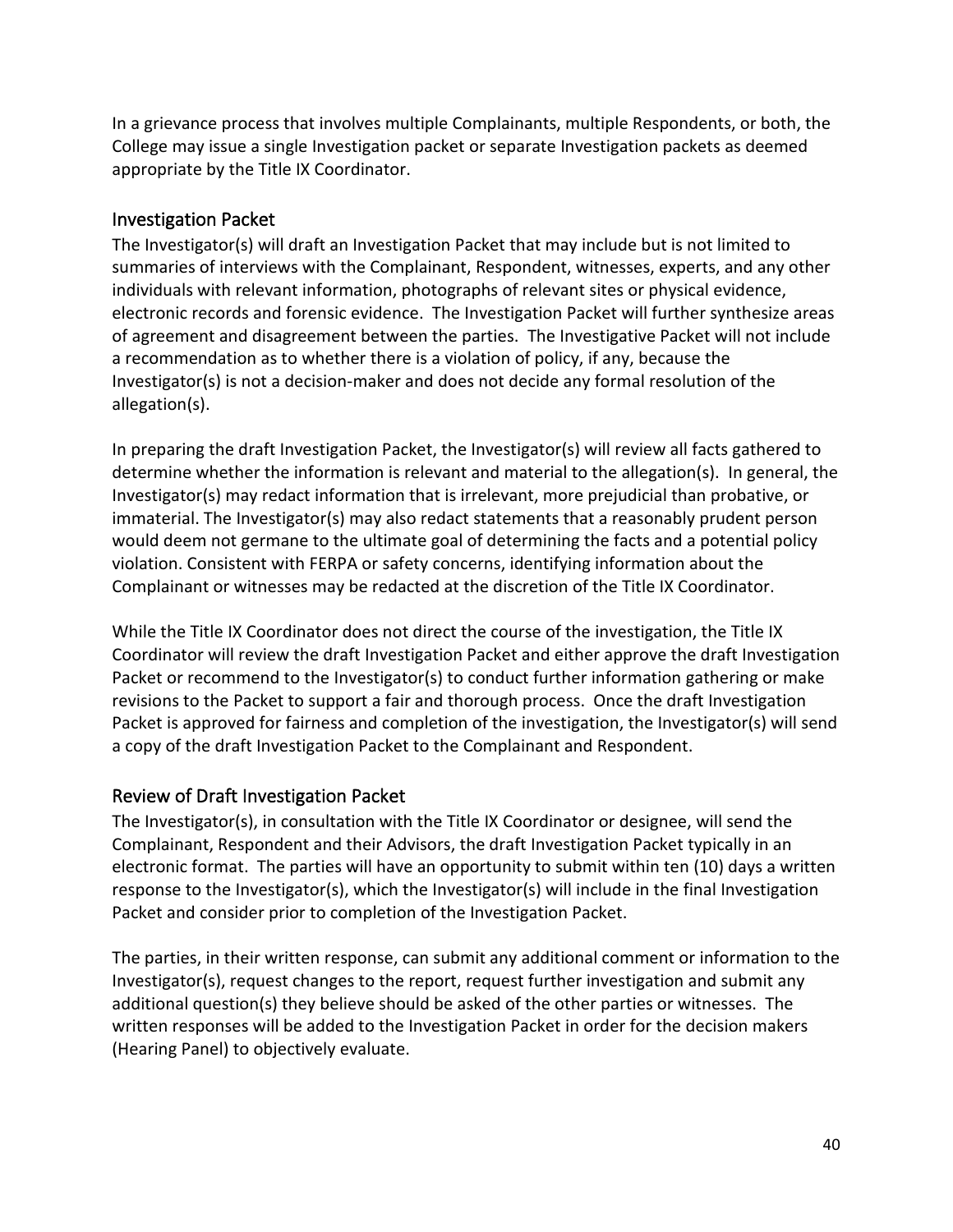The Investigator(s), in consultation with the Title IX Coordinator may make revisions or adjustments to the Investigation Packet and may conduct further investigation, as deemed appropriate. The Investigator(s) will conduct any further investigation and incorporate any revisions or new information into a final Investigation Packet typically within ten (10) business days after receiving the parties' written responses, if any.

Once the final Investigation Packet is completed, the Complainant, Respondent and their Advisors will be provided an opportunity to review any new information that is added to the Investigation Packet and that will be used in reaching a final determination by the Hearing Panel. No further requests for revisions of the Investigation Packet will be accepted at this point.

### <span id="page-41-0"></span>Hearing Panel

The College's formal grievance process provides for a live hearing. Live hearings are conducted with all parties physically present in the same hearing room, or at either the College's discretion or the request of Complainant or Respondent, any or all parties, witnesses, and other participants may appear at the live hearing virtually, with technology enabling participants simultaneously to see and hear each other.

At the conclusion of the investigation, the Title IX Coordinator or designee will refer the Investigation Packet to the Chair of the Hearing Panel. The Hearing Panel consists of three (3) decision-makers, which includes the Chair of the Hearing Panel. Typically, for student Respondents/student Organizations, the Chair is a member of the Division of Student Life; for employee Respondents, the Chair is a member of the Department of Human Resources; and for faculty Respondents, the Chair is a member of the Provost's staff.

The Chair of the Hearing Panel has absolute discretion to decide upon the format for the Hearing and to determine which witnesses are relevant to the outcome determination. The Chair of the Hearing Panel, in consultation with the Title IX Coordinator or designee, may decline to hear from a witness where they conclude that the information is not necessary for the outcome determination. The Chair also presides over the resolution of any disputes on questions of relevance and participant decorum and is empowered to consult with the Title IX Coordinator or designee, and General Counsel, for advice in the promulgation of the Chair's responsibilities.

The Chair of the Hearing Panel is responsible for making all determinations of relevance as to witnesses, questions and documentary evidence presented at the hearing. For purposes of the Policy, "relevant" means that the evidence is probative of any material fact. All documentary evidence provided to the parties will be made available at the hearing, as well as all evidence produced by the Parties in their response. The availability of such evidence does not suggest a determination on relevance, which shall be made by the Chair of the Hearing Panel.

Evidence that is not relevant will be excluded at the hearing and may not form the basis for any decision by the Hearing Panel members. Evidence that is duplicative of evidence already in the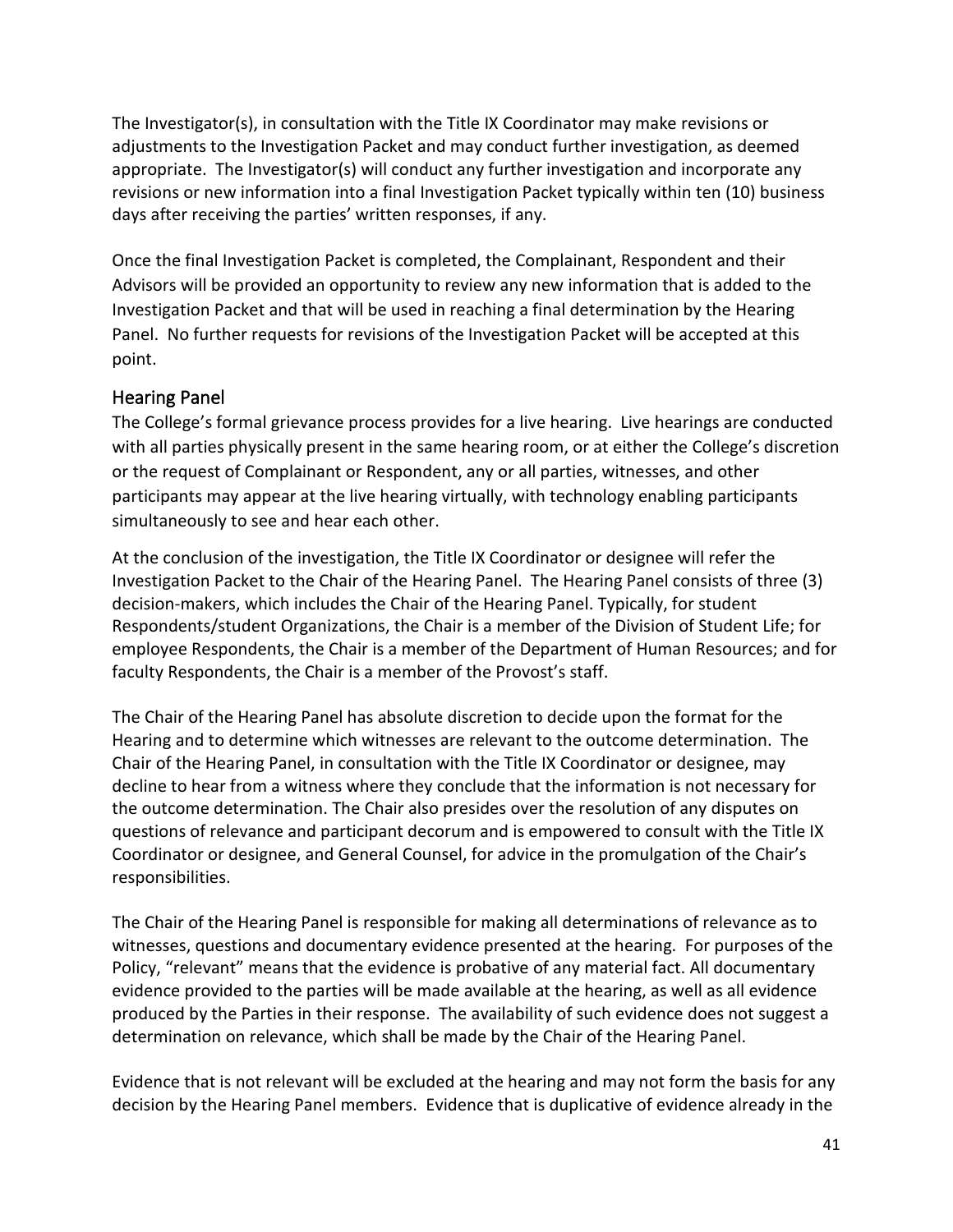hearing record may be deemed not relevant. Questions and evidence about the Complainant's prior sexual behavior are not relevant, unless such questions about the Complainant's prior sexual behavior are offered to prove that someone other than the Respondent committed the alleged conduct or if the question and evidence concern a specific incident of the Complainant's prior sexual behavior with respect to the Respondent and are offered to prove consent.

If the matter involves more than one Respondent, the Chair of the Hearing Panel, in consultation with the Title IX Coordinator or designee, may permit the hearing concerning each Respondent to be conducted either jointly or separately.

The Chair of the Hearing Panel will refer the Investigation Packet to the Hearing Panel members who have ten (10) business days prior to the hearing to independently review the Investigation Packet.

The Complainant, Respondent and their Advisors will be notified of the allegations of prohibited conduct, date, time and location of the hearing, including the parties who will be participating in the hearing. Typically, the parties in attendance will include but are not limited to the Complainant, the Respondent, their Advisors, Witnesses, the Chair of the Hearing Panel, the Hearing Panel members, Investigators, the Title IX Coordinator and Assistant Title IX Coordinators or designee(s). The hearings process is not to exceed one business day. The Chair is empowered to determine if a hearing should be continued beyond this time limit, for good cause shown.

The Respondent, Complainant and their Advisors are permitted to attend and participate fully in the hearing procedures. The Title IX Coordinator and Assistant Title IX Coordinator may be present for the Hearing Panel deliberations to answer policy or procedural questions, but not to give an opinion or otherwise participate in the decision-making process.

The hearing is not intended to be a repeat of the investigation. The Hearing Panel will be wellversed in the facts of the case based upon the Investigation packet and relevant materials.

The Complainant and Respondent are required to inform the Title IX Coordinator or designee five (5) days in advance of their Advisor of choice who will attend the hearing. If a Complainant or Respondent does not have an Advisor for the hearing, the College may reschedule the hearing and will provide an Advisor of the College's choice to conduct cross-examination on behalf of that party. The college-appointed Advisor is an internally trained College faculty or staff member who receives training and has an understanding of the purpose of crossexamination. A college-appointed Advisor will not be an attorney or have training commensurate to attorneys with respect to conducting cross-examination.

The Hearing Panel Chair has authority over the conduct of the hearing and may set time limits for witness testimony, cross-examinations, breaks if any, and limit the length of statements if determined irrelevant. The Chair may approve recesses, including for the Chair to consult with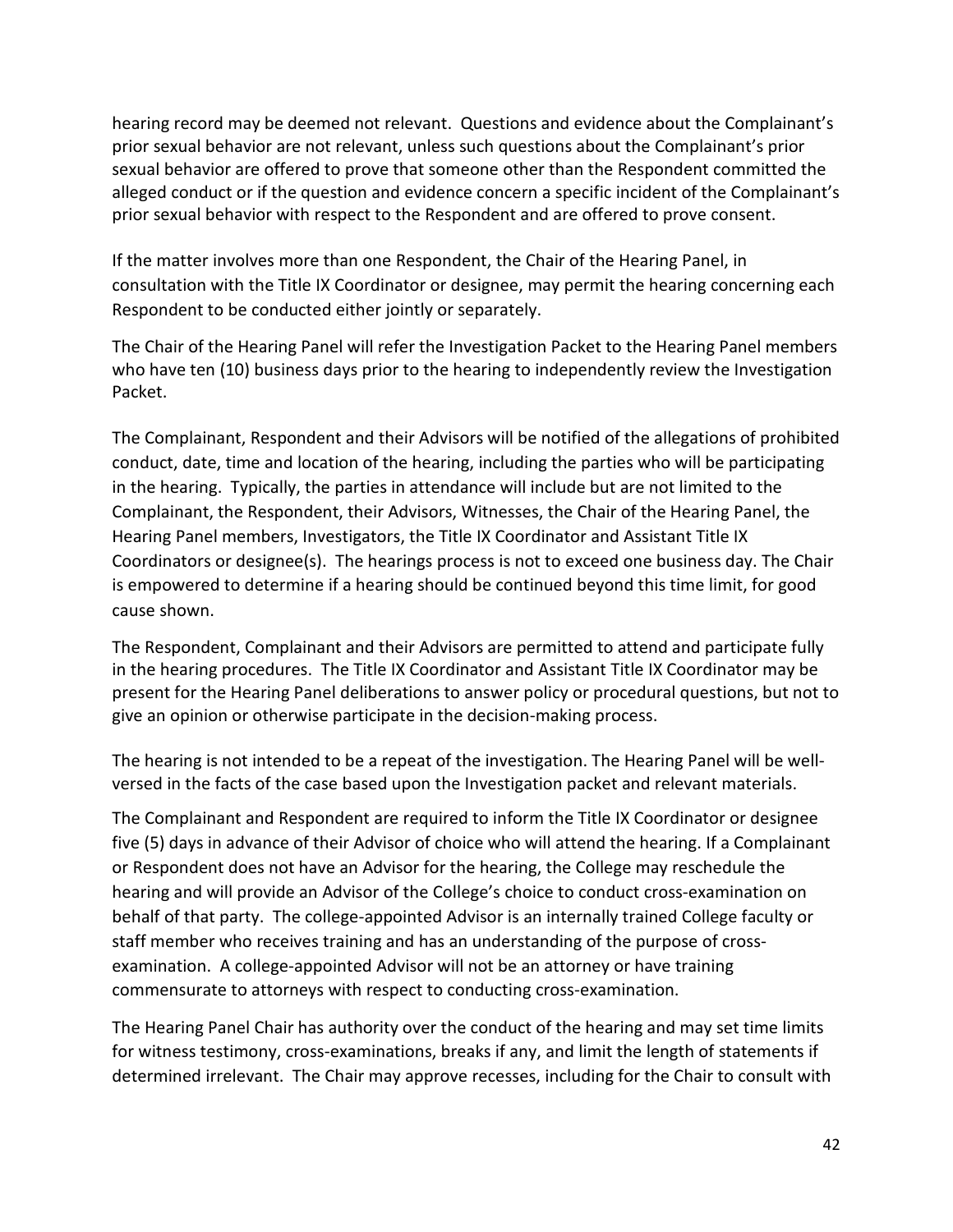the Title IX Coordinator, Investigator or any other Dickinson College representative. Such recesses will not be recorded.

The typical course of procedure for the Hearing:

- Introductions of attendees by Hearing Panel Chair, including allegation(s), and summary of procedures
- Summary of Investigation by Investigators
- Questions posed by Complainant's Advisor to Respondent
- Questions posed by Complainant's Advisor to Respondent's Witnesses
- Questions posed by Hearing Panel members to Respondent's Witnesses
- Questions posed by Respondent's Advisor to Complainant
- Questions posed by Respondent's Advisor to Complainant's Witnesses
- Questions posed by Hearing Panel members to Complainant's Witnesses
- Follow-up questions by Complainant's Advisor to Respondent, if any
- Follow-up questions by Respondent's Advisor to Complainant, if any
- Questions posed by Hearing Panel members or Chair to Investigators, Respondent, and/or Complainant
- Closing Remarks by Complainant or Advisor, if any
- Closing Remarks by Respondent or Advisor, if any
- Hearing Panel Chair excuses all parties for Hearing Panel deliberations.

During the hearing, the Hearing Panel Chair will permit each party's Advisor to ask the other party and any witnesses all relevant questions and follow-up questions.

Such cross-examination at the live hearing must be conducted directly, orally, and in real time by the party's Advisor and never by a party personally. A Complainant or Respondent may not question each other or other witnesses' directly but may raise questions to be asked of that party through their Advisors.

Before a Complainant, Respondent, or Witness answers a cross-examination or other question, the Hearing Panel Chair must first determine whether the question is relevant and explain any decision to exclude a question as not relevant. The Hearing Panel Chair may also consult with the Title IX Coordinator or designee regarding any questions posed. Advisors may discuss the relevance determination with the Chair during the hearing, but ultimately the Chair's decision is final.

Examples of irrelevant information that a Hearing Panel Chair may exclude includes but is not limited to, information protected by a legally recognized privilege; evidence about a Complainant's prior sexual history; any party's medical, psychological, and similar records unless the party has given voluntary, written consent to provide the information for the College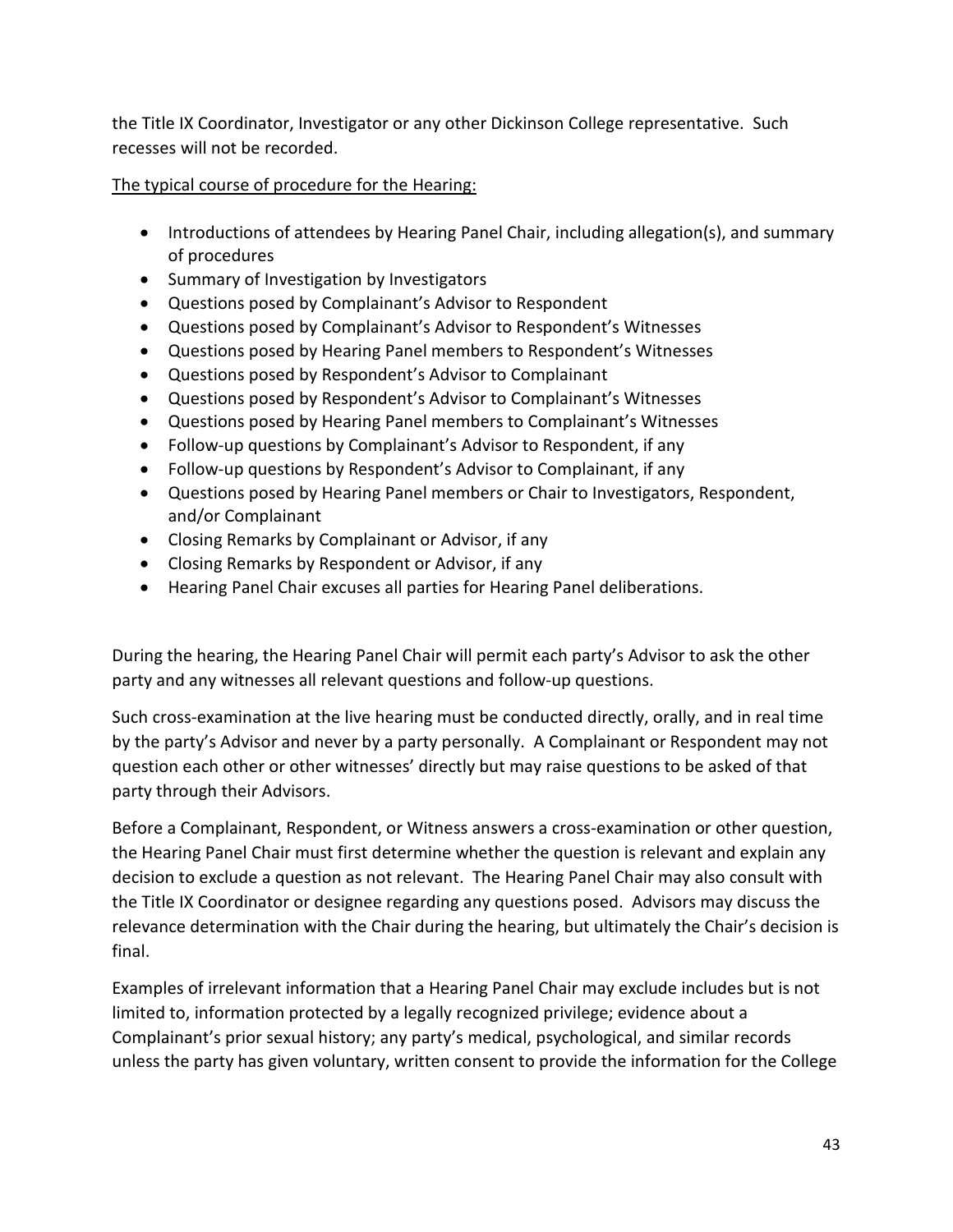process; and party or witness statements that have not been subjected to cross-examination at the hearing.

A party or witness cannot waive a question. If a party or witness does not submit to crossexamination at the hearing, the Hearing Panel must not rely on any prior statement(s) of that party or witness in reaching a determination regarding responsibility; provided, however, that the Hearing Panel must not draw an inference about the determination regarding responsibility based solely on a party's or witness's absence from the live hearing or refusal to answer crossexamination or other questions.

The Hearing Panel has the right and responsibility to ask questions and elicit information from parties and witnesses on the Hearing Panel's own initiative to aid the Hearing Panel members in obtaining relevant evidence, and the parties also have equal rights to present evidence in front of the Hearing Panel so the Hearing Panel has the benefit of perceiving each party's unique perspectives about the evidence.

A Respondent, Complainant, Advisor, and/or Witnesses may not bring electronic devices that capture or facilitate communication (e.g. computer, cell phone, audio/video recorder, etc.) into a hearing room, in-person or virtually, unless authorized by the Hearing Panel Chair and Title IX Coordinator. The hearing is closed to the public.

The College will create a recording of the hearing to be kept on file for seven (7) years of the date of the report to the College. The recording shall be the property of the College. Reasonable care will be taken to create a quality recording and minimize technical problems; however, technical problems that result in no recording or an inaudible one will not be a valid argument for appeal. The College will make the recording available to the Complainant and Respondent for inspection and review. Parties may request to review the recording through the Title IX Coordinator or designee who will schedule a date, time and location for the party and their Advisor to review the recording. Because there is no adequate way to redact elements from a hearing recording in order to protect the privacy or confidentiality needs of hearing participants, copies of these recordings are not provided to parties or their Advisors. After the seven-year period of record-keeping, the College will destroy the recording.

The College expects that all parties engaging in a hearing will act in a respectful manner towards all participants. The Chair of the Hearing Panel, Title IX Coordinator or designee may at any time stop a hearing process if participants are disrupting the process by doing any of the following (this is a non-exhaustive list):

- Party participant and advisor loudly conferring with each other
- Yelling, pointing, staring menacingly or for an elongated period of time, badgering a party, or repeating the same question which may be deemed irrelevant
- Using disparaging terms about or language towards a hearing participant
- Banging on the table, slamming items, or other outward expressions of anger
- Repeatedly interrupting the hearing flow in an effort to frustrate the process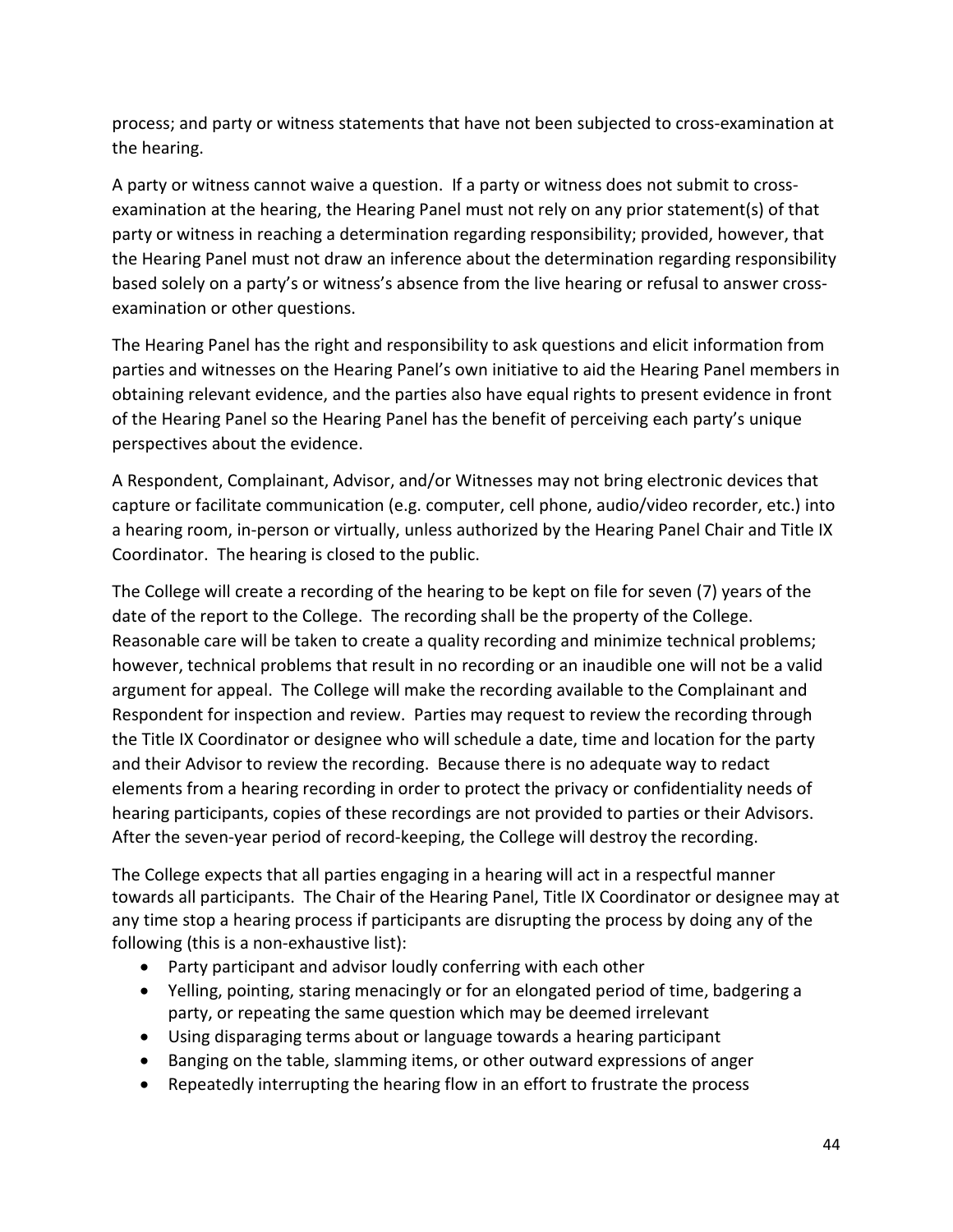• Engaging in any behavior that can reasonably be interpreted as an intent to intimidate or harass a hearing participant

If a party's Advisor of choice refuses to comply with the College's behavioral expectations so as not to unduly disrupt the proceedings, the Chair of the Hearing Panel and/or Title IX Coordinator or designee may stop the hearing process and require the party to use a different Advisor. The College may reschedule the hearing in such circumstances.

After conclusion of the hearing, the Hearing Panel members will deliberate. Parties and their Advisors are not permitted to attend deliberations.

The Hearing Panel shall find either that the Respondent(s)/Organization(s):

1. Not Responsible for Policy Violation: If the Hearing Panel determines that there is insufficient information to find, by a preponderance of the evidence, that a policy violation occurred, the Hearing Panel will render this decision, and both parties will receive notice of the decision in writing.

Or

2. Responsible for Policy Violation(s) and Imposition of Sanction(s): If the Hearing Panel determines that there is sufficient information to find, by a preponderance of the evidence, that the Respondent/Organization committed a policy violation(s), the Hearing Panel will render this decision, and both parties will receive notice of the decision in writing.

# <span id="page-45-0"></span>Disciplinary Sanctions

If the Hearing Panel finds the Respondent responsible, the matter will proceed to the sanctioning stage. The Hearing Panel is responsible for determining the appropriate sanction(s) designed to eliminate the misconduct, prevent its recurrence, and remedy its effects, while supporting the College's educational mission and Title IX obligations. Sanctions, remedies or interventions may also serve to promote safety or deter individuals from similar future behavior. The Hearing Panel may consult with the Title IX Coordinator or designee with respect to the College's sanctioning guidelines and remedies.

For students, the sanctions may include disciplinary action up to and including expulsion. A full list of the range of sanctions for students is contained later in this policy. For employees, the sanction may include any form of responsive action or discipline as set forth in the Employee or Academic Handbook, including training, referral counseling and/or disciplinary action such as warning, reprimand, withholding of a promotion or pay increase, reassignment, temporary suspension without pay or termination. A more detailed list of the range of sanctions for employees is contained later in this policy.

Sanctions may be issued individually, or a combination of sanctions may be imposed. The determination of sanctions is based upon a number of factors, including the harm suffered by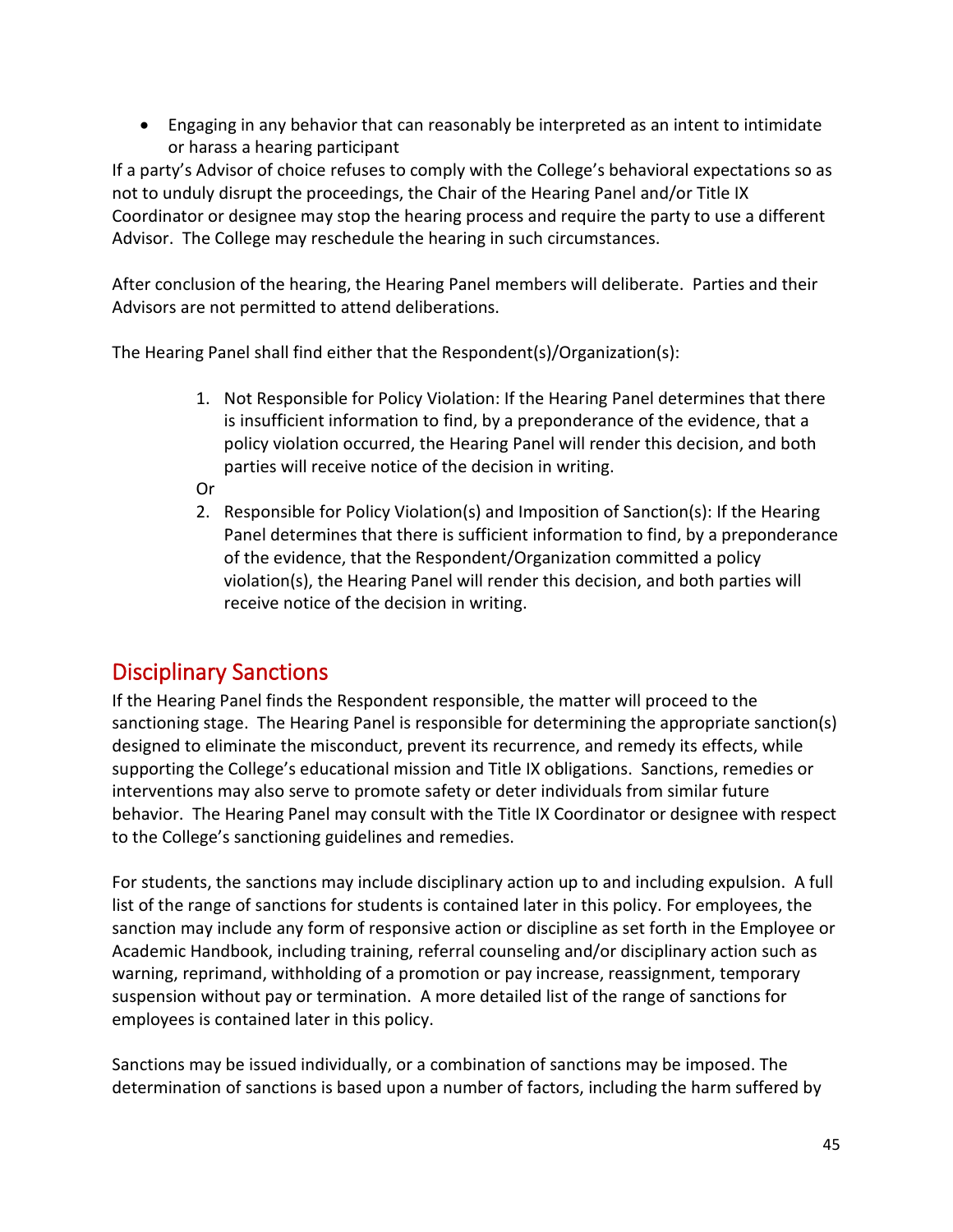the Complainant; any ongoing risk to either the Complainant or the community posed by Respondent; the impact of the violation on the community, its members, or its property; any previous conduct violations; and any mitigating or aggravating circumstances.

In situations where it is determined that the conduct was motivated by bias, insofar as a Complainant was selected on the basis of his or her race, color, ethnicity, national origin, religion, age, disability or other protected class, the sanction imposed may be enhanced to account for the bias motivation.

For a student employee, the sanction may include any permissible sanction from the Sexual Harassment and Misconduct Policy, up to and including termination from their employment.

# <span id="page-46-0"></span>Possible Student Sanctions

Following any determination of responsibility, possible disciplinary sanctions for student violations of this policy include, but are not limited to, warning, probation, stayed suspension, suspension, and permanent expulsion. The College reserves the right to impose other sanctions in addition to those listed below in response to the specific circumstances of a case.

**Warning:** Notice to a student or organization that continuation or repetition of conduct found to be in violation of the Sexual Harassment and Misconduct Policy and/or Community Standards may result in further disciplinary action.

**No Contact Directive:** Notice requiring the Respondent to have no contact with the Complainant.

**Restitution/Restoration:** Restitution includes the reimbursement for damages to or the misappropriation of property. Restoration includes the performance of appropriate services to repair or otherwise compensate for damages.

**Housing Restriction(s):** Housing restrictions include, but are not limited to, restricted access to any or all parts of residence halls, the loss of room selection/lottery privileges, the loss of offcampus lottery participation, requirement to move on-campus at your own expense, removal of guest privileges, and/or restriction from autonomous housing options.

**Housing Relocation:** Housing relocation includes the involuntary relocation of a student from one residence hall to another residence hall on campus. If a student is relocated, they may be restricted from the prior residence.

**Assessment and Treatment:** Referral to the Wellness Center or approved off-campus agency for assessment and/or treatment. This includes, but is not limited to, services from certified programs who offer: counseling for sex offenders, for sexual awareness and sensitivity, for substance use, for intimate partner violence and for violence risk.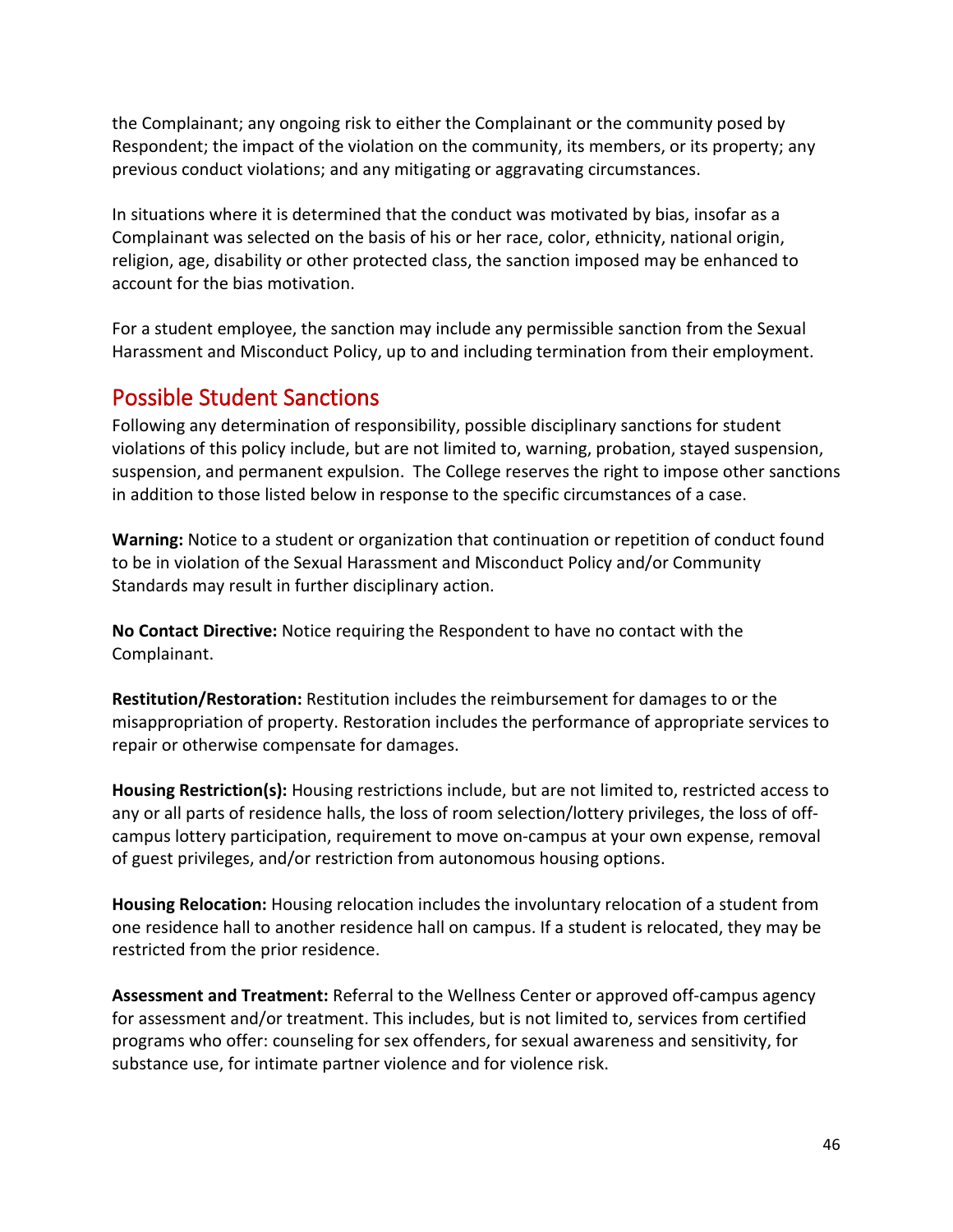**Restrictions on Participation or Use:** Restrictions on participation include the revocation, or the loss for a stated period of time or under a stated set of conditions, of a student's ability to participate in certain College-approved activities, including, but not limited to, sports, clubs, organizations (including but not limited to Greek organizations), or leadership positions with such sports, clubs, and organizations. Restrictions on use include the denial of access to or use of certain College facilities, programs, or equipment for a stated period of time or under a stated set of conditions.

**Probation:** A specified period of time requiring maintenance of exemplary conduct. Further violations during this time may result in more serious sanctions than are imposed in the absence of probationary status. During a probationary period, the terms imposed on an organization will also be binding on its members.

**Stayed Suspension:** A student or organization on stayed suspension has been found responsible for conduct that warrants suspension from the College. In the exercise of its discretion, the College has determined to withhold immediate imposition of suspension and to allow the individual or organization to remain on campus, usually with additional terms of compliance. If a student or organization is found in violation of any aspect of the Sexual Harassment and Misconduct Policy and/or the Community's Standards or of terms of compliance during the period of the stay, the stay on this suspension may be lifted and the suspension will become effective immediately, resulting in separation from the College for the remainder of the suspension period. In addition, any other sanctions for the new violation(s) will be imposed. During a period of stayed suspension, the terms imposed on an organization will also be binding on the members of the organization.

**Suspension from the College:** A student suspended from the College may not participate in classes or other College activities and may not be on College property (except by appointment, arranged in advance with the Title IX Coordinator, Provost and Dean of the College (or designee), the Vice President and Dean of Student Life (or designees), or Vice President for Human Resources (or designee) for the period of time specified in written notice). Suspension extending beyond the semester in which action is taken shall consist of units of full semesters and/ or summer sessions. In no case shall the suspension terminate prior to the end of a semester. Courses taken at another institution during this period of suspension will not be accepted for transfer at the College. Conditions for resuming active status on campus following suspension may be imposed by the College. A sanction of immediate suspension will go into effect within 24 hours of receipt of the outcome letter unless otherwise noted in the outcome letter and shall remain in effect throughout any appeal process. An organization that is suspended shall be required to forfeit its ability to conduct group-sponsored activities or to participate in College-sponsored activities, and any College support for the organization will be withdrawn during the period of suspension.

**Revocation or Withholding of Diploma and Degree:** If a student has graduated from the College, or has otherwise satisfied the requirements for earning a degree before violations of the Sexual Harassment and Misconduct Policy are discovered or before a determination of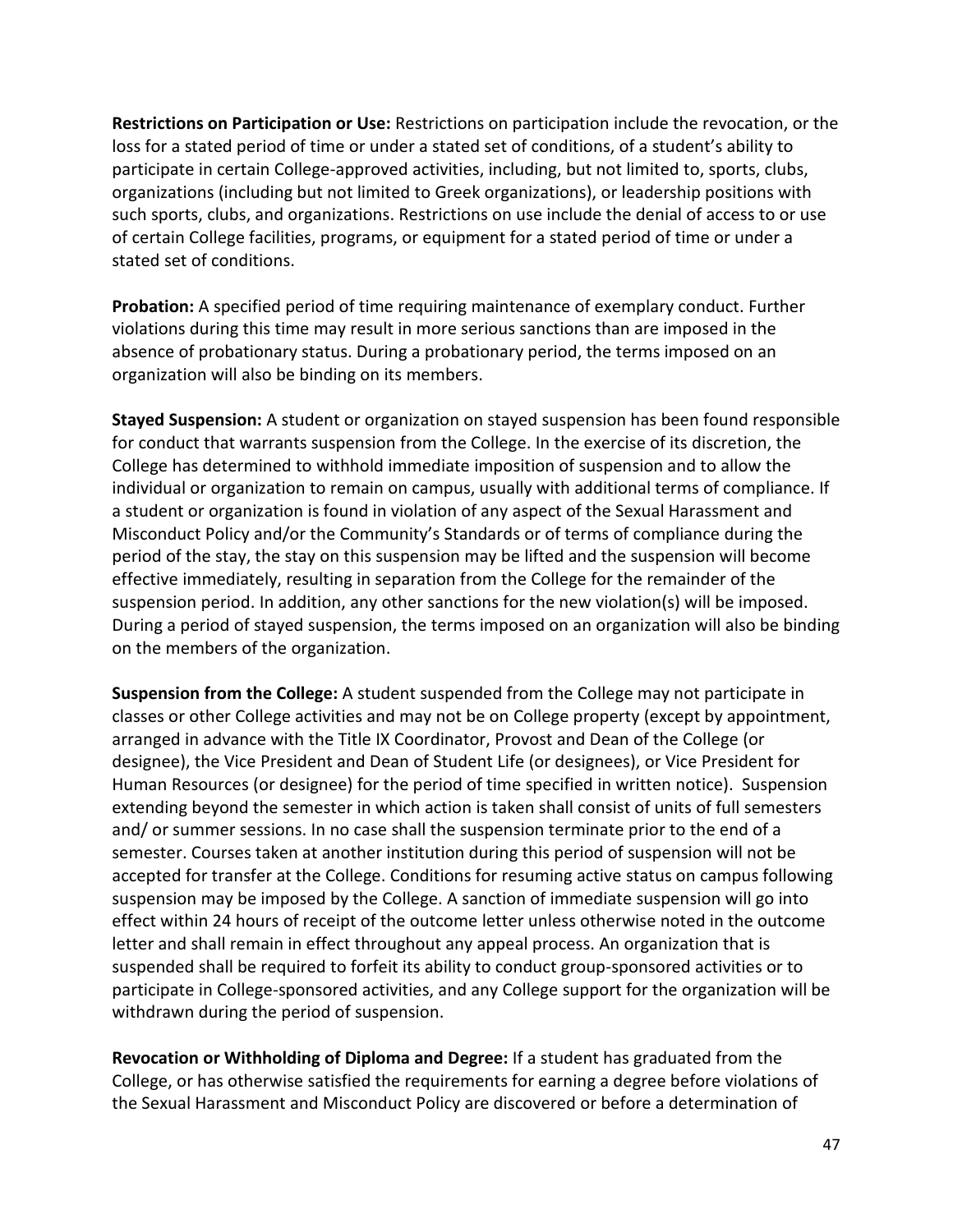violations is complete, the College reserves the right to revoke the diploma and/or degree conferred, or to withhold the conferring of a degree or diploma otherwise earned, or the release of academic transcripts, for a specified period of time or indefinitely.

**Expulsion:** For an individual, permanent termination of student status, which includes exclusion from any College property, College sponsored, or College affiliated events. A person expelled from the College is denied the rights and privileges of inclusion in the Dickinson College community both as a student and as an alumnus/alumna. Expulsion will go into effect within 24 hours of receipt of the outcome letter unless otherwise noted in the outcome letter and shall remain in effect throughout any appeal process. For an organization, permanent termination of the organization's relationship and status with the College, which includes termination of access to facilities, funding, and/or right to assemble as an organization on College property and at College-sponsored or affiliated events. An organization expelled from the College is denied the rights and privileges of inclusion in the Dickinson College community as an organization.

**Other:** Such other sanctions as may be appropriate in the judgment of the College.

| <b>Violation</b>                                 | <b>Standard Sanctions</b>             |
|--------------------------------------------------|---------------------------------------|
| Sexual Assault                                   | One-Year Suspension to Expulsion*     |
| Fondling                                         | Probation to Expulsion*               |
| Sexual Exploitation                              | Probation to Expulsion                |
| Intimate Partner Violence/Dating                 | <b>Warning to Expulsion</b>           |
| Violence/Domestic Violence                       |                                       |
| <b>Stalking</b>                                  | Probation to Expulsion                |
| Sexual Harassment                                | <b>Warning to Suspension</b>          |
| Gender-Based Harassment                          | <b>Warning to Suspension</b>          |
| Harm to Others                                   | <b>Stayed Suspension to Expulsion</b> |
| <b>Harassing Conduct</b>                         | <b>Warning to Suspension</b>          |
| Retaliation                                      | Probation to Expulsion                |
| Complicity                                       | <b>Warning to Suspension</b>          |
| Prohibited Relationships by Persons in Authority | Warning to Suspension/Dismissal       |
| No Contact Directive                             | <b>Warning to Suspension</b>          |

#### *Standard Sanctions for Students*

The above chart showcases the sanction range for specific types of violations, under this policy. However, the College reserves the right to impose other sanctions, and sanctions outside of this range in response to specific circumstances of a case. The College may also apply any remedies, including but not limited to those listed under Support Services in this policy. \*Expulsion is the sanction for any individual found responsible for one incident of sexual assault that would meet the PA State definition of rape, incest or statutory rape and more than one case of sexual assault or fondling. One incident of sexual assault or fondling may also result in expulsion.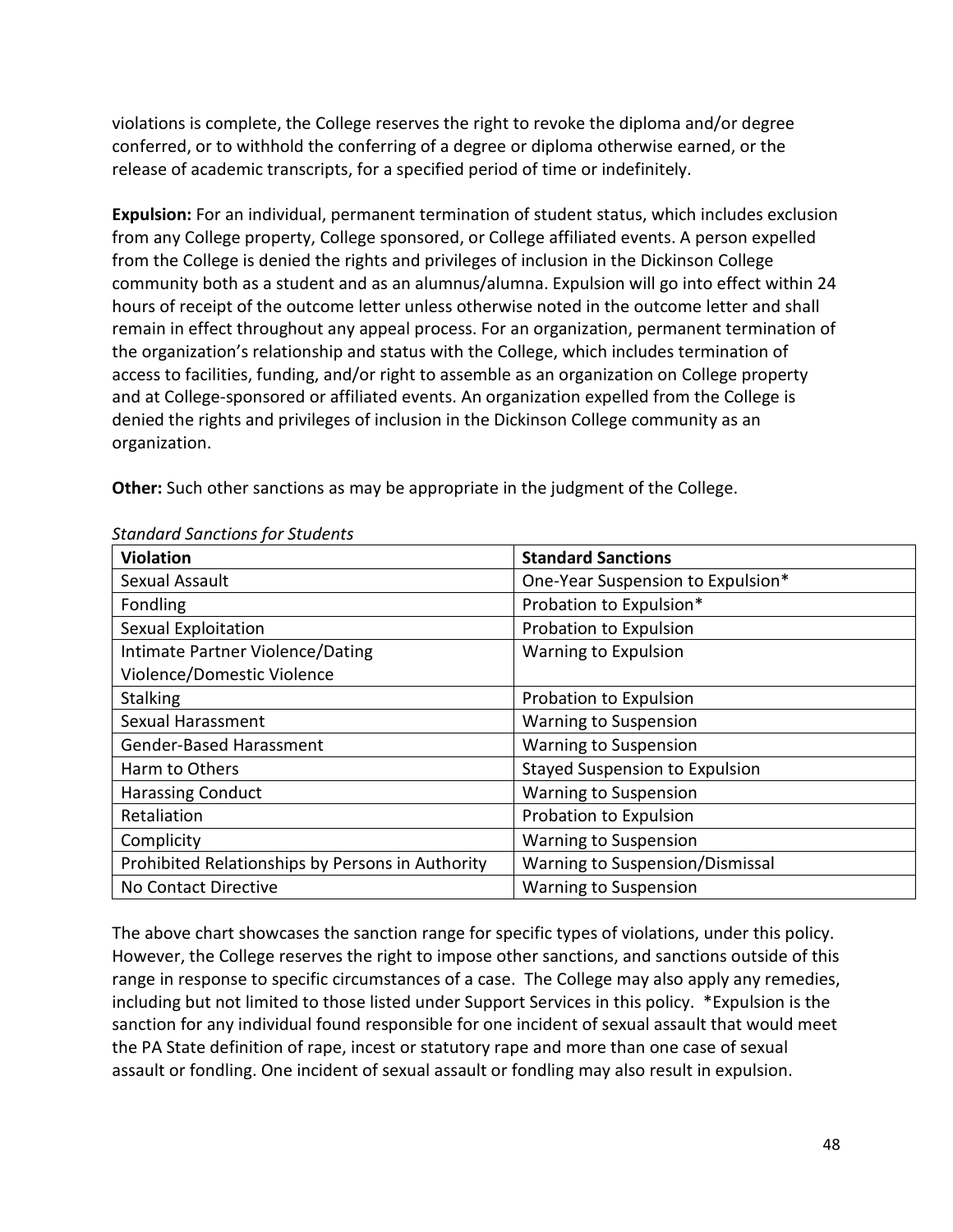The Title IX Coordinator, in consultation with the General Counsel, may review, modify, and/or reverse any college resolution completed prior to the resolution of criminal proceedings. The Title IX Coordinator reserves the right to request an investigation and/or hearing, prior to enrollment/re-enrollment, for a student facing pending allegations under this policy. This will typically take place after criminal proceedings. The College has the authority to delay a student's graduation and/or hold or recommend revocation of degrees until, or after, a pending prohibited conduct matter has been resolved.

### <span id="page-49-0"></span>Possible Employee Sanctions

For employees, the sanction may include any form of responsive action and/or discipline as set forth in the Staff or Faculty Handbook, including but not limited to training, referral counseling and/or disciplinary action such as warning, reprimand, withholding of a promotion or pay increase, reassignment, temporary suspension without pay or termination. These standard sanctions are specific to the employee's status at the institution. The College reserves the right to impose other sanctions in addition to these listed in response to specific circumstances of a case.

**Verbal Warning:** Minor infractions and rule violations may result in the issuance of a verbal warning.

**Written Warning:** Formal documentation regarding the infraction/violation and expected corrected or improved behavior will be provided in the form of a written warning.

**Suspension:** Should events compel the College to take immediate action when discharge appears possible, the college may immediately suspend the employee for a specific period of time. Normally, this period will not be for longer than three days, but in certain situations and due to the complexity or seriousness of the investigation, the suspension may be longer. The suspension may be with or without pay, and the employee will be required to leave the premises immediately.

**Termination:** Upon investigation, the suspension may lead to discharge. The College maintains that certain activities are so harmful to the successful operation of the College that anyone involved in them will be subject to discharge. In situations involving major infractions, continued failure to respond appropriately to prior counseling, or continued negative or inappropriate behavior, discharge may be the appropriate recourse. Termination will be the sanction for rape, incest or statutory rape, and more than one incident of sexual assault or fondling. One incident of sexual assault or fondling may also result in termination.

### **Notice of Outcome**

Typically, within five (5) business days of the hearing, the Chair of the Hearing Panel will issue the written decision letter; the opinion will be simultaneously sent to the Complainant and Respondent. The decision letter will include a statement of, and rationale for, the result as to each allegation, including a determination regarding responsibility, any disciplinary sanctions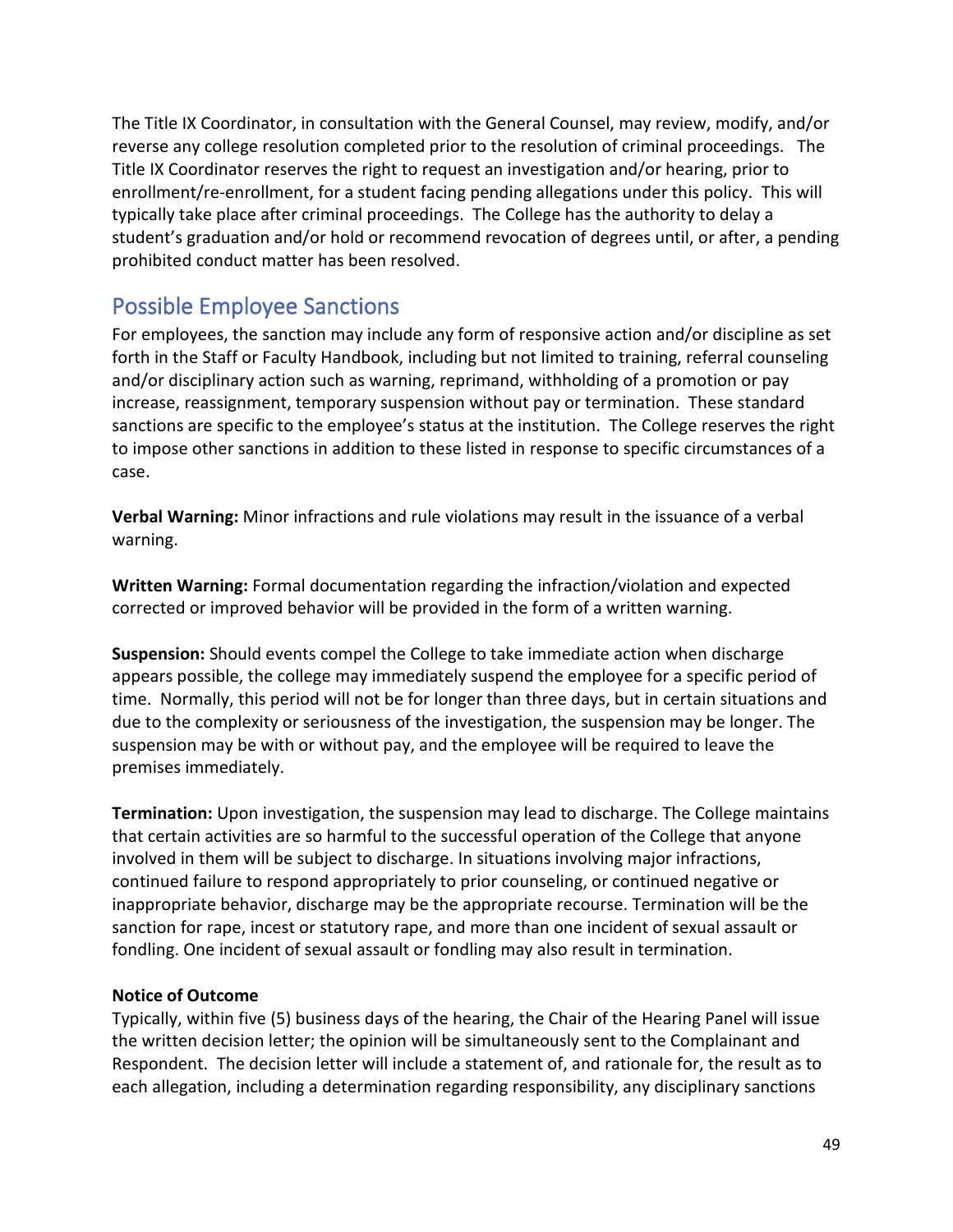the College imposes on the Respondent, and whether remedies designed to restore or preserve equal access to the College's education program or activity will be provided by the College to the Complainant.

The Respondent will be informed of the date by which the requirements must be satisfied (if applicable), and the consequences of failure to satisfy the requirements.

The Complainant will be fully informed of any sanctions and any resulting remedies put in place that directly relate to Complainant. The notice of outcome will also provide each party with their appeal options.

The College may also notify appropriate College officials, such as the Chief of the Department of Public Safety, faculty members, residence life staff, coaches, as necessary, to implement the outcome and/or sanctions.

<span id="page-50-0"></span>Decisions made by the Hearing Panel are final pending any appeal process.

### Appeal

Either party may appeal the outcome and/or sanction(s). The appeal letter must be submitted within five (5) business days of the date of the outcome letter. The appeal should consist of a plain, concise, and complete written statement outlining the specific ground(s) for the appeal. The appeal letter must be submitted to the Title IX Coordinator at [matick@dickinson.edu.](mailto:matick@dickinson.edu)

Once the Title IX Coordinator receives the appeal letter, the Title IX Coordinator or designee will provide the other party notice and a copy of the appeal letter, and the opportunity to respond in writing to the appeal. That response to the appeal letter must be submitted within five (5) business days from notice of the appeal. In the event that both parties initially appeal the findings, each party will be provided notice and a copy of the other party's appeal and both parties will have up to five (5) business days to respond. These responses will be shared with the other party, but no further responses will be permitted. Upon receipt of the appeal letter and any response(s), the Title IX Coordinator will forward all relevant materials to the Appeal Official.

The appeal will be conducted in an impartial manner by the Appeal Official or their designee:

- For Student Respondents/student Organizations the Vice President and Dean of Student Life is typically the Appeal Official;
- For Faculty Respondents the Provost and Dean of the College is typically the Appeal Official;
- For Staff Respondents the Vice President for Finance and Administration is typically the Appeal Official.

A review of the matter will be prompt and narrowly tailored to the stated appeal grounds.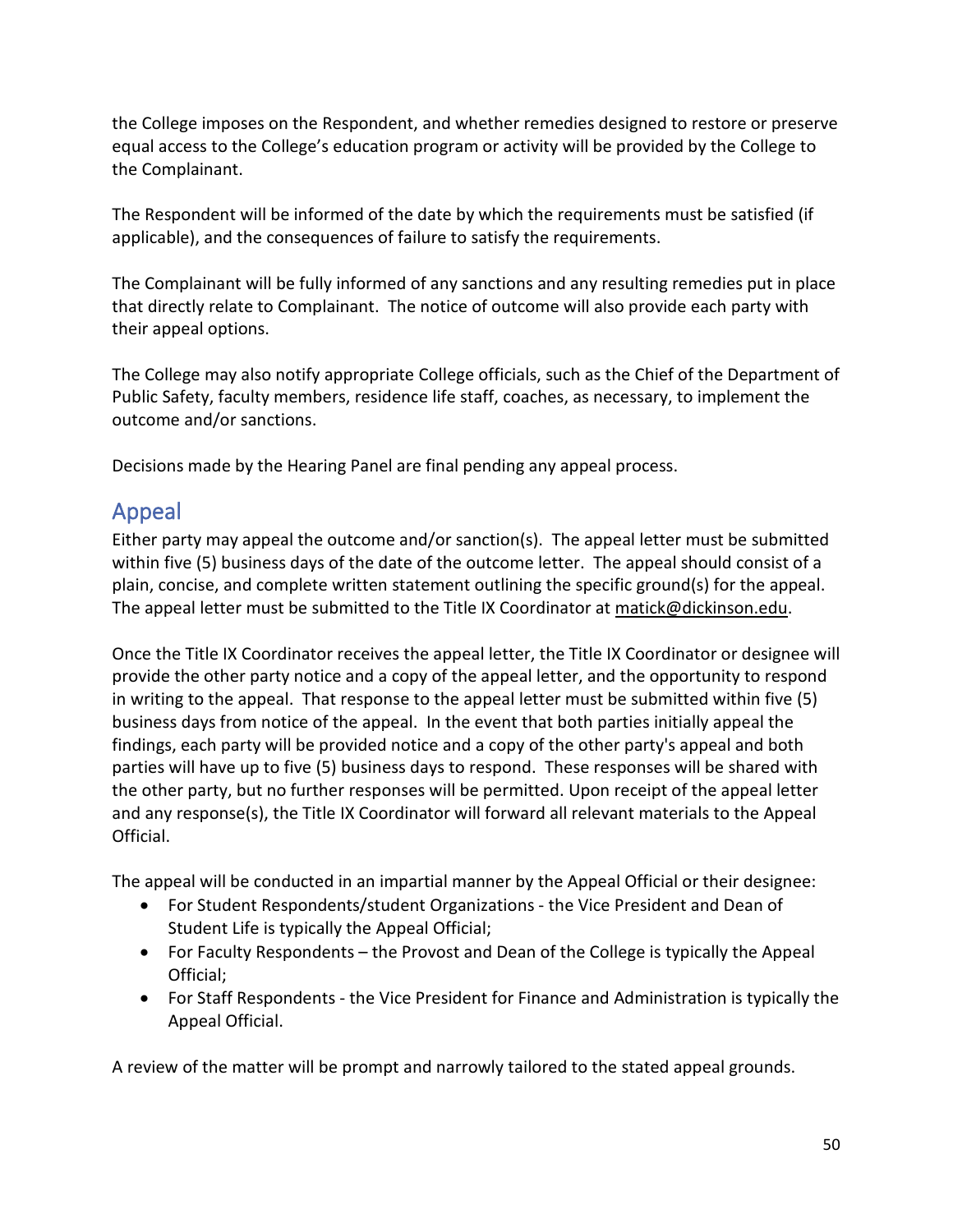Dissatisfaction with the outcome of the investigation is not grounds for appeal. For cases resolved through the Review Panel, the limited grounds for appeal are as follows:

- New information that could affect the finding of the Investigator(s) or Review Panel and was not reasonably available through the exercise of due diligence at the time of the investigation;
- A deviation from College policy or procedures that materially affected the outcome;
- Conflict of interest or bias exhibited by the Title IX or Assistant Title IX Coordinator, or one or more of the investigators or Hearing panel members; and
- Sanction is too harsh or too lenient.

In any request for an appeal, the burden of proof lies with the party requesting the appeal, as the original determination and sanction are presumed to have been decided reasonably and appropriately. The appeal is not a new review of the underlying matter. The Appeal Official shall consider the merits of an appeal only on the basis of the grounds for appeal. The Appeal Official will review the Investigation Packet and all relevant documents and may consult with both parties, Investigator(s), Hearing Panel members and the Title IX Coordinator or Assistant Title IX Coordinator.

Appeals are not intended to be a full rehearing of the complaint (de novo). In most cases, appeals are confined to a review of the written documentation or record of the original hearing and pertinent documentation regarding the grounds for appeal. Appeals decisions are to be deferential to the original hearing body, making changes to the finding only where there is clear error based on the stated appeal grounds.

The Appeal Official can affirm the original findings, alter the findings, and/or alter the sanctions, depending on the basis of the requested appeal. If the appeal is based on procedures not having been followed in a material manner, the Appeal Official can ask that a new investigation and/or imposition of sanctions occur. In the case of new and relevant information, the Appeal Official can recommend that the case be returned to the Hearing Panel to assess the weight and effect of the new information and render a determination after considering the new facts. The Appeal Official will communicate the result of the appeal to the Complainant, Respondent and their Advisors within ten (10) college business days from the date of the submission of all appeal documents by both parties. The written Appeal determination becomes final only after the time period to file an appeal has expired, or if a party does file an appeal, after the appeal decision has been sent to the parties.

# <span id="page-51-0"></span>Appeals Process for Faculty

This policy and process supersedes any other faculty policy or process governing faculty discipline. For complaints against faculty which involve a disciplinary sanction not involving dismissal/termination, if a faculty member disagrees and appeals in a timely manner, the Provost and Dean of the College will consult with the Faculty Personnel Committee (FPC) and render a Decision to the faculty member in accordance with the appeal procedures articulated in this policy.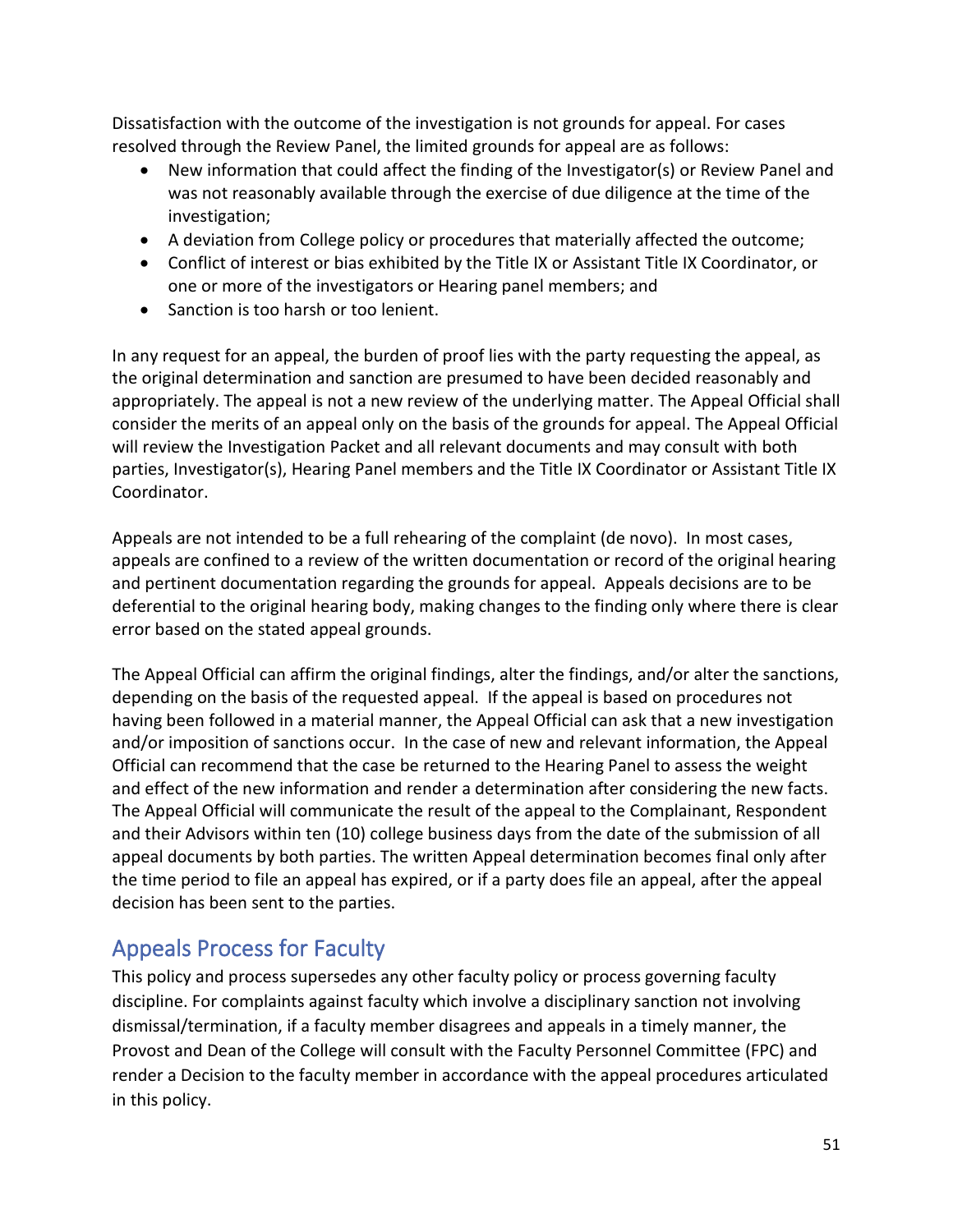Note that in addition to the limited grounds for appeal noted in the appeals section of this policy, faculty also have the right to assert an appeal on the following ground(s):

• Violation of academic freedom

If the Hearing Panel sanction is dismissal/termination, the Provost and Dean of the College will consult with the Faculty Personnel Committee (FPC) and render a Decision to the faculty member in accordance with the appeal procedures articulated in this policy. If the faculty member disagrees, the faculty member, within five (5) days of receiving the Decision of the Provost and Dean of the College, can opt to engage in communications with the President of the College, advised by the Provost and Dean of the College, looking toward a mutual and confidential end-of-employment settlement agreement. If no settlement is reached, the faculty member, within five (5) days of a failed settlement negotiation, can appeal to the Board of Trustees. The Board designated Committee/Trustees will be convened as soon as practicable and will conduct a non-oral review of the case record. The Board will then render a written Decision, typically within 30 days from the date it receives the appeal. This Decision will be the final institutional decision and will be shared with the Title IX Coordinator – and subsequently to the Complainant and Respondent.

# <span id="page-52-0"></span>Time Frame for Resolution

Best efforts will be made to complete the process in a timely manner while balancing principles of thoroughness and fundamental fairness with promptness.

Dickinson College will endeavor to the best of its ability to complete all Title IX formal grievance investigations within 60 calendar days. For a Title IX case to last longer than 60 days, extenuating circumstances beyond the control of Dickinson College should exist that support a decision to delay. If due to these extenuating circumstances completion within the 60 day timeframe is not possible, Dickinson College agrees it will inform the Complainant(s) and Respondent(s) in writing. Dickinson College agrees that no formal grievance Title IX investigation should last longer than 100 calendar days and will make all best efforts to complete each case within that extended time period.

Circumstances may arise that require the expedition or extension of time frames. Such circumstances may include, but are not limited to, the severity or complexity of the allegations, the absence of a party, a party's advisor, or a witness, the number of witnesses involved, the effect of a concurrent criminal investigation that may constitute good cause for short-term delays, the need for language assistance or accommodation of disabilities, the need to troubleshoot technology to facilitate a virtual hearing, and any intervening College breaks, or other circumstances.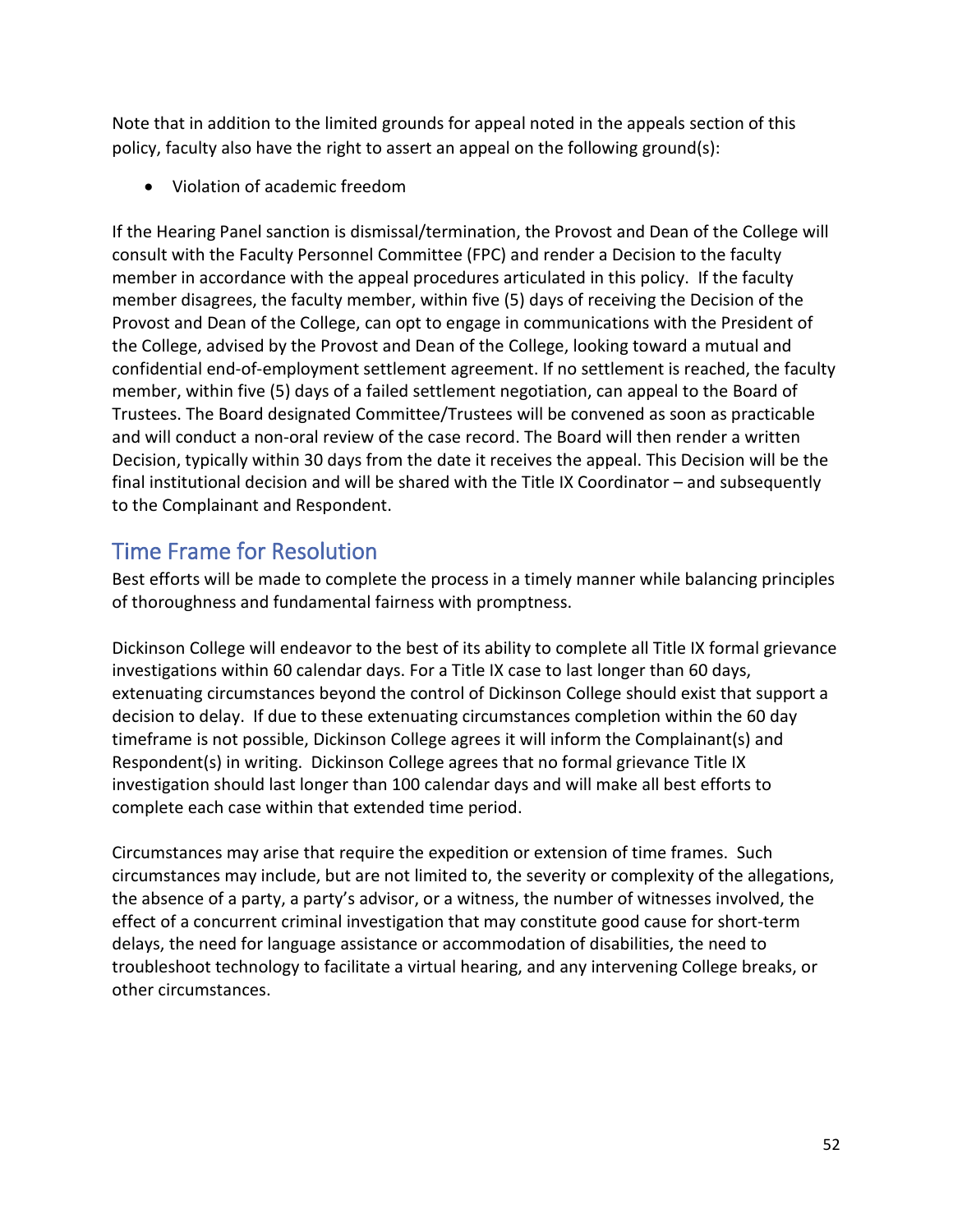# <span id="page-53-0"></span>Additional Information

### <span id="page-53-1"></span>**Hold on Record**

Where the Respondent is a second semester senior, the College may withhold that student's Dickinson College degree pending conclusion of the grievance proceedings.

### <span id="page-53-2"></span>**Group Infractions**

When members of a student group, organization, team or individuals acting collusively act in concert in violation of the Sexual Harassment and Misconduct Policy, their conduct may be reviewed as a group or as individuals, and an investigation may proceed against the group as joint Respondents or against one or more involved individuals as appropriate given available information and the circumstances.

A student group, organization, or team's officers and membership may be held collectively and individually responsible when violations of this code by the organization or its members take place at organization sponsored events, have received the consent or encouragement of the organization or of the organization's leaders or officers, or was known or reasonably should have been known to the membership or its officers.

In any such action, individual determinations as to responsibility will be made and sanctions may be assigned collectively and/or individually. The range of sanctions in this policy will be considered, as will be the proportionality of the involvement of each individual.

# <span id="page-53-3"></span>College Records - Maintenance of Documentation

### **Title IX Investigation and Determination Records**

Complainants and Respondents can request and receive a copy of materials that the requesting party provided that is related to their Title IX investigation and determination, including, but not limited to a copy of the Investigative packet and any appeal materials. Complainants and Respondents may request to inspect and review the Hearing recording, if any. Complainants and Respondents may make the request by contacting the Title IX Coordinator.

Complainants and Respondents will be permitted to request and receive a copy of materials that the requesting Party provided and interview transcripts from interviews with which the requesting Party participated – subject to the College records retention policy. Note, however, that Parties and witnesses will be given an opportunity to object to disclosure of any material, and may be required to sign a document authorizing release of their information.

Complainants and Respondents may request a copy of these materials by contacting the Title IX Coordinator and by signing a release form for the Title IX Investigation and outcomes in the Title IX Coordinator's Office. The College maintains the right to redact personally identifiable information from any document or record, and to refrain from disclosing drafts and work product that are not the final investigative report, and any other document or record in order to maintain compliance with applicable laws.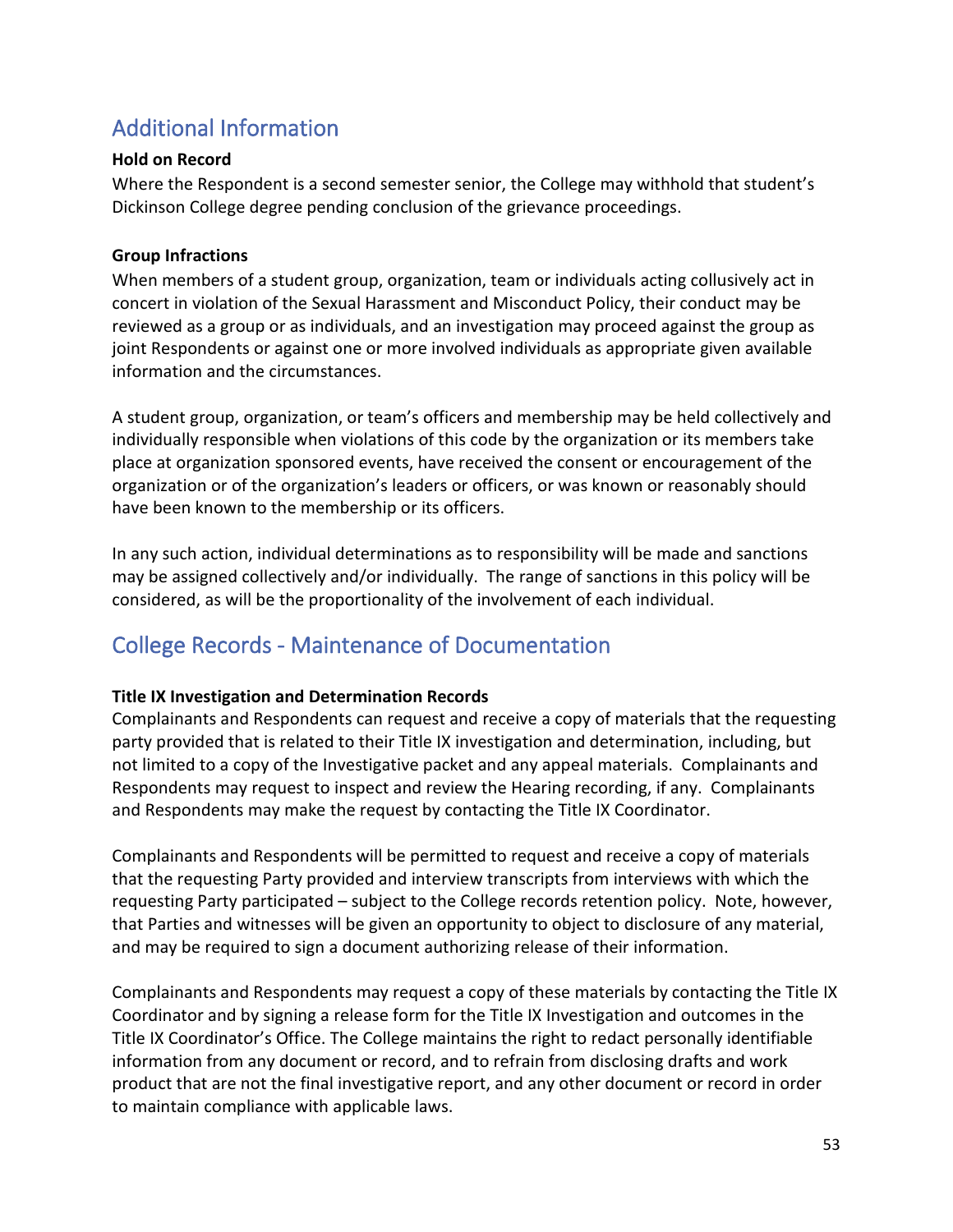These records are maintained in compliance with the [College's Records Retention Policy.](https://www.dickinson.edu/download/downloads/id/10222/records_management_and_retention_policy.pdf) The rights of Parties to cases currently ongoing or previously adjudicated will be governed by the Policy then in effect at that specific time the case was initiated, unless both Parties agree to be governed by a later amendment to the Policy.

#### <span id="page-54-0"></span>**Study Abroad and Student Conduct Records**

Students who declare an interest in studying abroad are subject to conduct record checks. Information that will be shared with the Center for Global Study and Engagement includes, but is not limited to, notice of a pending formal grievance complaint and process and determination of a violation(s) of the Sexual Harassment and Misconduct Policy. It is within the sole discretion of the College to determine whether a student who has violated College policy is eligible to study abroad. Consideration and qualification for study abroad are not disciplinary determinations but may be affected by a student's conduct record.

#### **Athletics**

In choosing to recruit a prospective student-athlete or accept a transfer student- athlete, Dickinson College's Athletics Director or designee will gather information that reasonably yields information from the former institution(s) to put the Title IX Coordinator and college leadership on notice that the prospect has been under investigation, disciplined through a Title IX proceeding or a criminal conviction for sexual, interpersonal or other acts of violence. Further, athletes are required to annually disclose acts of violence that resulted in an investigation, discipline through a Title IX proceeding or criminal conviction. This includes sex offenses, dating and domestic violence, murder, manslaughter, aggravated assault and assaults that cause serious bodily injury or involve deadly weapons.

### <span id="page-54-1"></span>**Employee Personnel Files**

Findings of responsibility in matters resolved through Formal Resolution are part of an employee's personnel file. Such records shall be used in reviewing any further conduct or in developing sanctions and shall remain a part of an employee's personnel file.

Complaints resolved by the Title IX Coordinator through initial assessment or Adaptable Resolutions are noted in an employee's personnel file and are used to assure that no retaliation occurs and in cases where there are similar further incidents involving either the Complainant or Respondent.

Records will be maintained for the duration of the Respondent's employment at the College and will be retained in accordance with the [College's Records Retention Policy.](https://www.dickinson.edu/download/downloads/id/10222/records_management_and_retention_policy.pdf)

#### **Training**

Any individual serving as Dickinson College's Title IX Coordinator, Assistant Title IX Coordinator, Investigator, Conciliator, Hearing Panel Chair, Hearing Panel member, college-appointed Advisor or Appeal Official will receive training on this Policy, the scope of Dickinson College's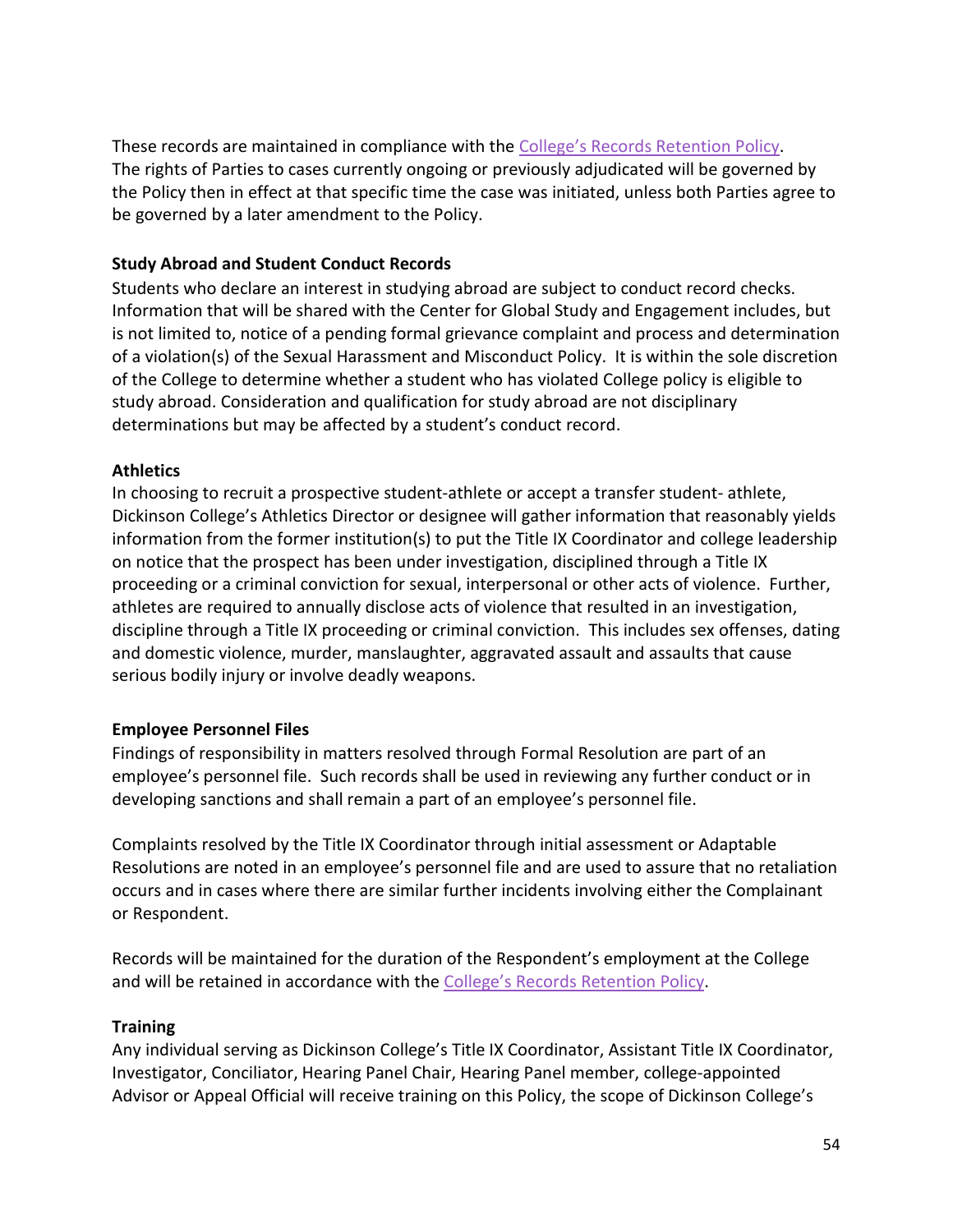education programs or activities, how to conduct an investigation and formal grievance process (including hearings, appeals and informal resolutions, as applicable), and how to serve impartially, including by avoiding prejudgment of the facts at issue, conflicts of interest and bias. Further, they will receive training on questions of relevance, Hearing Panel Decision Letter and Appeal decision, as appropriate.

### <span id="page-55-0"></span>**Terminology**

**Advisor:** Any person, including an attorney engaged at the party's expense, who is not otherwise a party or witness in the investigation. The Advisor may accompany the Complainant or Respondent to any meeting or related proceeding with an investigator. The Advisor conducts cross-examination of the other party during the hearing process. The Advisor is expected to participate in a respectful manner towards all participants. College Officials have the right at all times to determine what constitutes appropriate behavior on the part of an Advisor. A College Official may at any time with good cause, stop the proceeding and designate an alternate Advisor, selected by the College to cross-examine the other party during the hearing. Any person who serves as an Advisor should plan to make themselves available for meetings throughout the process in accordance with the College's objective of completing the resolution process in a prompt manner.

**Complainant(s):** An individual(s) who makes a formal grievance complaint alleging sexual or gender-based misconduct against a Respondent.

**Employee:** An individual who provides services or labor for the College for wages or other remuneration. This includes faculty, administrative, professional, authorized volunteers, and other staff. For the purposes of this policy, employee status begins when an employee has accepted an offer of employment at the College and ends when the employee has been terminated or otherwise separated permanently, whether voluntarily or involuntarily, from the College.

**Mutual No-Contact Agreement:** A mutual agreement between a Complainant and Respondent in which parties agree from having direct contact and/or direct communication with each other.

**No-Contact Directive**: An order issued by the College mandating two or more individuals refrain from having contact with one another. Restricted forms of contact include but are not limited to in person, by telephone, email, text message or other electronic means of communication, or through a third party.

**Preponderance of the Evidence:** Preponderance of the evidence means that the evidence on one side outweighs the evidence on the other side or is more likely than not. Preponderance of the evidence is the applicable standard for demonstrating facts and reaching conclusions in the resolution process conducted by Dickinson College.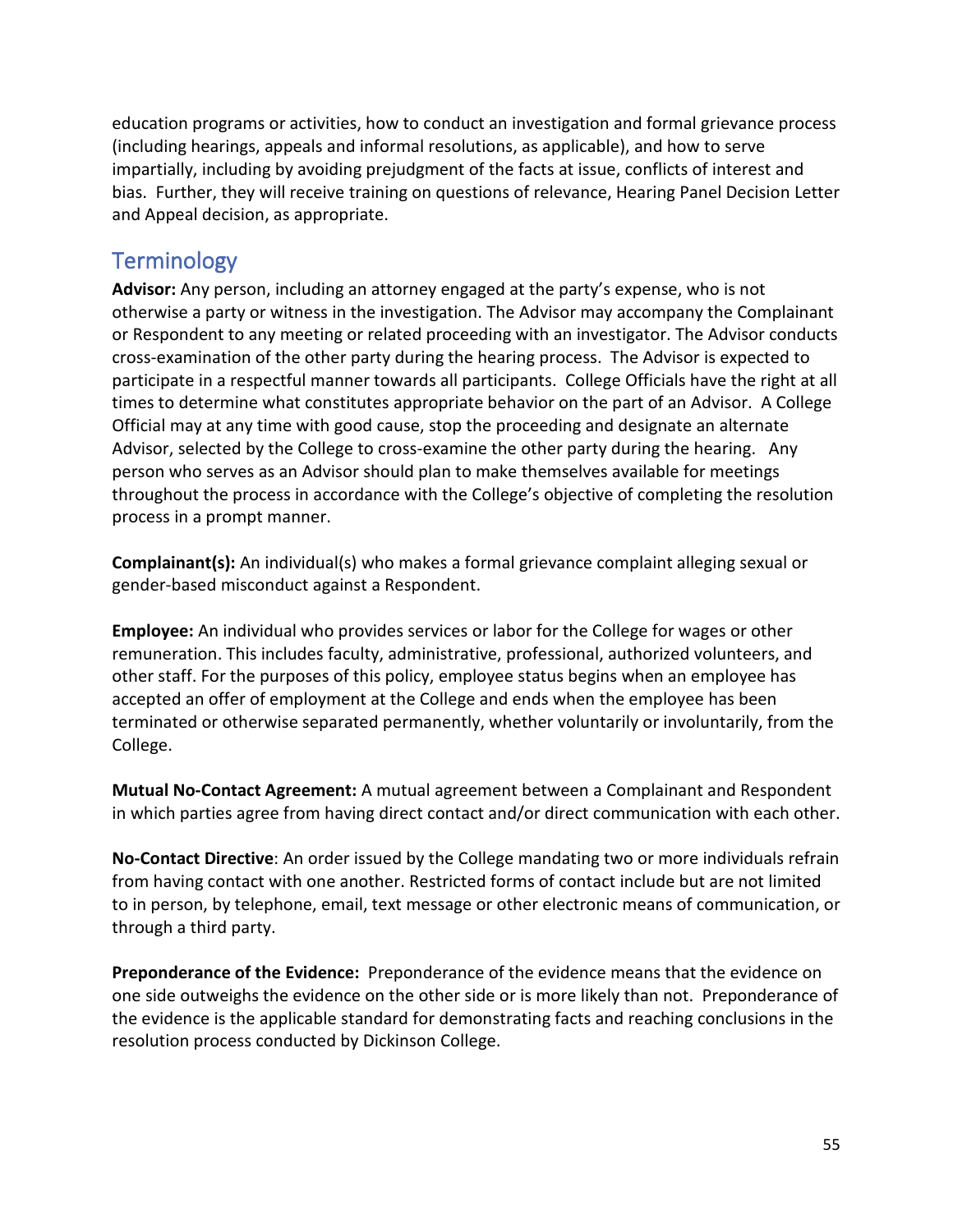**Reporting Party**: Any person who reports alleged prohibited conduct but who is not the individual who is alleged to have experienced the prohibited conduct. A reporting party can be a student, faculty, staff member, or any other person. The reporting party can also be a noncampus community member, such as a parent or guardian of a student, spouse/partner of an employee, or a witness.

**Respondent(s):** The individual(s) or organization(s) who is alleged to have violated the Sexual Harassment and Misconduct policy and against whom a formal grievance complaint has been made.

**Parties:** A term referring collectively to the Complainant and Respondent.

**Student:** Any student enrolled at the College at the time of the alleged sexual misconduct. For the purposes of this policy, student status begins when a student has accepted an offer for admission to the College and ends when the student has graduated, withdrawn, been expelled, or otherwise separated permanently from the College.

**Third-party:** is any individual who is not a College student or employee or a participant in any College-related program or activity. Third parties may include, but are not limited to, independent contractors, vendors, visitors and guests

**Title IX Coordinator:** A senior administrator at the College appointed by the President to oversee the College's compliance with Title IX. The Title IX Coordinator can be contacted by any member of the Dickinson community with questions. The Title IX Coordinator is Katharina Matic. She can be contacted with questions regarding this policy or Title IX via email at matick@dickinson.edu or by phone at 717-254-8316.

**Title IX:** Title IX refers to the Educational Amendments of 1972 (Title IX), 20 U.S.C. §§1681 et seq., and its implementing regulations, 32 C.F.R. Part 106, which prohibit discrimination on the basis of sex in education programs or activities operated by recipients of federal financial assistance. The College is required to comply with Title IX.

**Witness:** Any individual who has seen, heard, or otherwise knows or has information about a violation or attempted violation of the Sexual Harassment and Misconduct Policy.

# <span id="page-56-0"></span>Authority and Amendments

The College may amend the policy or procedures periodically. Nothing in the policy or procedures shall affect the inherent authority of the College to take actions such as it deems appropriate to further the educational mission or to protect the safety or well-being of the campus community. The Title IX Coordinator and their designees are specifically authorized by the President of the College to have the responsibility and authority to carry out, interpret, and direct the Sexual Harassment and Misconduct procedures. The Title IX Coordinator in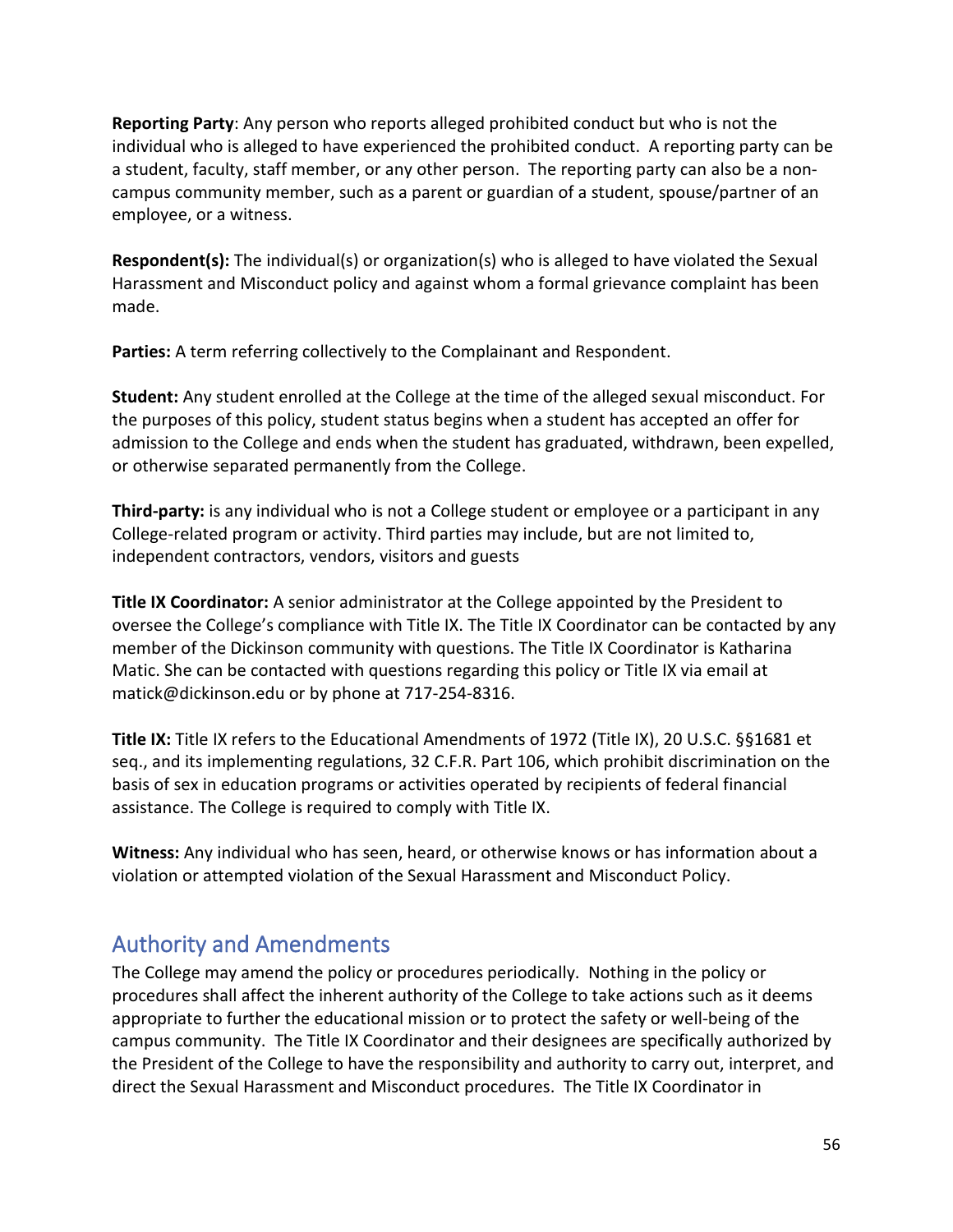consultation with the General Counsel shall develop policies for the administration of resolving sexual and gender-based misconduct allegations. The procedures set forth in this policy will be used to resolve all reports made on or after the effective date of this policy, regardless of the date the incident was reported to occur.

The College's Title IX and Sexual Respect Office ("the Office") serves as the central point of contact for all students and employees affected by sexual or gender-based misconduct. It is the College's intention that through these procedures, any complaints will be resolved internally. However, a complaint can also be filed with the following agencies:

#### **U.S. Department of Education**

Washington DC (Metro) Office for Civil Rights U.S. Department of Education 400 Maryland Avenue, SW Washington, D.C. 20202-1475 Telephone: 202-453-6020 FAX: 202-453-6021; TDD: 800-877-8339 Email: [OCR.DC@ed.gov](mailto:OCR.DC@ed.gov)

#### **U.S. Equal Employment Opportunity Commission**

801 Market Street, Suite 1300 Philadelphia, PA 19107-3127 (800) 669-4000 (800) 669-6820 (TTY) (215) 440-2606 (fax)

#### **Pennsylvania Human Relations Commission**

Harrisburg Regional Office 333 Market Street, 8th Floor Harrisburg, PA 17101-2210 (717) 787-9780 (717) 787-7279 (TTY)

### **History/Revision Information**

**Responsible Office/Division:** Title IX and Sexual Respect Office/President's Office

The [Sexual](https://policy.psu.edu/policies/ad85) Harassment and Misconduct Policy (SHMP) addresses reports of sexual harassment, sexual assault, dating violence, domestic violence, and stalking incidents that occurred on August 23, 2021, or after on campus or at a college owned or controlled location or program within the United States.

#### **Effective Date: 8/23/21**